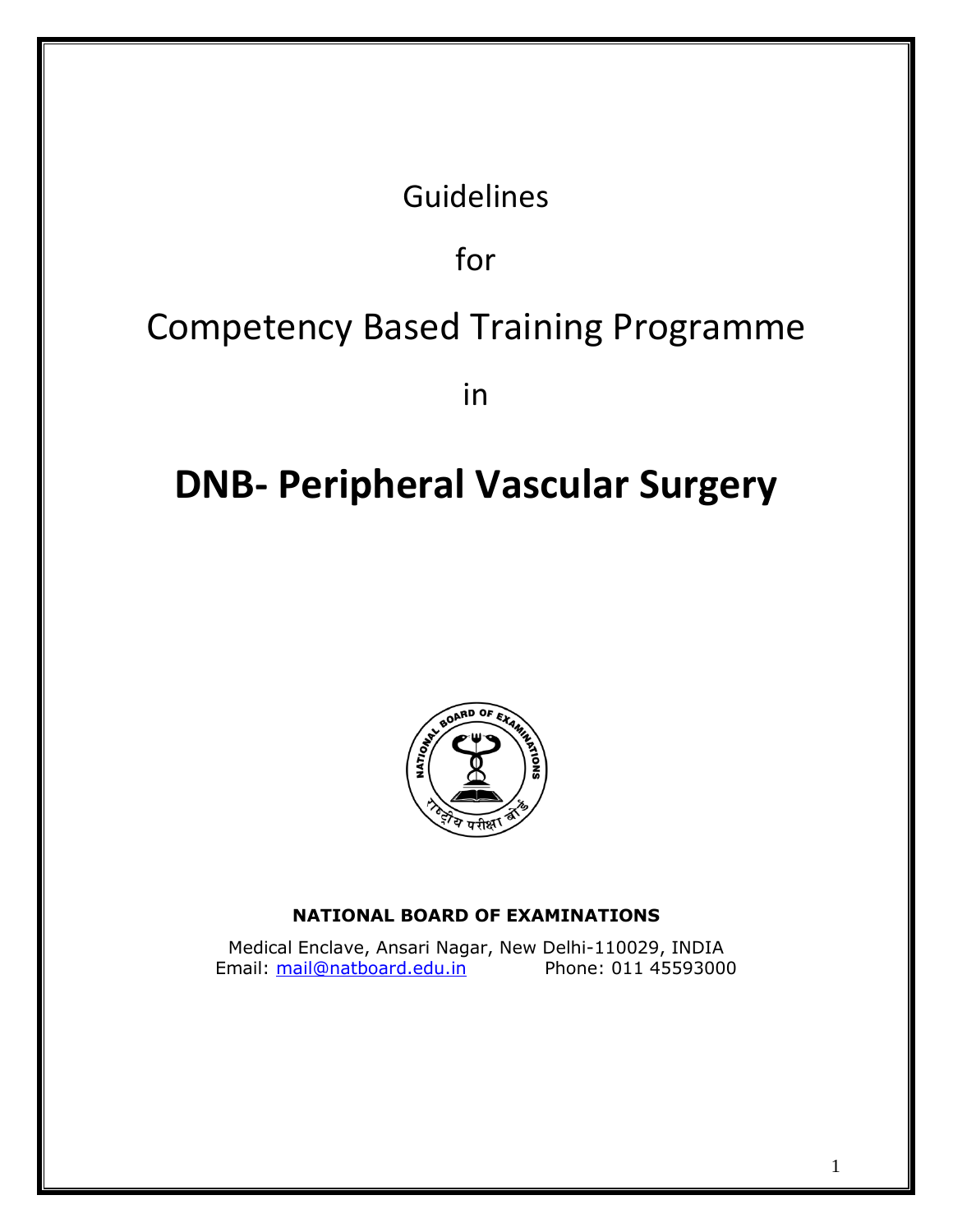# **Table of Contents**

- I. Preamble
- II. INTRODUCTION
- III. OBJECTIVES OF THE PROGRAM
	- a) Program goals
	- b) Program objective
- IV. ELIGIBILITY CRITERIA FOR ADMISSION
- V. TEACHING AND TRAINING ACTIVITIES
- VI. SYLLABUS:
	- 1. General Syllabus
	- 2. Core Vascular Syllabus

VII. Structured, tier system of training, education and competence VIII. THESIS & ITS PROTOCOL

- IX. LOG BOOK: Format & Structure
- X. NBE LEAVE GUIDELINES
- XI. EXAMINATION
	- a. FORMATIVE ASSESSMENT
	- b. FINAL THEORY & PRACTICAL
- XII. RECOMMENDED TEXT BOOKS AND JOURNALS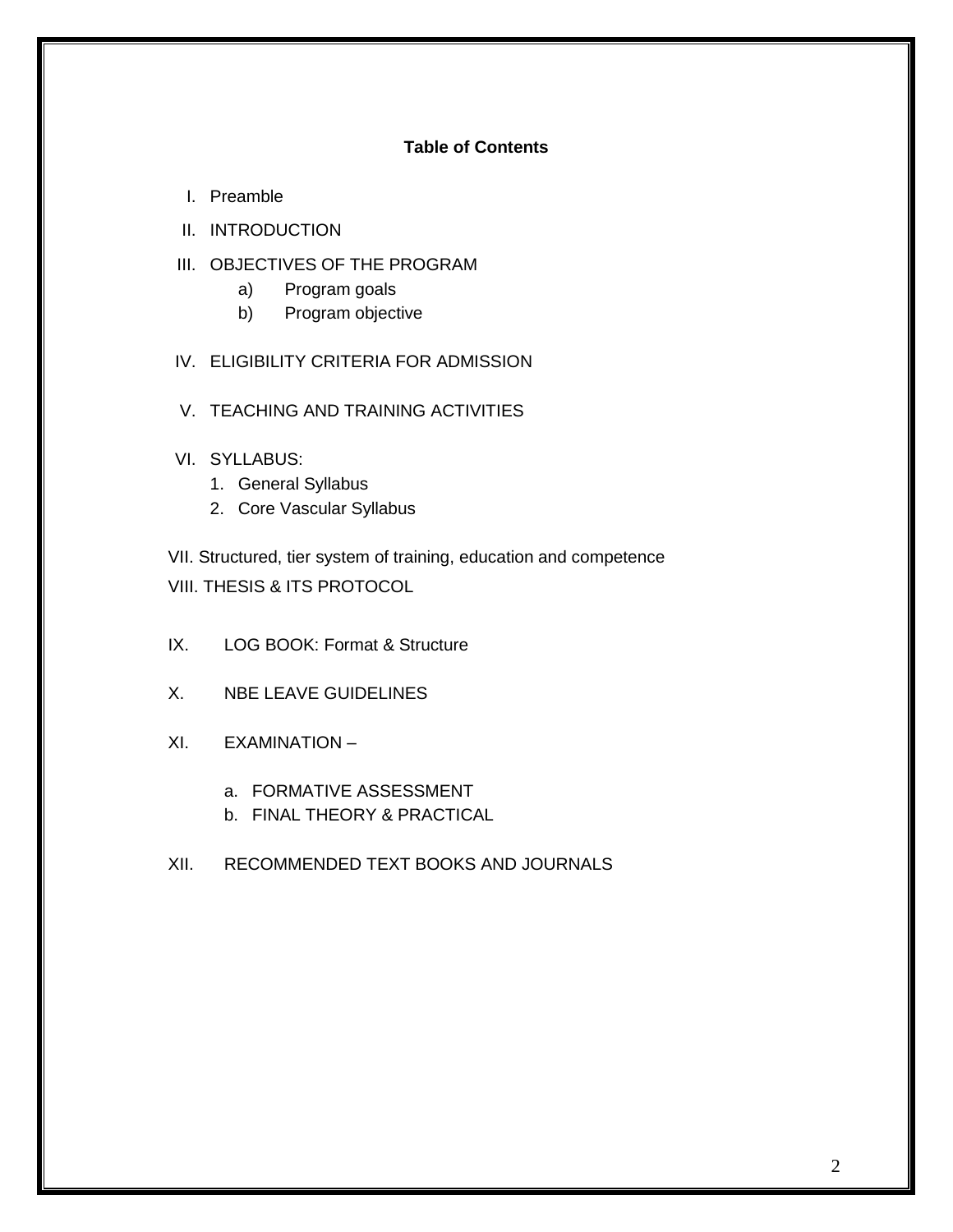#### **PREAMBLE**

Vascular Surgery is a relatively new specialty in India. It is a demanding, highly specialized and progressively expanding discipline, which is concerned with diagnosis, treatment and prevention of diseases of arteries, veins in the entire body (neck, trunk and limbs) except within the skull and around the heart and to some extent lymphatics. India is witnessing an exponential growth in the patients suffering from vascular disorders, mainly because of rapid increase in diabetes. Due to dearth of vascular specialists, there is continued, but unnecessary loss of limb and life. Hence there is a need to have more vascular surgeons across the country and this has driven NBE to start the training courses in this super specialty in accredited hospitals in India, especially since no other training (like CTS, general surgery) offers even the basic knowledge and training in vascular diseases and their therapies. The aim of Vascular Surgery is preservation of functional tissue, be it a limb, the brain, the gut, the kidneys or other organs. The candidate at completion of training should be a "vascular specialist" rather than only "vascular surgeon". He/she should be able to provide comprehensive care to all vascular disorders, which includes medical, "open" surgical and minimally invasive endovascular procedures. He/she should be able to provide skilled care to patients with diabetic foot problems, have expertise in vascular medicine, and preventive measures including life style modifications.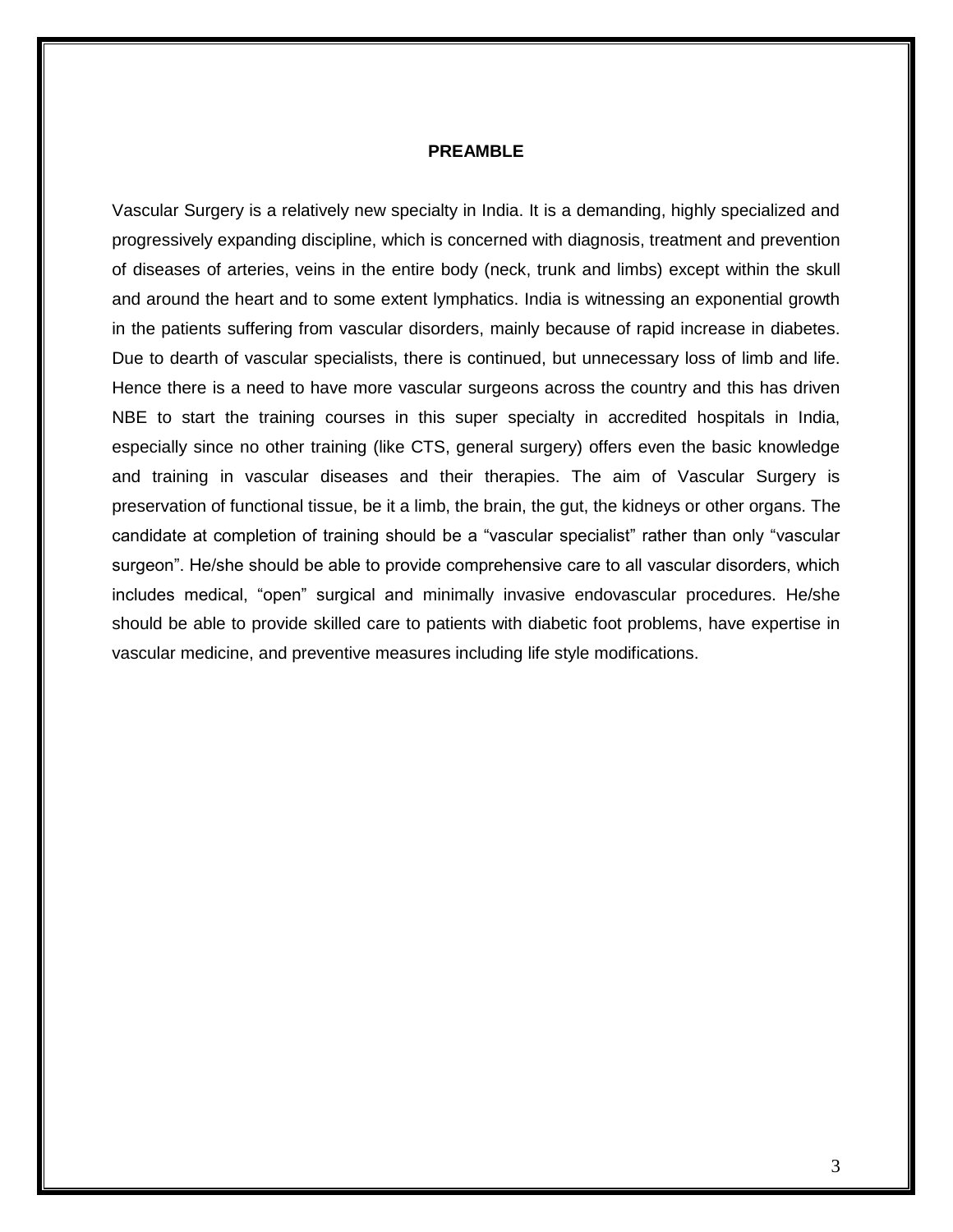#### **INTRODUCTION**

The purpose of this curriculum is to train vascular surgeons who, at the end of the program, will be able to work independently and to the standard of a consultant or equivalent. Though most of their training and skills will relate to the management of 'everyday' vascular diseases, elective and emergency, they will be able to evaluate and treat some complex vascular pathologies This forms the basis of the curriculum, with competence in both non-operative and vascular interventional therapies, be it surgery, endovascular and combined "hybrid" procedures, being completed by the final year of training. This curriculum also allows a degree of flexibility to respond to the changing needs of vascular patients and the development of new models of healthcare delivery, and to incorporate technological advances, particularly in endovascular procedures.

At the completion of surgical training they should be competent to manage elective and emergency vascular problems, able to address complex vascular pathologies and develop interest to pursue further advanced training in focused fields, which might be outside the realm of this curriculum. The curriculum will also aim to encourage clinical research, and publications in peer reviewed journals, apart from pursuing an "academic" career.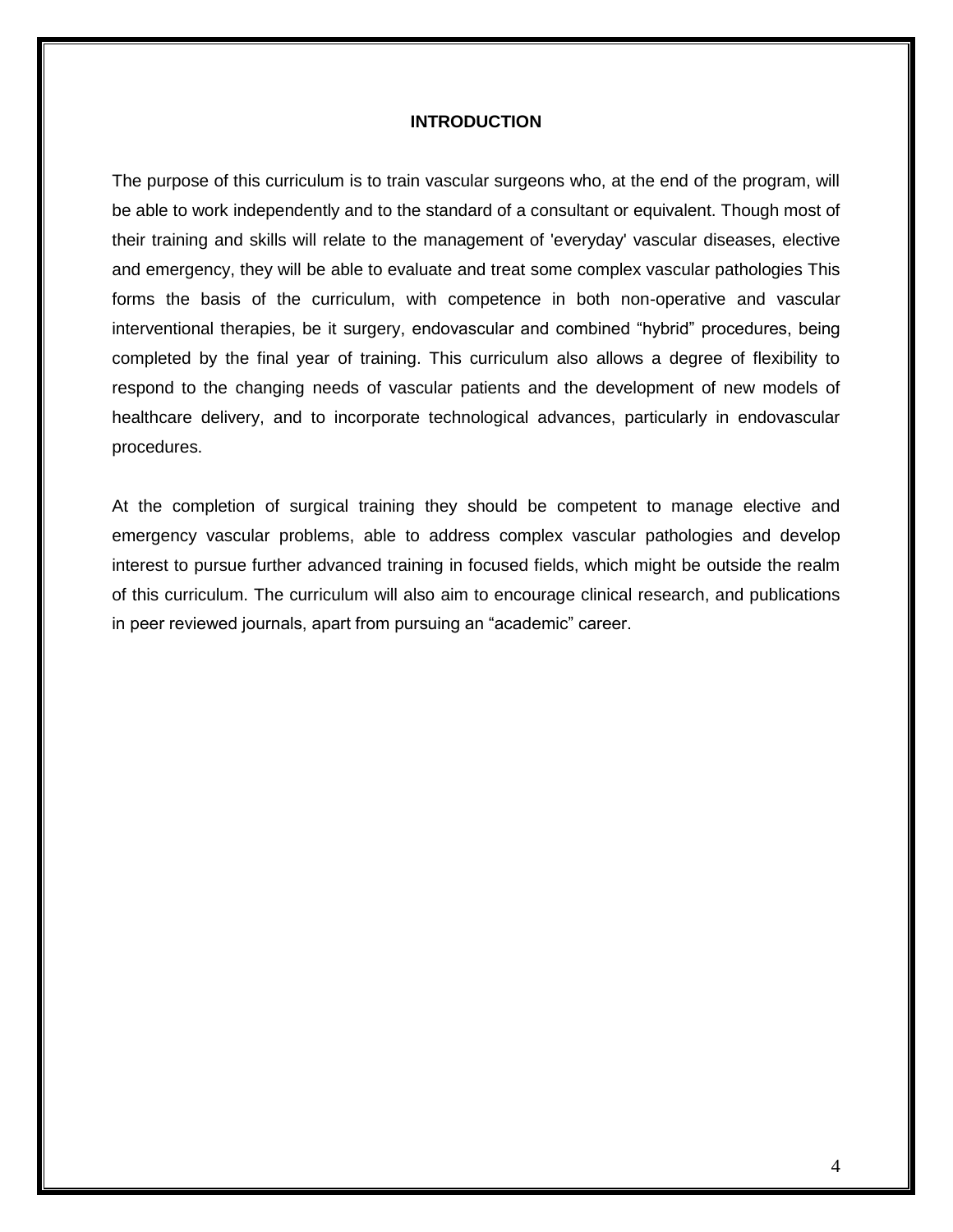#### **PROGRAM GOALS**

- a) To provide high quality training in Vascular Sciences in select institutions.
- b) To attain proficiency in treating all extra cranial and non-cardiac vascular disorders.
- c) To motivate them to conduct epidemiological & clinical research in several vascular problems which are unique to India.
- d) To motivate them to be teachers to the forthcoming generations of Vascular Surgeons/specialists.
- **e)** Above all, to maintain high ethical standards and follow one of the essential qualities of the clinician**. "….. for the secret of the care of the patient is in caring for the patient…" (Dr. Francis Peabody – Harvard Medical School 1927)**

At the end of the course the candidate should have acquired knowledge, skills, aptitude and attitude to be able to function as an independent clinician/ consultant and a teacher.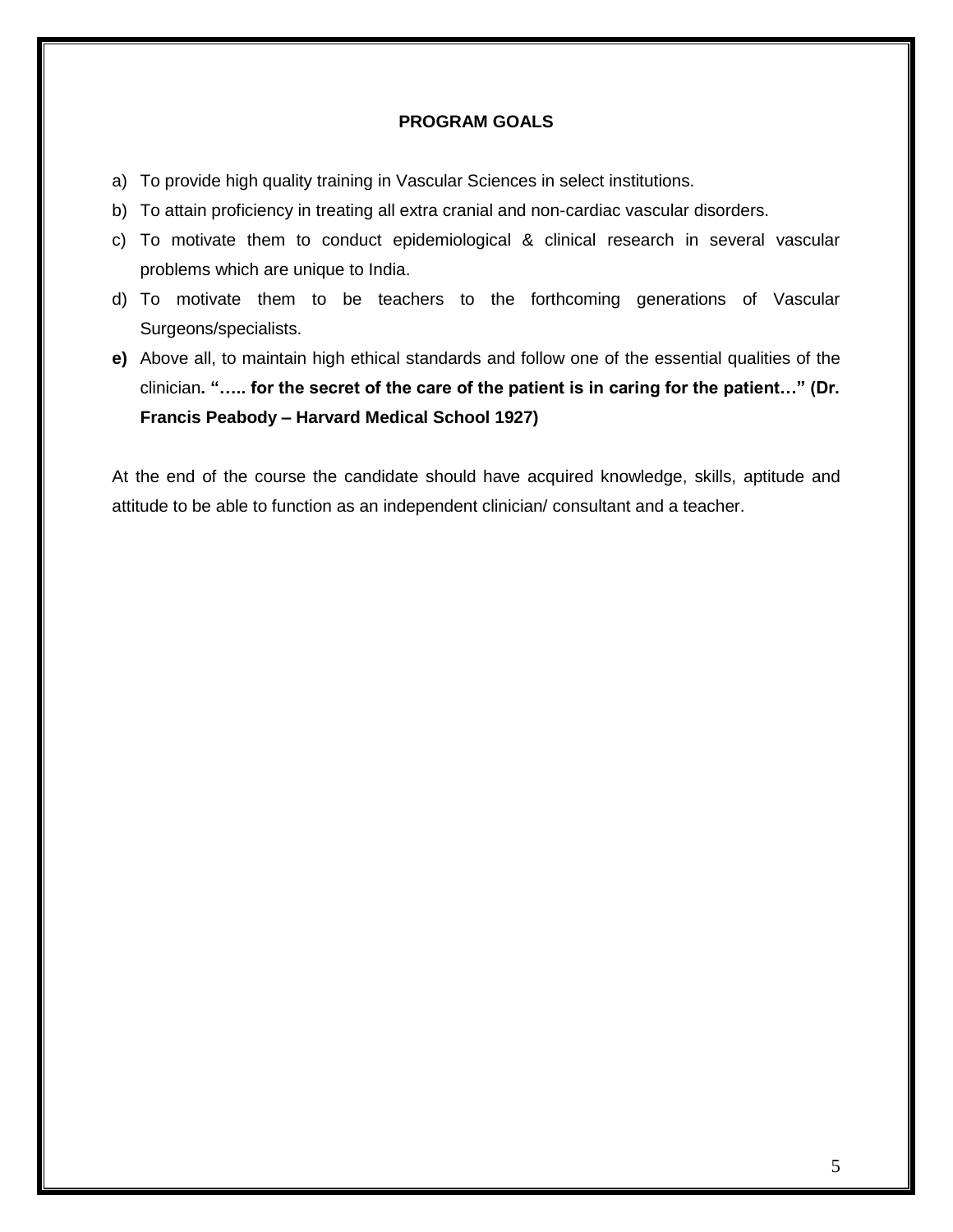#### **PROGRAM OBJECTIVES**

The trainee should achieve such knowledge and receive hands-on experience during the training period that he/she after qualification will be:

- Proficient and knowledgeable in thorough clinical examination of the patient, determination and confirmation of clinical diagnosis, need for further diagnostic work up and/or therapy individualized to patient's requirements.
- Proficient and knowledgeable in physiological, non-invasive diagnostic methods of vascular assessment
- Proficient and knowledgeable in various imaging modalities of vascular system
- Proficient and knowledgeable in the "Best Medical Care" for all the vascular patients, whether they require intervention or not, using multifaceted approach
- Able to recognize and assess the risk factors, stratify them and provide comprehensive care, with other specialties when indicated
- Adept at providing appropriate preoperative care, selection and accomplishment of appropriate operative procedures, direction of postoperative care and accomplishment of sufficient follow-up management of vascular patients.
- Proficient and knowledgeable in the indications for and the technical skills to carry out the procedures requiring catheter-based endovascular technologies.
- Proficient and knowledgeable in the indications for and technical skills to carry out the procedures requiring traditional open vascular surgical techniques.
- Conversant with care of chronic venous diseases conservative management, open and endovenous ablations, sclerotherapy for varicose veins
- Proficient in diagnosis and treatment of Venous Thromboembolism in different areas, not just lower limbs; need to have expertise in anticoagulation and thrombolytic therapies, venous interventions
- Able to assess and manage acute thrombotic/embolic/ other forms of occlusive arterial diseases including limbs, mesenteric and other visceral vessels, great vessels and supra aortic arteries;
- Thoroughly proficient in recognizing chronic limb arterial disease/ischemia, especially lower limbs at various stages – asymptomatic, symptomatic, critical limb threatening ischemia and well-structured, targeted therapy of each. **This should form the core of vascular training.** This proficiency should also extend to occlusive disease of all extra cranial and non-cardiac vessels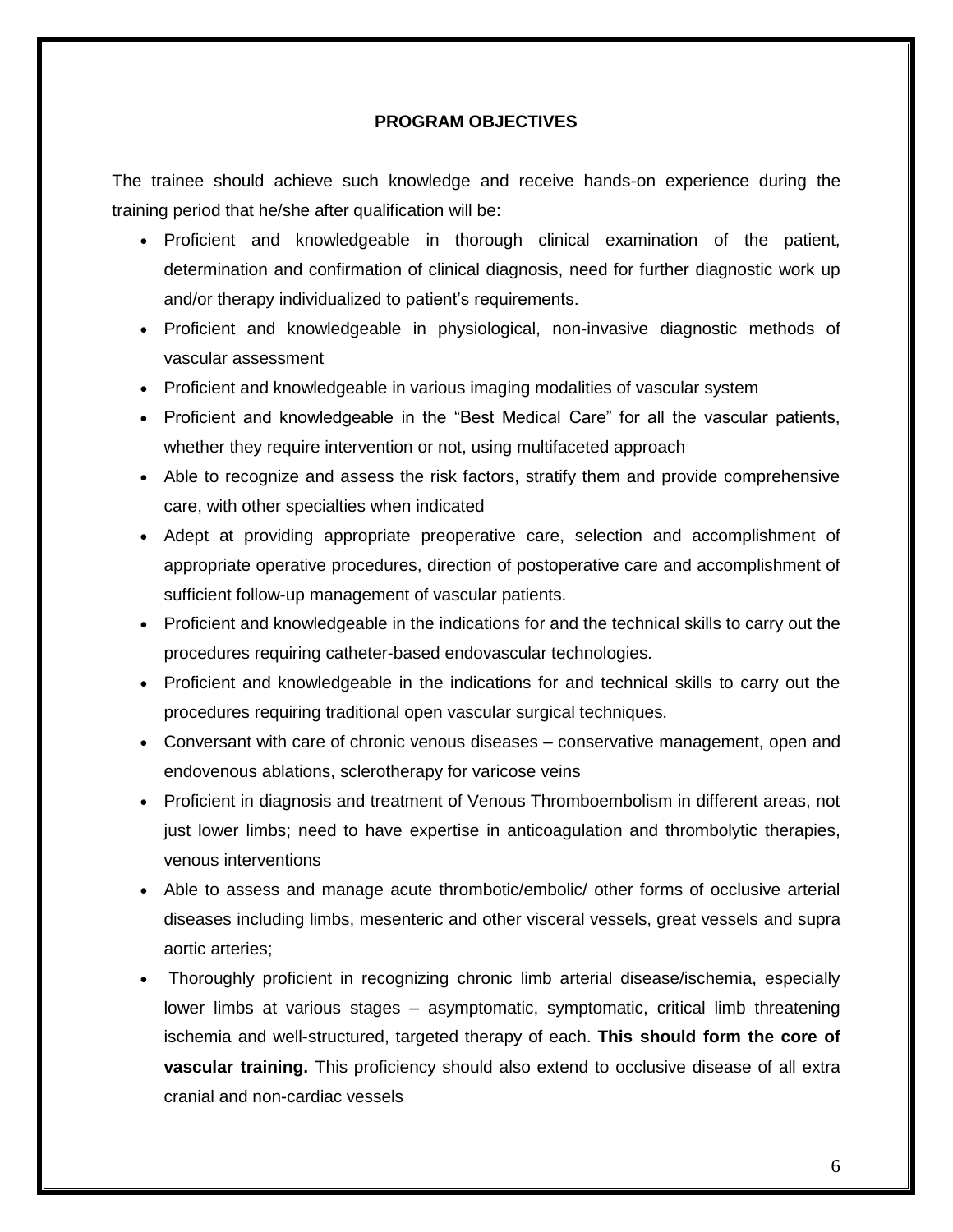- Possess ability to diagnose and provide varied therapeutic options (non-interventional, surgical, endovascular, hybrid) to patients with asymptomatic, symptomatic arterial aneurysms of various etiologies and types, including aortic, peripheral and visceral vessels and aortic dissections
- Competent to diagnose and treat extra cranial cerebrovascular disease carotid, vertebral, innominate pathologies and therapies including medical, surgical and endovascular
- Able to address all diabetic foot related problems (neuropathic, neuro ischemic, ischemic).
- Able to evaluate and treat acute and chronic foot wounds, foot and leg infections, perform required debridements and amputations
- Adroit in assessing and providing care to traumatized patient assess multiply injured patient, which should be carried over from general surgical training and. provide specialized care for vascular (arterial/venous) injuries, which should also include iatrogenic injuries
- Skilled in vascular access procedures for hemodialysis
- Accomplished in treating all forms of non-atherosclerotic vascular diseases, including vasospastic disorders, vascular malformations/arterio -venous fistulae, congenital vascular diseases, TOS, lymphedema etc. This list is not exhaustive.

**The above knowledge is continuously updated by various educational programs within the department and through national, international conferences and journals apart from prescribed textbooks**

# **ELIGIBILITY CRITERIA FOR ADMISSIONS TO THE PROGRAM**

#### **DNB Peripheral Vascular Surgery Course:**

1. Any medical graduate with DNB/MS in General Surgery qualification, who has passed the Entrance Examination conducted by NBE and fulfill the eligibility criteria for admission to DNB Super Specialty courses at various NBE accredited Medical Colleges/ institutions/Hospitals in India is eligible to participate in the Centralized counseling for allocation of DNB in Peripheral Vascular Surgery seats purely on merit cum choice basis.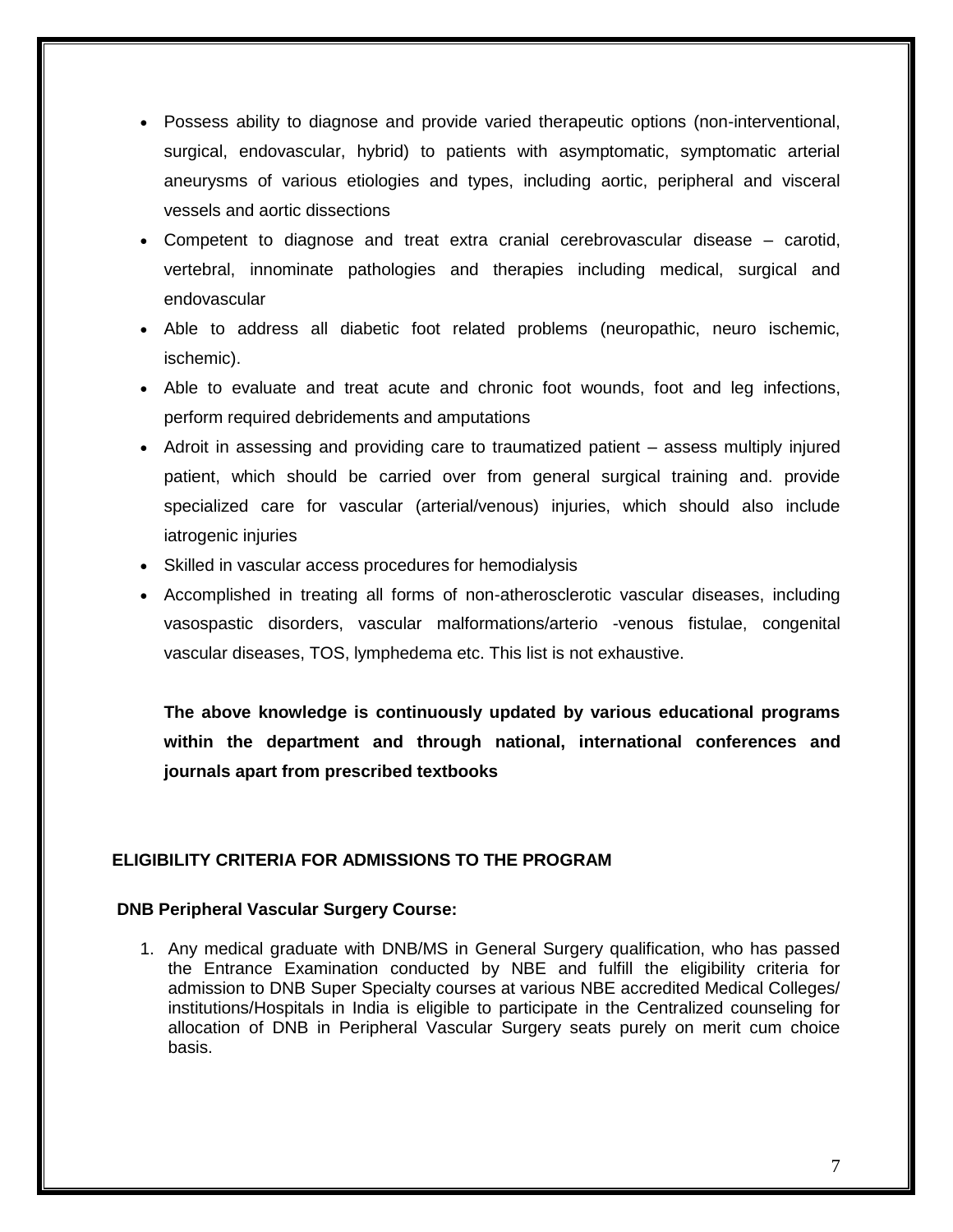2. Admission to 3 years DNB Peripheral Vascular Surgery course is only through Entrance Examination conducted by NBE and Centralized Merit Based Counseling conducted by National Board of Examination as per prescribed guidelines.

# The Course:

- 1. Three (3) years from first quarter of every calendar year
- 2. Number seats variable depending on the number of accredited institutions and their infrastructure
- 3. Structured to provide progressively graded training to achieve the level of a "Consultant" vascular surgeon/specialist after successful completion of the exit exam given annually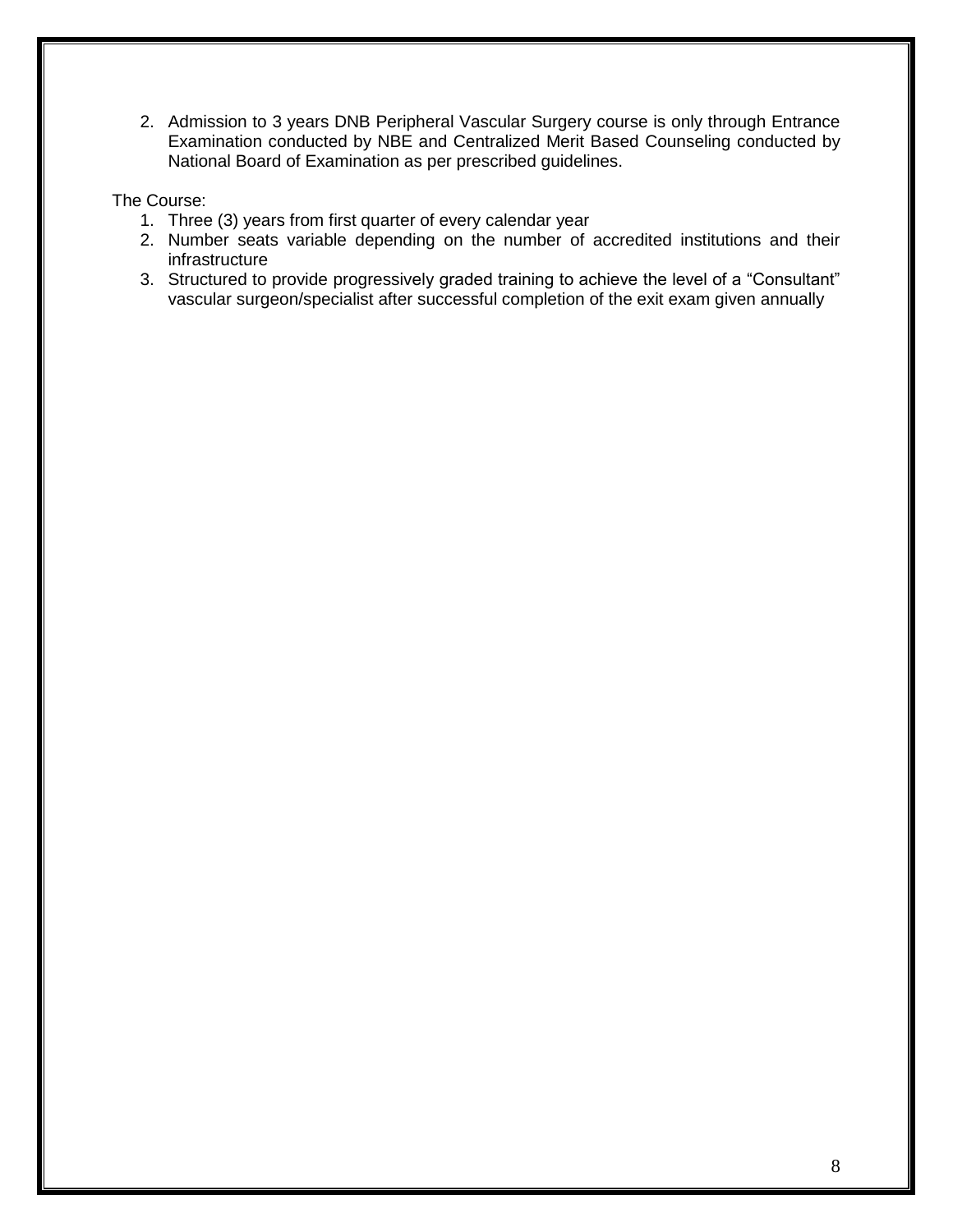# **TEACHING AND TRAINING ACTIVITIES**

The fundamental components of the teaching program should include:

- 1. Case presentations & discussion- once a week
- 2. Seminar Once a week
- 3. Journal club- Once a week
- 4. Faculty lecture teaching- once a month
- 5. Clinical Audit/Morbidity & Mortality meeting: Once a Month
- 6. Every candidate should have one "poster" and/or a oral presentation (accepted/presented) per year in one of the following recognized vascular conference:
- a. Vascular Society of India Annual Conference
- b. Vascular Society of India Mid term Conference
	- $\triangleright$  Acceptance/presentation of one poster/oral presentation per year in one of the following conferences:
		- a. Society of Vascular Surgery (USA) Annual Conference
		- b. European Society of Vascular Surgery
		- c. Asian Society of Vascular Surgery
		- d. Annual Charing Cross symposium
		- e. Annual LINC conference
		- f. Annual Veith conference

Note: This list is open to future amendments

7. One publication/acceptance per candidate per year in a peer reviewed journal including Indian Journal of Vascular and Endovascular Surgery

**The rounds** should include bedside sessions, file rounds & documentation of case history and examination, progress notes, round discussions, investigations and management plan) interesting and difficult case unit discussions.

The training program would focus on knowledge, skills and aptitude, all essential components of education. It is being divided into theoretical, clinical and practical in all aspects of the delivery of patient care, including methodology of research and teaching.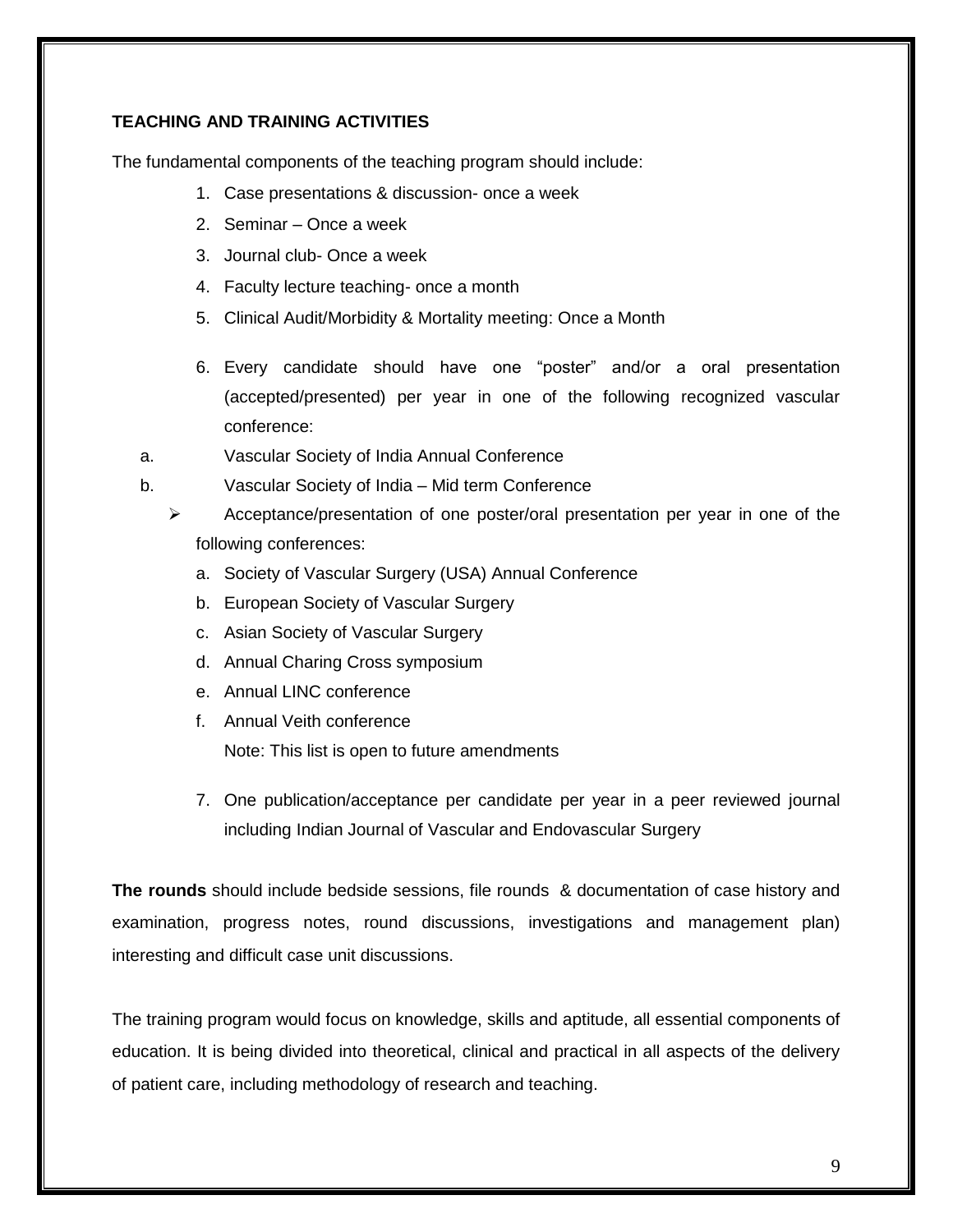**Theoretical:** The theoretical knowledge would be imparted to the candidates through discussions, journal clubs, symposia and seminars, but mostly by encouraging them to study the prescribed text books The students are exposed to recent advances through discussions in journal clubs. These are considered necessary in view of an inadequate exposure to the subject in the undergraduate and surgical postgraduate curriculum.

**Symposia:** Trainees would be required to present a minimum of 20 topics based on the curriculum in a period of three years to the combined class of teachers and students. A free discussion would be encouraged in these symposia. The topics of the symposia would be given to the trainees with the dates for presentation.

**Clinical:** The trainee should be able to work with all teachers – attached to a member only for a thesis to be able to pick up methods of history taking, examination, prescription writing and management in rehabilitation practice.

**Bedside:** The trainee would work up patients;, learn management of cases by discussion with faculty of the department.

**Journal Clubs:** This would be a weekly academic exercise. A list of suggested Journals is given towards the end of this document. The candidate would summarize and discuss the scientific article critically. A faculty member will suggest the article and moderate the discussion, with participation by other faculty members and resident doctors. The contributions made by the article in furtherance of the scientific knowledge and limitations, if any, will be highlighted.

**Research:** The student would carry out the clinical research project and write a thesis/ dissertation in accordance with NBE guidelines. He/ she would also be encouraged to take part in ongoing and planned clinical research projects in the departments to learn their planning, methodology, execution and other aspects of research.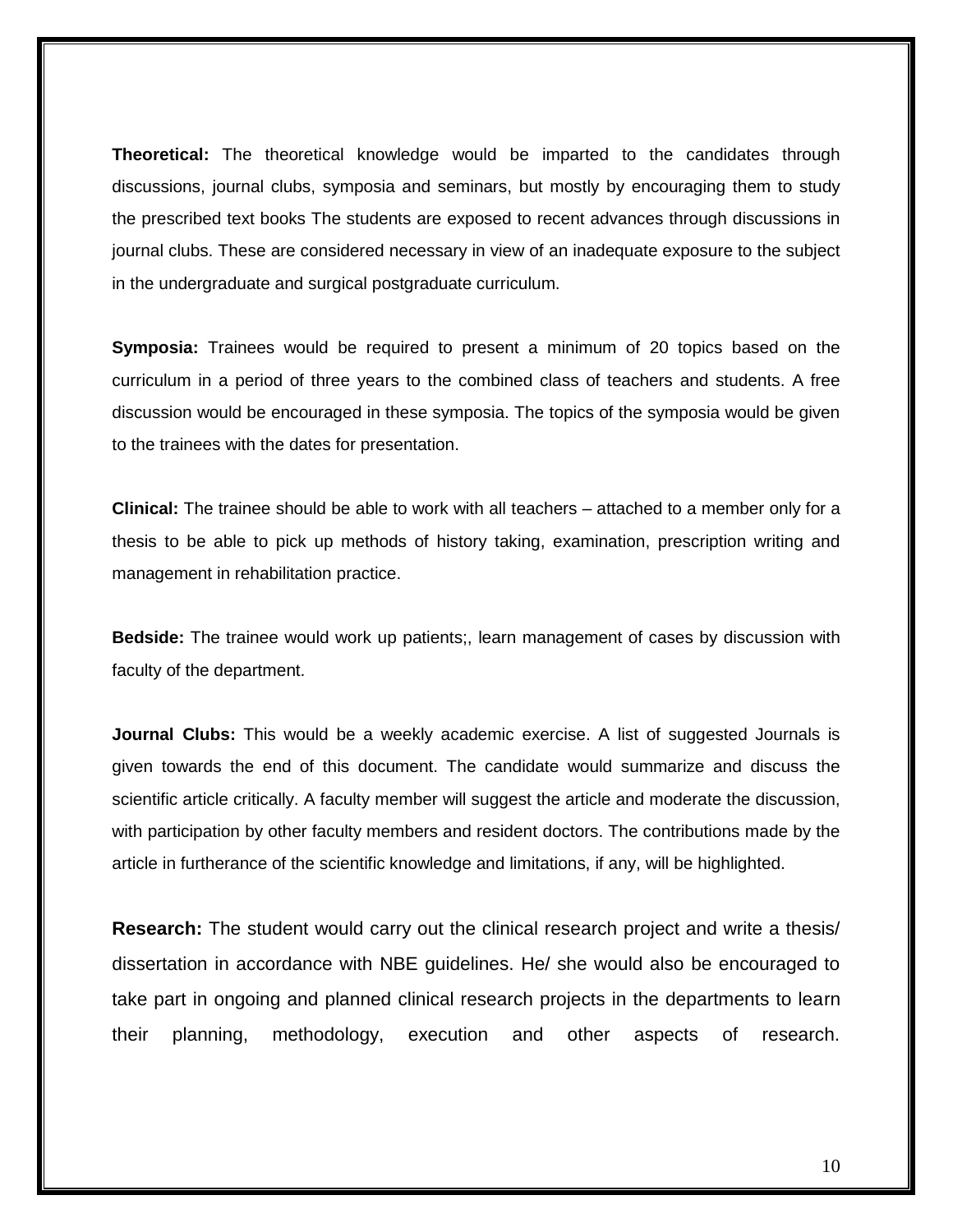# **I. GENERAL SYLLABUS**

General Surgery curriculum

#### **II. CORE VASCULAR SYLLABUS**

The candidates selected to this course would have already completed 3 years General Surgical (GS) training in accredited institutions in India and have completed their certification (DNB/MS) successfully. It is assumed they have attained accepted levels of relevant knowledge and skills in general surgery. Since exposure to diagnosis and treatment of vascular diseases is very limited in most of GS programs (or other related programs like CTS), the following assumptions exclude any vascular skills and knowledge. Following are the basic competence required by a vascular surgeon/specialist, but the list is not comprehensive.

The candidates selected to under go three (3) year training leading to DNB-PVS are expected to be **already** proficient in:

#### **1. Basic Surgical Knowledge:**

- $\triangleright$  Anatomy structural and applied, embryological, anatomical anomalies and their clinical significance
- ➢ Physiological principles in surgical patients in normal and diseased patients, including acid-base balance, electrolyte balance and management of fluids, blood products
- ➢ Pathological principles of surgical diseases, including microbiology
- $\triangleright$  Pharmacology and usage of various drugs, their prescriptions in acutely and chronically ill surgical patients
- $\triangleright$  Principles of diagnostic and imaging modalities

#### **2. Evaluation of Surgical patients**

➢ Comprehensive clinical assessment including history, physical examination and arriving at a provisional and differential diagnosis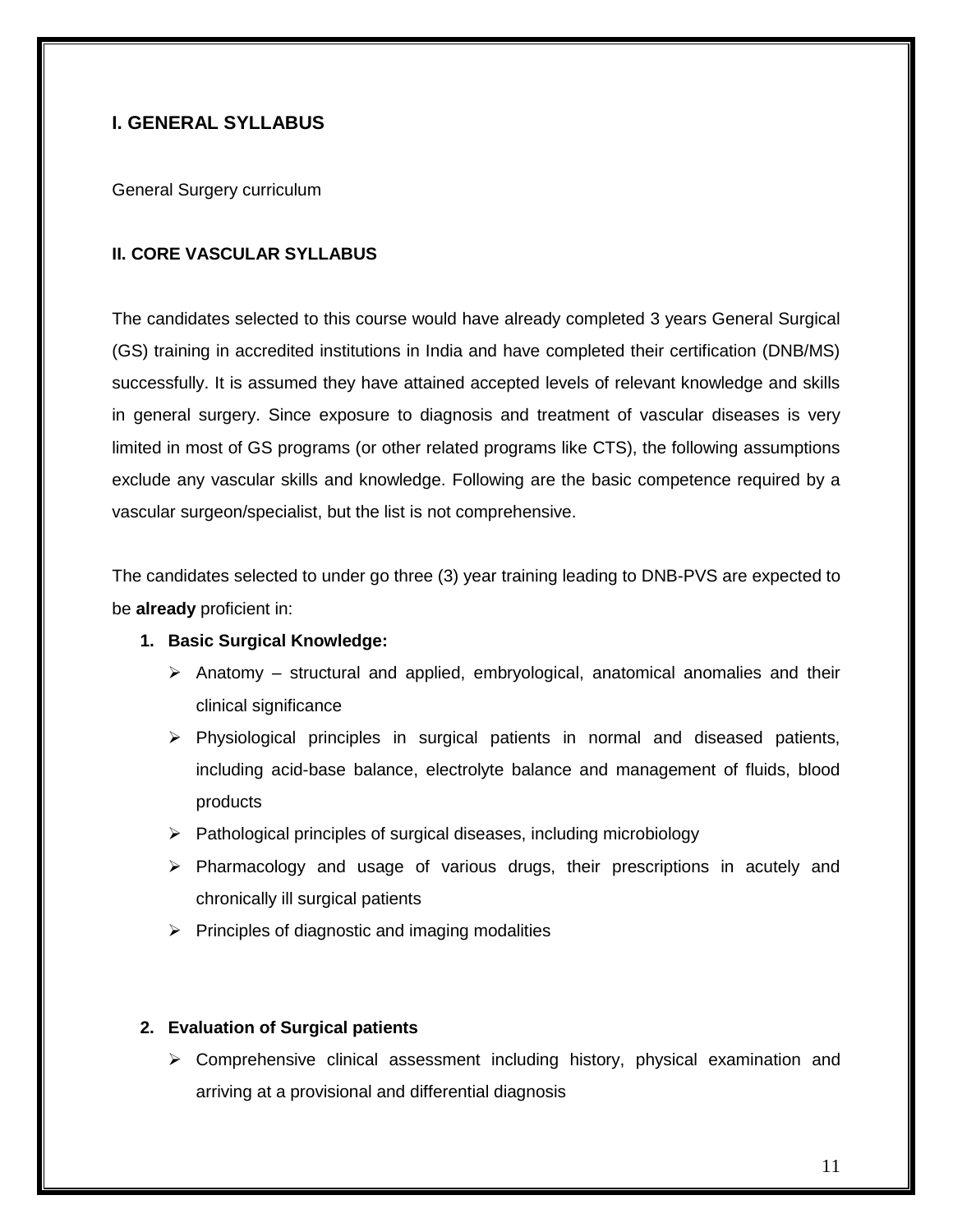- $\triangleright$  Obtaining further diagnostic work up and formulating a management plan
- $\triangleright$  Able to "triage" the patient requiring routine, chronic, acute, immediate and urgent care
- ➢ Patient risk stratification and appropriate referral/or obtaining support from other services
- $\triangleright$  Evaluation and early treatment of patients with multiple trauma and other emergencies

# **3. Basic surgical skills**

- $\triangleright$  Follow OT protocols and etiquette for logistic functioning and maintenance sterile environment
- $\triangleright$  Basics in anesthesia local, regional and general
- $\triangleright$  Preparing the patient and oneself for the scheduled procedure
- $\triangleright$  Handling of tissues and instruments safely
- ➢ Able to assist and /or perform basic to some advanced surgical procedures commensurate with the level of training
- ➢ Hemostasis and handling of blood vessels
- ➢ Peri/postoperative patient management

#### **4. Post operative Care & Follow up:**

- $\triangleright$  Composite of above principles to be continued in post operative period
- ➢ Appropriate post operative, mid and long term pharmacotherapy dictated by patient's procedures, comorbidities, including incision and wound care
- $\triangleright$  Assess complications and appropriate approach to these
- ➢ Appropriate long term post procedural follow up dictated by patient's diagnosis and therapy

# **5. Ethics & Inter-personal relationships**

➢ Consummate in ethical practice in all aspects of patient assessment, diagnostic work up, referral pattern to other doctors, prescription of medications and offering therapeutic options to patient and family, prudent use of resources (financial and otherwise), maintenance of patient-doctor confidentiality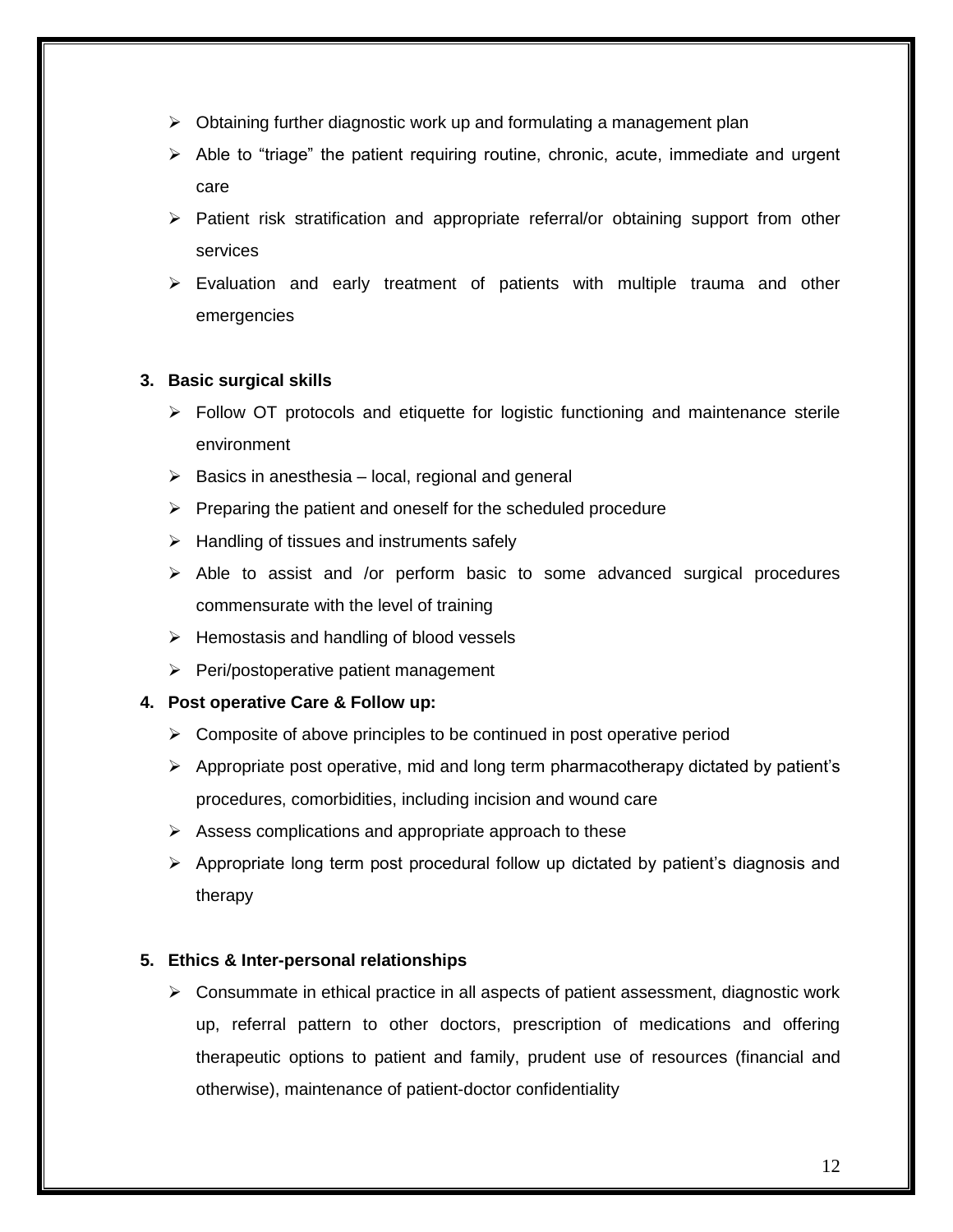- $\triangleright$  Careful and caring counseling of patient and family about diagnostics, procedures, outcomes and complications
- ➢ Maintaining excellence in interpersonal relationship with colleagues, peers and the staff

# *"A SURGEONS SKILLS ARE MEASURED BY THE WAY HE HANDLES BLOOD VESSELS"*  **William Halstead**

The Syllabus outlined below should satisfy the Program goal & Objectives detailed earlier in this document. This is structured to assure that the trainee will gain exposure to entire expanse of vascular diseases in a progressive manner starting with basics in patient care in the beginning to treating complex vascular problems at the time of completion. The Syllabus has flexibility to allow changing trends in disease pattern and therapies, especially in rapidly progressing endovascular techniques. Care of vascular diseases is indeed challenging because of systemic involvement of variable degrees and the Syllabus encourages exposure to other specialty fields impacting the vascular patients. Since the range of vascular diseases is quite wide, it is likely the trainee will develop special interest in an area in this vast specialty and he/she might seek further training in these chosen fields, even after completion of this course.

The following lists the "other" specialties the trainee preferably should possess at least basic knowledge. These can be in the same hospital or through another, preferably a teaching institution. The "postings" and the recommended length of posting can be varied at discretion of the course director. These can be spread over the three (3) years, again at the discretion of program director.

- 1. **Cardio thoracic surgery:** mostly to gain experience in sternotomy, thoracotomy and surgical repair intra thoracic and thoraco abdominal aneurysms and other problems relating to these vessels - **One (1) month/4 weeks**
- 2. **Radiology:** To obtain basic knowledge and principles of CT and MR imaging including angiogram. It is assumed that conventional angiogram/DSA are part vascular departmental training – **Two (2) weeks.**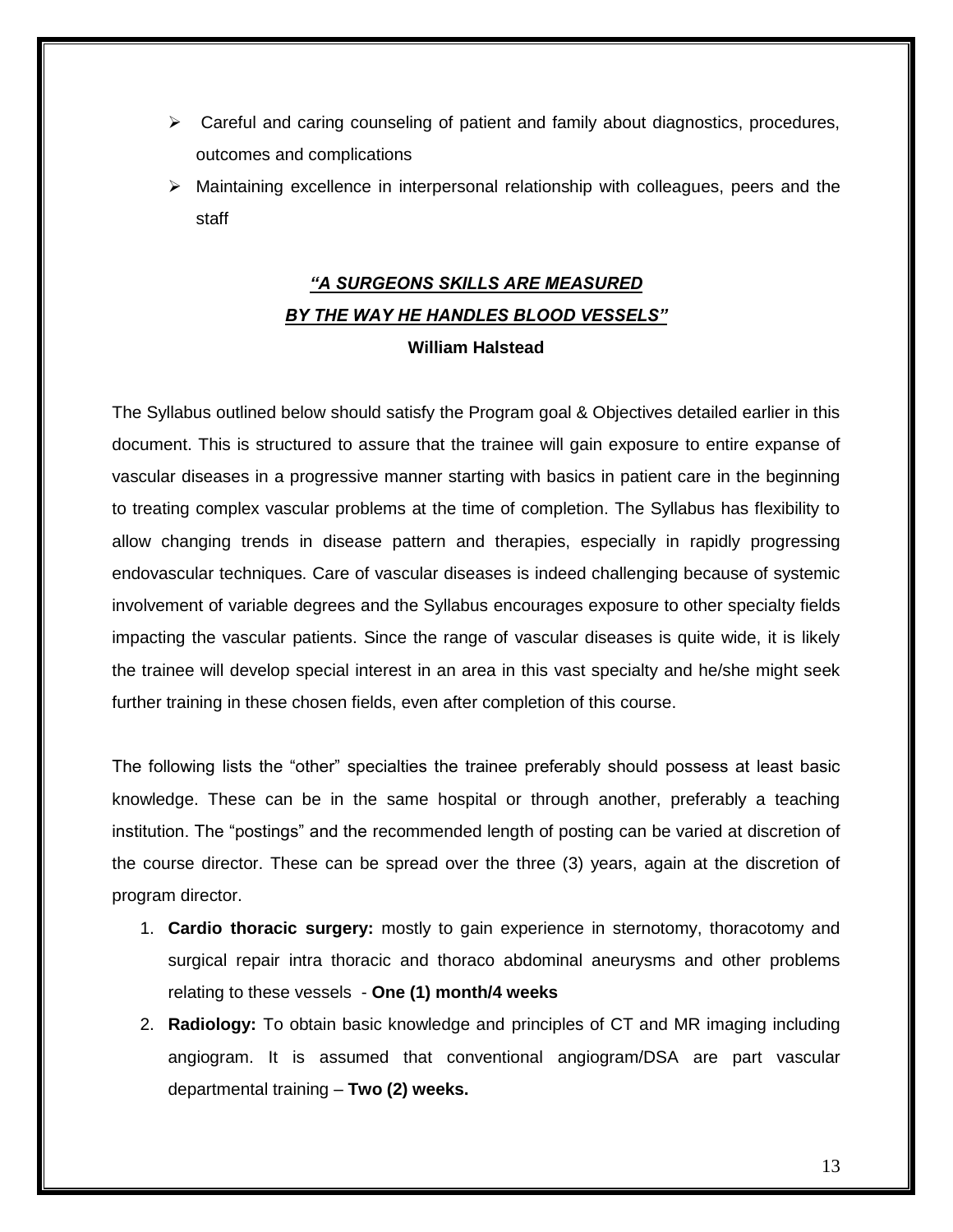- 3. **Non invasive Vascular studies:** Includes Duplex scanning, physiological studies, if facilities do not exist within the vascular department – **Two (2) weeks**
- 4. **Proficiency in wound care**, especially diabetic foot, venous ulcers, non-specific foot ulcers as these percolate towards vascular surgeons and most of the revascularization procedures are performed for ischemic foot. This could be within the vascular department itself or if sent for "outside posting" for the recommended duration – **Two (2) weeks**
- 5. **Intensive Care:** Exposure general i(surgical) intensive care unit is very desirable as most vascular patients need ICU monitoring because of multisystem involvement – **Two (2) weeks**
- 6. **Rotation through other Vascular Units:** Optional rotation through other teaching vascular units across the country – **Two (2) weeks**
- 7. **Advanced exposure:** If possible witness robotic (vascular or other) and laparoscopic vascular procedures. These are rare and done in only few centres

The total time spent in the above would be maximum 14 weeks over the 3-year program, if all of the above rotations are utilized. To reiterate, some of these are already part of vascular units and may not need outside postings.

# **Structured, tier system of training, education and competence For DNB-PVS:**

This curriculum is formulated to provide the trainees with progressive, layered exposure and hands-on experience in treating vascular diseases. Required knowledge, competence and skills are graded as outlined below. The expected grades for each of the 3 years of training (divided in to 6 halves) are tabulated against subjects and areas in evaluation and therapy of vascular disease. This grading might also help in evaluating/assessing them at different stages of their training. It is assumed all are performed under guidance/presence of a Consultant Vascular Surgeon, who will also determine the scope and definition of simple, advanced and complex procedures. Grading also defines the level of knowledge required in other clinical and nonclinical aspects..

# **The Grading will be in 5 levels, L1 to L5**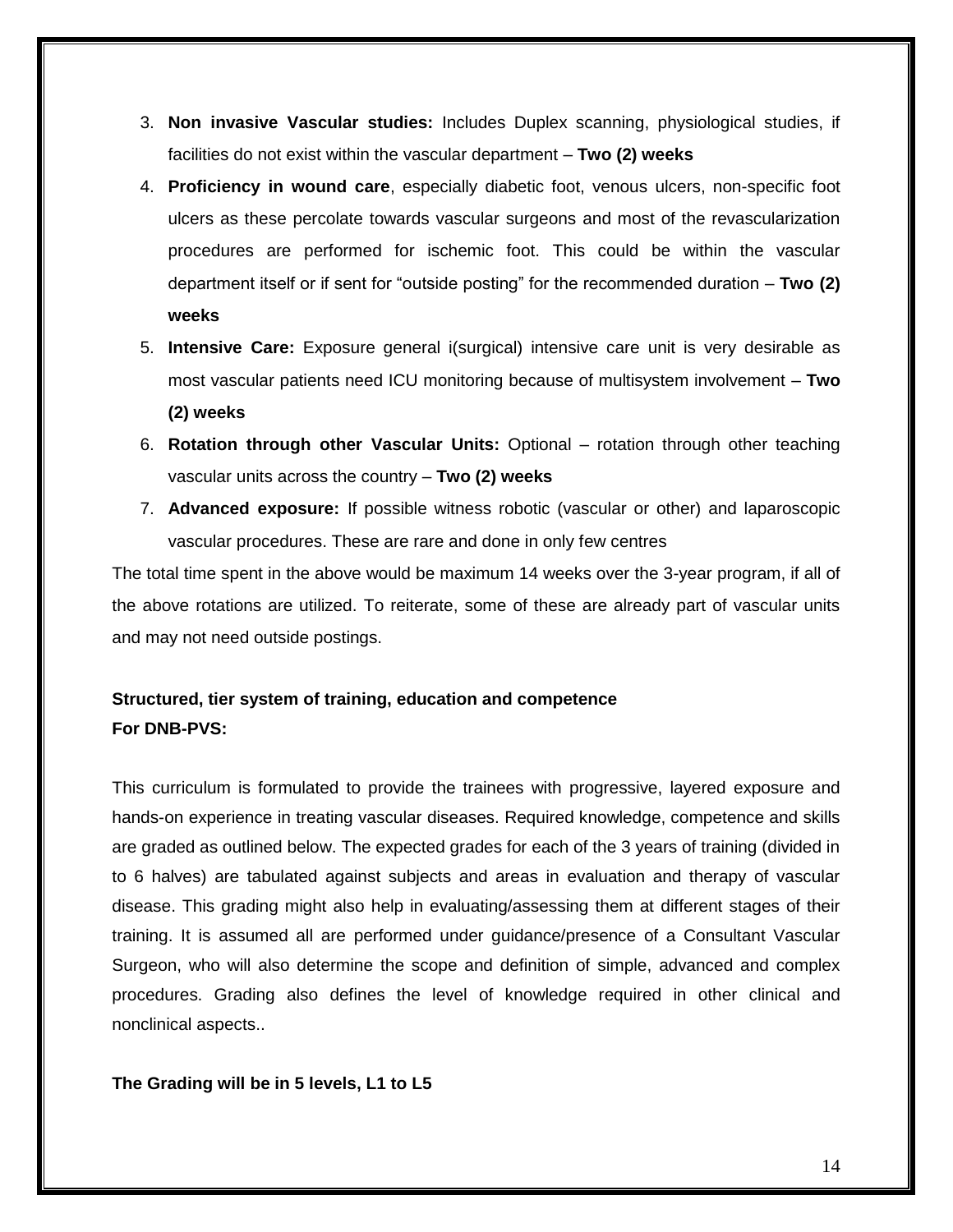- 1. **Level 0/1 (L-0/1):** Not required to posses' adequate knowledge, skills and proficiency, but desirable.
- 2. **Level 1 (L-1):** Should possess' basic knowledge, skills and proficiency to evaluate a patient, formulate basic therapeutic plan under supervision and perform minor procedures with assistance. Able to recognize complications
- 3. **Level 2 (L-2):** Should possess complete "text book" theoretical knowledge of the disease, skills and proficiency to completely evaluate the patient, risk stratification, formulate appropriate diagnosis/differential diagnosis, order appropriate diagnostic tests in consultation with senior colleagues, able to perform listed procedures – some independently and others with assistance/supervision, as determined by the consultant staff depending on individual skills. Able to recognize complications and provide initial diagnostic evaluation and therapy
- 4. **Level 3 (L–3):** Should be adept in thorough evaluation of patients, thorough knowledge of the diseases, risk stratification. Advanced theoretical knowledge including recent advances from Journal and updates from national/international conferences. Able to order diagnostic work up independently, formulate treatment plan for the patient and present it to consultants. Able to perform procedures (simple and advanced) independently and assist in complex procedures. Able to assist junior colleagues with listed procedures. Able to treat complications, interventional or otherwise, along with senior staff.
- 5. **Level 4 (L–4):** In addition to level 3, able to perform parts of complex procedures and assist younger colleagues with advanced procedures.
- 6. **Level 5 (L–5):** Proficiency in all of the above levels, to the level of consultant vascular surgeon. Skills and knowledge adequate to be a vascular specialist as an independent practitioner/teacher

| <b>Period</b>                        | 0<br>months | 12             | to $6 6 $ to 12 to<br>18 | <b>18</b><br>to<br>24 | 24<br>to<br>30 | 30<br>to<br>36 | <b>COMMENTS</b>        |
|--------------------------------------|-------------|----------------|--------------------------|-----------------------|----------------|----------------|------------------------|
| <b>SECTION I:</b><br><b>Clinical</b> | L2          | L <sub>2</sub> | L2                       | L2                    | L <sub>2</sub> | L <sub>2</sub> | L2 in this<br>category |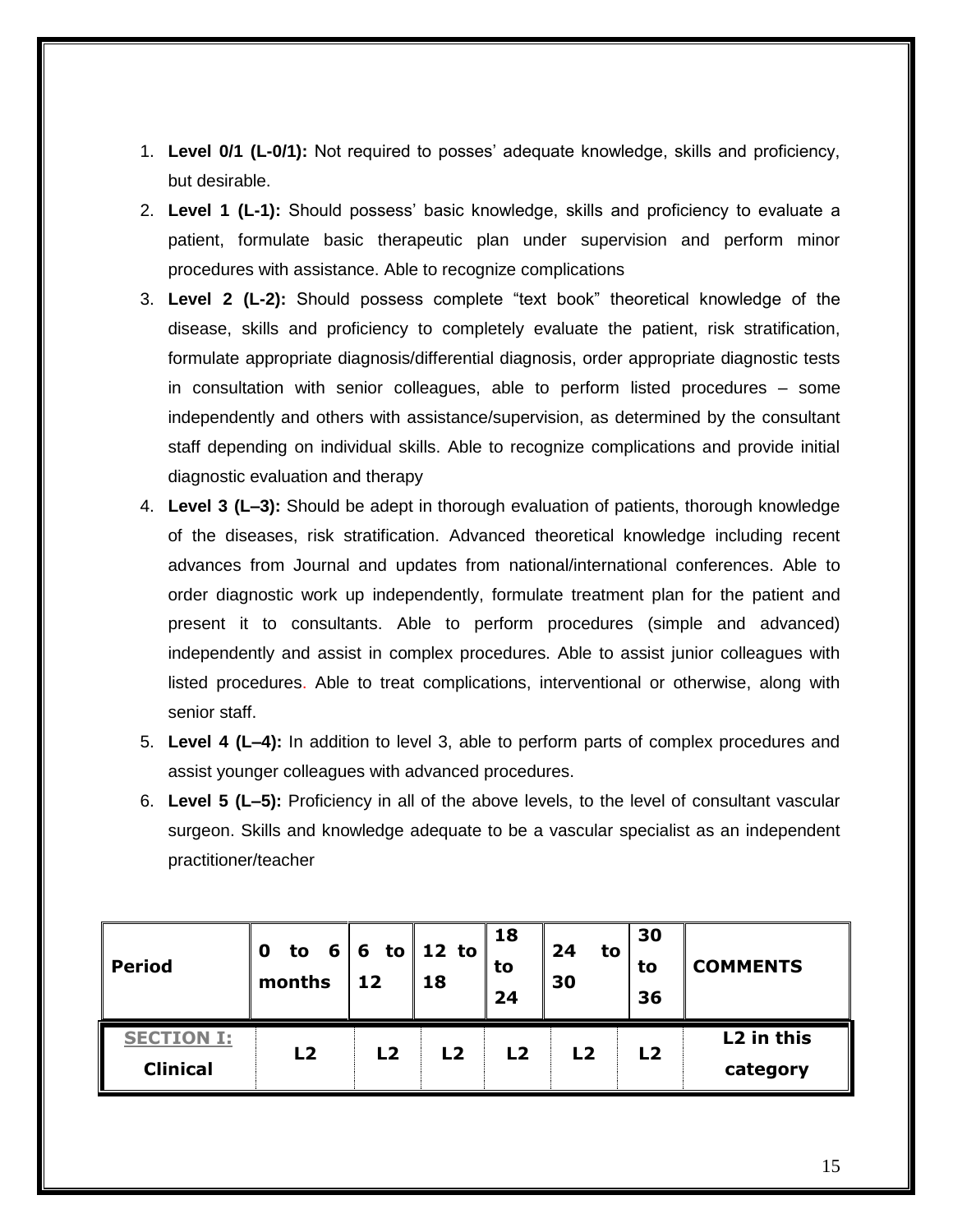| <b>Examination</b>  |    |                |                |                |    |    | means full             |
|---------------------|----|----------------|----------------|----------------|----|----|------------------------|
|                     |    |                |                |                |    |    |                        |
|                     |    |                |                |                |    |    | knowledge              |
| <b>SECTION II:</b>  |    |                |                |                |    |    | L <sub>2</sub> in this |
| <b>History of</b>   |    |                |                |                |    |    | category               |
| <b>Vascular</b>     | L1 | L2             | L2             | L <sub>2</sub> | L2 | L2 | means full             |
| <b>Surgery</b>      |    |                |                |                |    |    | knowledge              |
|                     |    |                |                |                |    |    |                        |
| <b>SECTION III:</b> |    |                |                |                |    |    | L <sub>2</sub> in this |
| <b>Embryology</b>   | L1 | L2             | L2             | L2             | L2 | L2 | category               |
| of Vascular         |    |                |                |                |    |    | means full             |
| <b>System</b>       |    |                |                |                |    |    | knowledge              |
| <b>SECTION IV:</b>  |    |                |                |                |    |    |                        |
| Anatomy,            |    |                |                |                |    |    | L <sub>2</sub> in this |
| physiology,         |    |                |                |                |    |    | category               |
| pharmacology        | L1 | L2             | L <sub>2</sub> | L2             | L2 | L2 | means full             |
| of vascular         |    |                |                |                |    |    |                        |
|                     |    |                |                |                |    |    | knowledge              |
| wall                |    |                |                |                |    |    |                        |
| <b>SECTION V:</b>   |    |                |                |                |    |    |                        |
| <b>Applied</b>      |    |                |                |                |    |    |                        |
| anatomy and         |    |                |                |                |    |    |                        |
| surgical            | L1 | L2             | L3             | L <sub>4</sub> | L4 | L5 |                        |
| exposures of        |    |                |                |                |    |    |                        |
| vascular            |    |                |                |                |    |    |                        |
| system              |    |                |                |                |    |    |                        |
|                     |    |                |                |                |    |    |                        |
| <b>SECTION VI:</b>  |    |                |                |                |    |    |                        |
| Epidemiology,       |    |                |                |                |    |    | L <sub>2</sub> in this |
| general             |    |                |                |                |    |    | category               |
| screening,          | L1 | L <sub>2</sub> | L <sub>2</sub> | L <sub>2</sub> | L2 | L2 | means full             |
| surveillance        |    |                |                |                |    |    |                        |
| and clinical        |    |                |                |                |    |    | knowledge              |
| analysis.           |    |                |                |                |    |    |                        |
|                     |    |                |                |                |    |    |                        |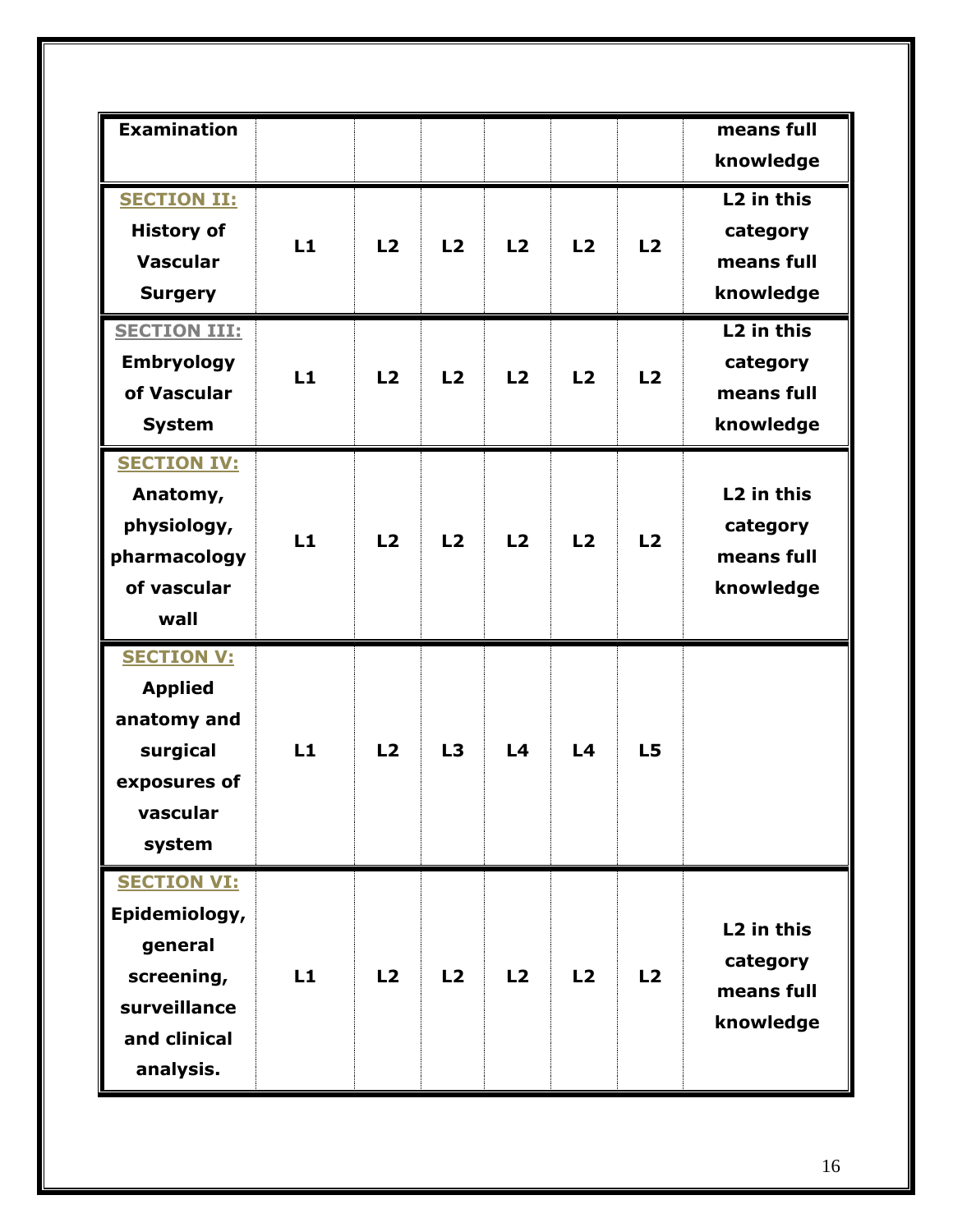| <b>SECTION VII:</b><br><b>Hemostasis</b><br>and<br>thrombosis;<br>hyper-<br>coagulable<br>states | L1 | L2 | L2             | L2 | L2 | L2 | L2 in this<br>category<br>means full<br>knowledge              |
|--------------------------------------------------------------------------------------------------|----|----|----------------|----|----|----|----------------------------------------------------------------|
| <b>SECTION</b><br>VIII:<br>Pathology,<br>Pathogenesis,<br>patho -<br>physiology                  |    |    |                |    |    |    | L <sub>2</sub> in these<br>category<br>means full<br>knowledge |
| 1. Congenital<br>anomalies                                                                       | L1 | L2 | L <sub>2</sub> | L2 | L2 | L2 |                                                                |
| 2.<br>Arteriogenesis,<br>angiogenesis                                                            | L1 | L2 | L <sub>2</sub> | L2 | L2 | L2 |                                                                |
| 3.<br>Atherosclerosis<br>and<br>atherogenesis                                                    | L1 | L2 | L2             | L2 | L2 | L2 |                                                                |
| 3. Smoking and<br>vascular<br>diseases                                                           | L1 | L2 | L2             | L2 | L2 | L2 |                                                                |
| 4. Diabetes and<br>Vascular<br>diseases,<br>neuropathies                                         | L1 | L2 | L2             | L2 | L2 | L2 |                                                                |
| 5. Lipid<br>metabolism &                                                                         | L1 | L2 | L2             | L2 | L2 | L2 |                                                                |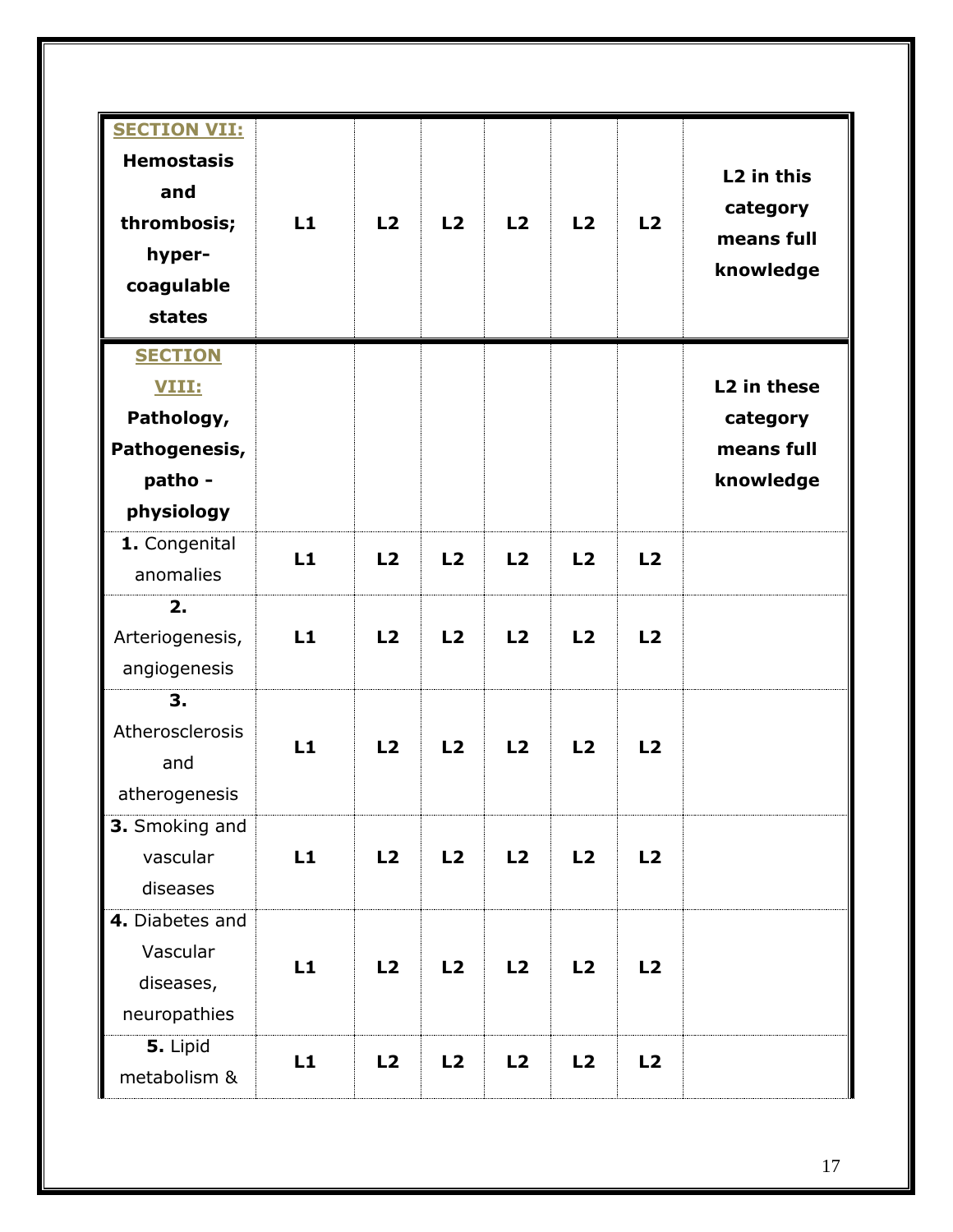| Hyperlipidemia               |    |    |                |                |      |    |                                                        |
|------------------------------|----|----|----------------|----------------|------|----|--------------------------------------------------------|
| 6.                           | L1 | L1 | L1             | L1             | L1   | L1 |                                                        |
| Hypertension                 |    |    |                |                |      |    |                                                        |
| 7. Venous                    |    |    |                |                |      |    |                                                        |
| diseases $-$                 | L1 | L2 | L <sub>2</sub> | L <sub>2</sub> | L2   | L2 |                                                        |
| varicose veins,              |    |    |                |                |      |    |                                                        |
| CVI, VTE                     |    |    |                |                |      |    |                                                        |
| 8.<br>Lymphedema             | L1 | L2 | L2             | L2             | L2   | L2 | L2 in the above<br>category<br>means<br>full knowledge |
| <b>SECTION</b><br>IX:        |    |    |                |                |      |    |                                                        |
| <b>Medical</b>               |    |    |                |                | Each |    | trainee should                                         |
| management                   |    |    |                |                |      |    |                                                        |
| <b>Vascular</b><br><b>of</b> |    |    |                |                |      |    | the end of the program                                 |
| <b>Diseases</b>              |    |    |                |                |      |    | reach<br>highest level of proficiency at               |

| <b>Diseases</b>                                   |    |    |    |    |    |    |  |
|---------------------------------------------------|----|----|----|----|----|----|--|
| 1. Diabetes and<br>hypertension                   | L1 | L1 | L1 | L1 | L1 | L1 |  |
| 2.<br>Smoking<br>cessation                        | L1 | L2 | L3 | L3 | L3 | L3 |  |
| 3.<br>Lipid<br>lowering agents                    | L1 | L2 | L3 | L3 | L3 | L3 |  |
| 4. Antiplatelets                                  | L1 | L2 | L3 | L3 | L3 | L3 |  |
| 5.<br>Anticoagulants,<br>thrombolytics            | L1 | L2 | L3 | L3 | L3 | L3 |  |
| Circulation<br>6.<br>enhancing<br>drugs, exercise | L1 | L2 | L3 | L3 | L3 | L3 |  |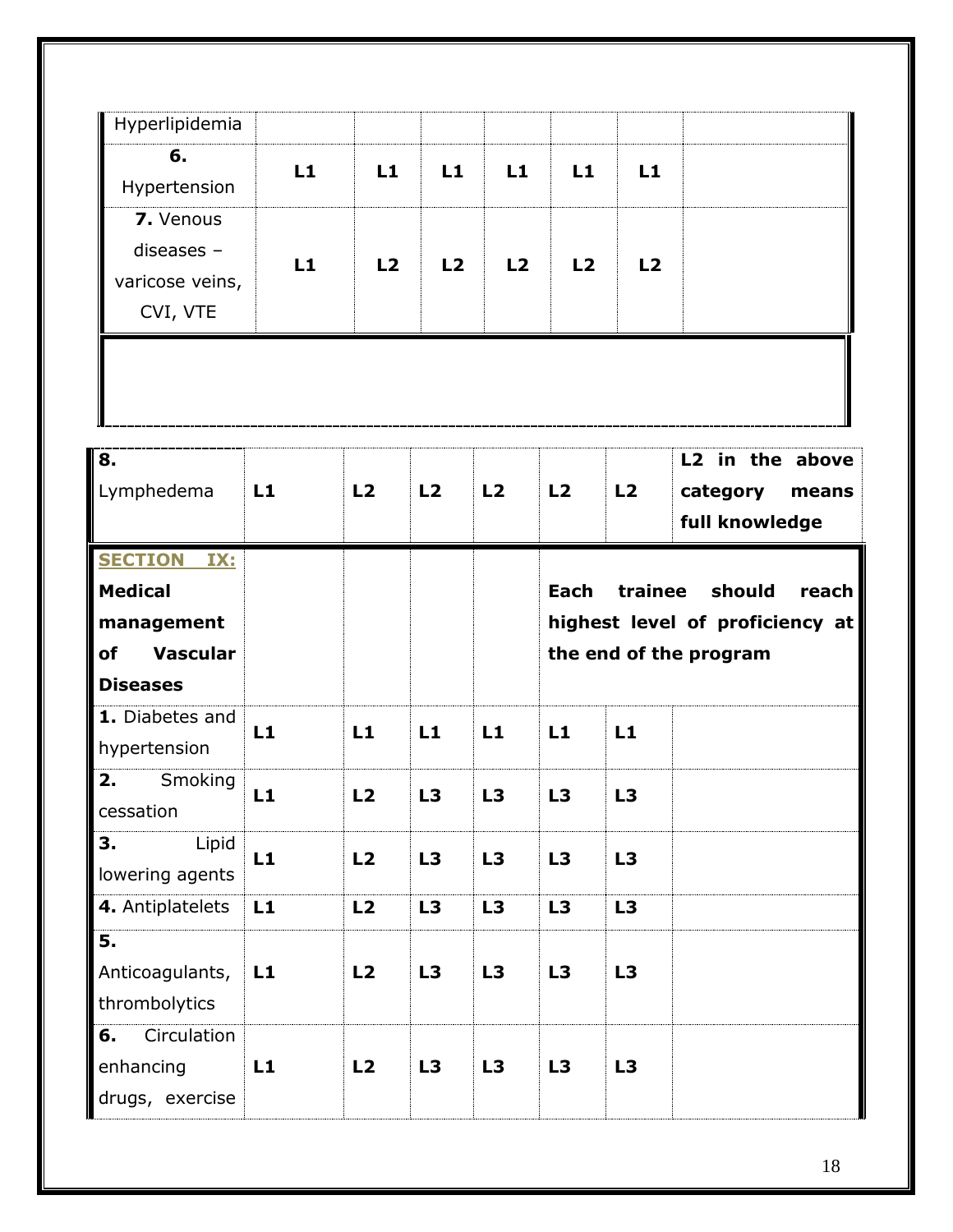| therapy                 |    |                |    |    |                |    |                   |
|-------------------------|----|----------------|----|----|----------------|----|-------------------|
|                         |    |                |    |    |                |    |                   |
| 7. Conservative         |    |                |    |    |                |    |                   |
| management of           | L1 | L <sub>2</sub> | L3 | L3 | L3             | L3 |                   |
| venous                  |    |                |    |    |                |    |                   |
| diseases                |    |                |    |    |                |    |                   |
| 8. Conservative         |    |                |    |    |                |    |                   |
| therapy<br>for L1       |    | L <sub>2</sub> | L3 | L3 | L3             | L3 |                   |
| Lymphedema              |    |                |    |    |                |    |                   |
| <b>SECTION X:</b>       |    |                |    |    |                |    |                   |
| Hemodynamic             |    |                |    |    |                |    | L2 in the above   |
| of venous<br>S          | L1 | L <sub>2</sub> | L2 | L2 | L <sub>2</sub> | L2 | category<br>means |
| arterial<br>and         |    |                |    |    |                |    | full knowledge    |
| systems                 |    |                |    |    |                |    |                   |
| <b>SECTION XI:</b>      |    |                |    |    |                |    |                   |
| invasive<br><b>Non</b>  |    |                |    |    |                |    | L2 in the above   |
| physiological           | L1 | L <sub>2</sub> | L2 | L2 | L <sub>2</sub> | L2 | category<br>means |
| vascular                |    |                |    |    |                |    | full knowledge    |
| testing                 |    |                |    |    |                |    |                   |
| <b>SECTION XII:</b>     |    |                |    |    |                |    |                   |
| <b>Duplex</b>           |    |                |    |    |                |    |                   |
| Ultrasonograp           | L1 | L <sub>2</sub> | L3 | L3 | L3             | L3 |                   |
| hy                      |    |                |    |    |                |    |                   |
| <b>SECTION XIV:</b>     |    |                |    |    |                |    |                   |
| <b>Vascular</b>         |    |                |    |    |                |    |                   |
| <b>Imaging</b>          |    |                |    |    |                |    |                   |
| 1. Conventional         |    |                |    |    |                |    |                   |
| angiography,            | L1 | L2             | L3 | L3 | L <sub>4</sub> | L5 |                   |
| <b>DSA</b>              |    |                |    |    |                |    |                   |
| <b>MRI</b><br>2.<br>and | L1 | L2             | L3 | L3 | L3             | L3 |                   |
| angiography             |    |                |    |    |                |    |                   |
|                         |    |                |    |    |                |    |                   |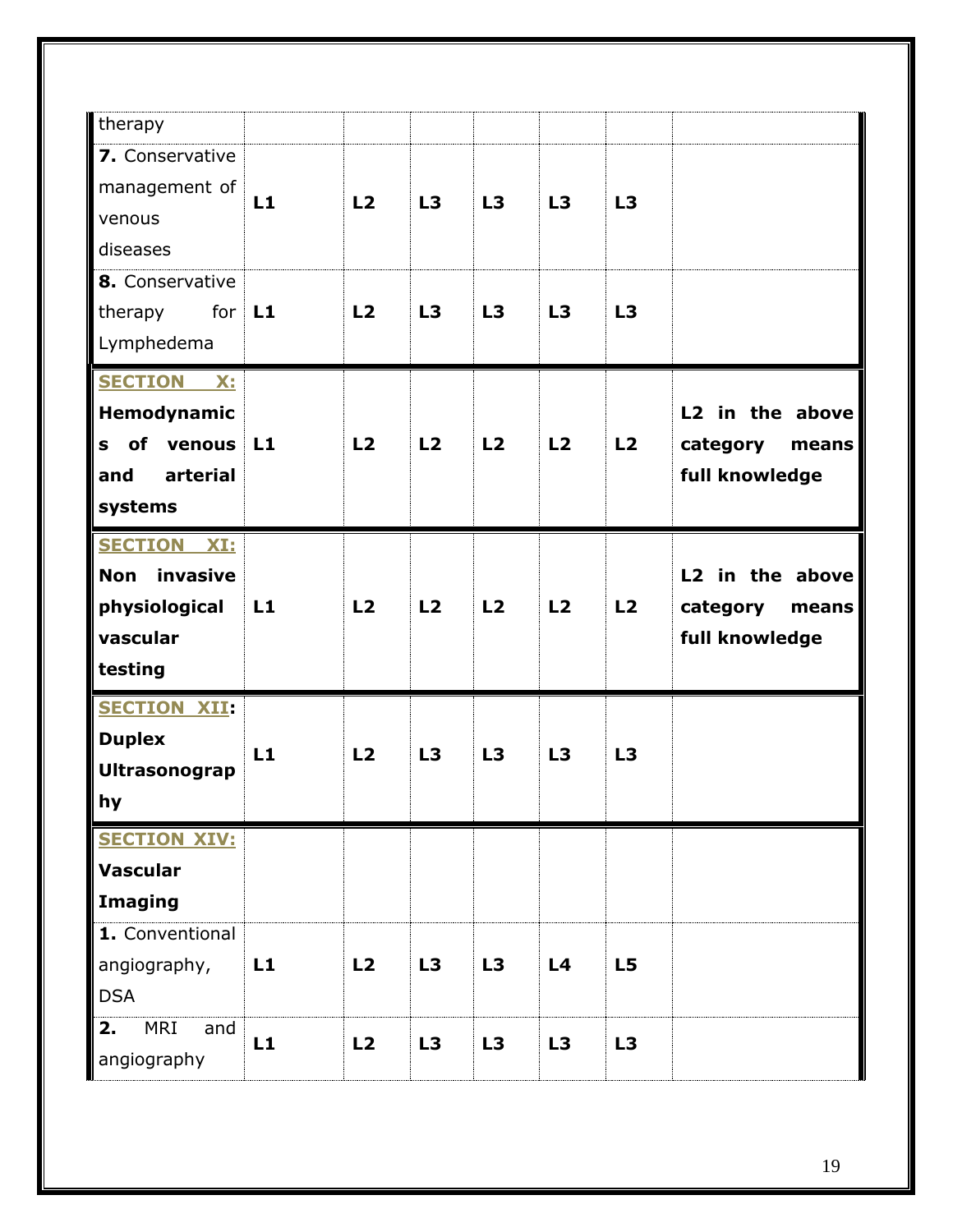| ΙЗ.<br><b>CT</b><br>and<br>angiography                                                                      | L1 | L2             | L3             | L3 | L3         | L3             |                                                                              |
|-------------------------------------------------------------------------------------------------------------|----|----------------|----------------|----|------------|----------------|------------------------------------------------------------------------------|
| <b>SECTION XV:</b><br><b>Diabetic Foot</b><br>Care<br>and<br>wound<br>management                            |    |                |                |    |            |                |                                                                              |
| Assessment<br>1.<br>clinical<br>(including<br>classifications)<br>radiological,<br>neuropathic,<br>ischemic | L1 | L <sub>2</sub> | L3             | L3 | L4         | L <sub>5</sub> |                                                                              |
| 2.<br>Biomechanics,<br>orthotics,<br>offloading<br>techniques,<br>prosthetics                               | L1 | L2             | L <sub>2</sub> | L2 | L2         | L2             |                                                                              |
| 3. Wound care<br>of<br>limbs<br>arterial,<br>other<br>venous,<br>wounds                                     | L1 | L2             | L3             | L3 | L3         | L3             |                                                                              |
| <b>SECTION XVI:</b><br><b>Perioperative</b><br>/procedural<br>and Follow-up<br>care<br>Pre<br>1.            | L1 | L2             | L3             | L3 | Each<br>L4 | trainee<br>L5  | should<br>reach<br>highest level of proficiency at<br>the end of the program |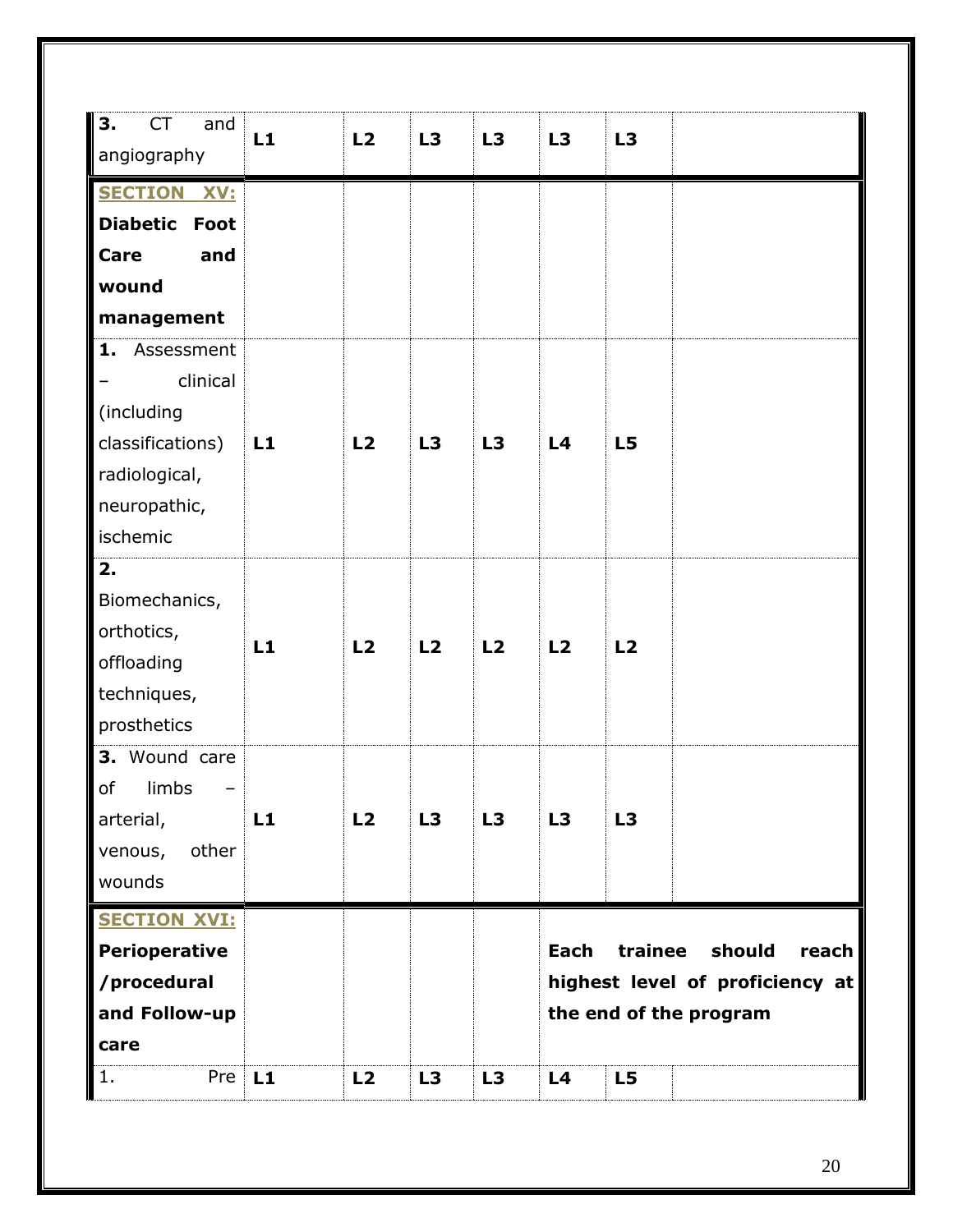| procedural                 |                   |                |                |                |                |                |                                 |
|----------------------------|-------------------|----------------|----------------|----------------|----------------|----------------|---------------------------------|
| assessment                 |                   |                |                |                |                |                |                                 |
| and                        |                   |                |                |                |                |                |                                 |
| management;                |                   |                |                |                |                |                |                                 |
| regional                   |                   |                |                |                |                |                |                                 |
| blocks/local               |                   |                |                |                |                |                |                                 |
| anesthesia                 |                   |                |                |                |                |                |                                 |
| Intra<br>2.                |                   |                |                |                |                |                |                                 |
| operative/proce            | L <sub>0</sub> /1 | L1             | L <sub>2</sub> | L3             | L <sub>4</sub> | L5             |                                 |
| dural care                 |                   |                |                |                |                |                |                                 |
| Post<br>3.                 |                   |                |                |                |                |                |                                 |
| operative care             | L1                | L2             | L3             | L <sub>4</sub> | L5             | L <sub>5</sub> |                                 |
| Long<br>4.<br>term         |                   |                |                |                |                |                |                                 |
| follow<br>up               |                   |                |                |                |                |                |                                 |
| (beyond<br>30              | L1                | L <sub>2</sub> | L3             | L4             | L <sub>5</sub> | L <sub>5</sub> |                                 |
|                            |                   |                |                |                |                |                |                                 |
| days)<br>and               |                   |                |                |                |                |                |                                 |
| surveillance               |                   |                |                |                |                |                |                                 |
|                            |                   |                |                |                |                |                |                                 |
| <b>SECTION</b>             |                   |                |                |                | <b>Each</b>    | trainee        | should<br>reach                 |
| <b>XVII:</b>               |                   |                |                |                |                |                | highest level of proficiency at |
| <b>Vascular</b>            |                   |                |                |                |                |                | the end of the program          |
| <b>Complications</b>       |                   |                |                |                |                |                |                                 |
| 1.<br><b>Systemic</b>      |                   |                |                |                |                |                |                                 |
| complications              |                   |                |                |                |                |                |                                 |
| > Cardiac                  | L1                | L2             | L3             | L3             | L3             | L3             |                                 |
| >Respiratory               |                   |                |                |                |                |                |                                 |
| > Renal                    |                   |                |                |                |                |                |                                 |
| > Others<br>2.             |                   |                |                |                |                |                |                                 |
| <b>Local</b>               |                   |                |                |                |                |                |                                 |
| complications              | L1                | L2             | L3             | L3             | L3             | L3             |                                 |
| Surgery-<br>Graft<br>$\,>$ |                   |                |                |                |                |                |                                 |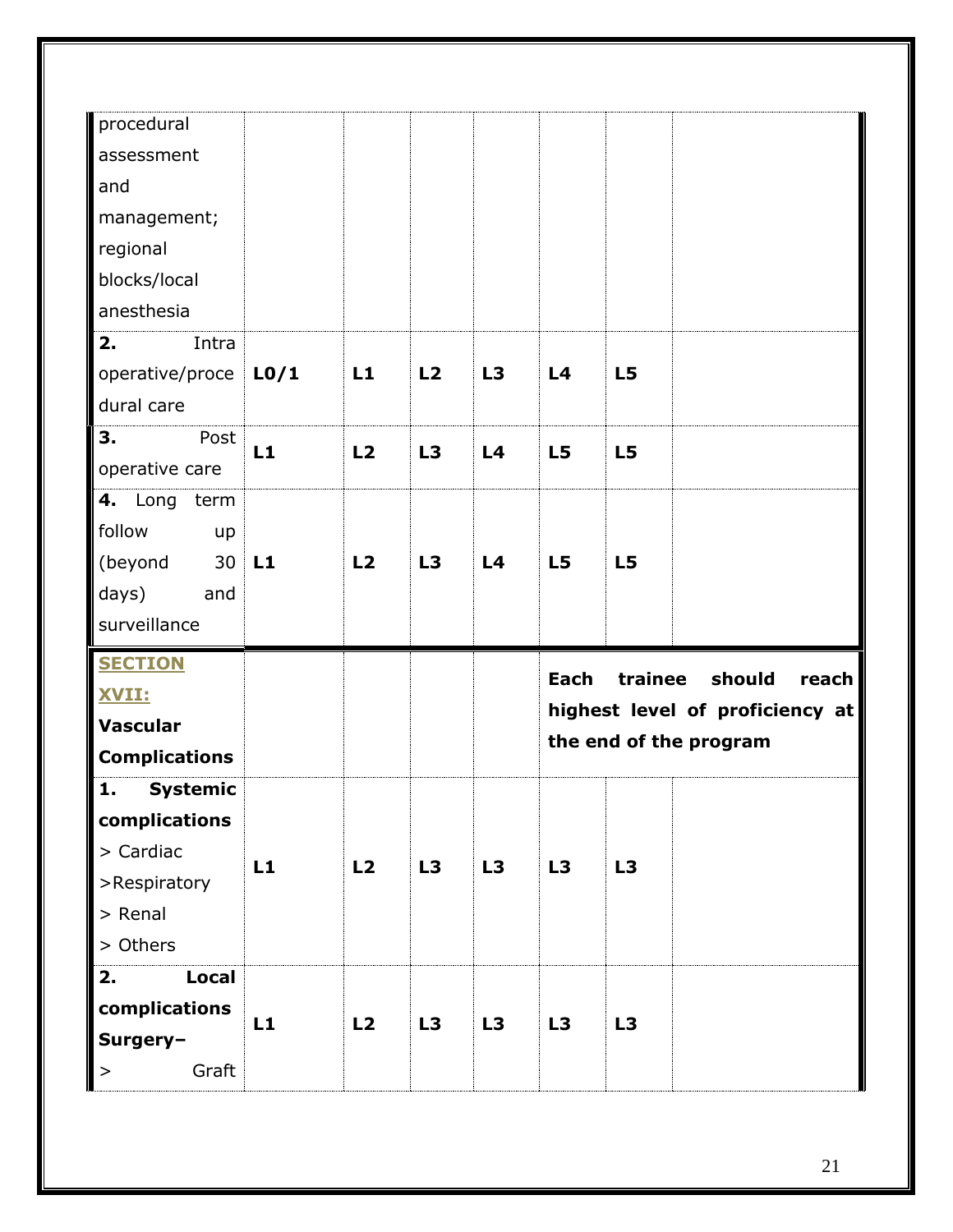| infections,                     |    |    |                |    |                |                |  |
|---------------------------------|----|----|----------------|----|----------------|----------------|--|
| bleeding,                       |    |    |                |    |                |                |  |
| thrombosis,                     |    |    |                |    |                |                |  |
| anastomotic                     |    |    |                |    |                |                |  |
| aneurysms,                      |    |    |                |    |                |                |  |
| fistulae                        |    |    |                |    |                |                |  |
| 3.<br><b>Local</b>              |    |    |                |    |                |                |  |
| complications                   |    |    |                |    |                |                |  |
| >                               |    |    |                |    |                |                |  |
| Endovascular -                  |    |    |                |    |                |                |  |
| puncture<br>site                | L1 | L2 | L3             | L3 | L3             | L3             |  |
| complications,                  |    |    |                |    |                |                |  |
| thrombosis,                     |    |    |                |    |                |                |  |
| dissection and                  |    |    |                |    |                |                |  |
| others                          |    |    |                |    |                |                |  |
| 3.                              |    |    |                |    |                |                |  |
| Local/regiona                   |    |    |                |    |                |                |  |
|                                 |    |    |                |    |                |                |  |
| complications                   |    |    |                |    |                |                |  |
| General:                        |    |    |                |    |                |                |  |
| Intimal                         |    |    |                |    |                |                |  |
|                                 |    |    |                |    |                |                |  |
| hyperplasia,                    | L1 | L2 | L <sub>3</sub> | L3 | L <sub>3</sub> | L <sub>3</sub> |  |
| Ischemia-                       |    |    |                |    |                |                |  |
| reperfusion,                    |    |    |                |    |                |                |  |
| atheroembolis                   |    |    |                |    |                |                |  |
| m                               |    |    |                |    |                |                |  |
| compartment                     |    |    |                |    |                |                |  |
| syndromes                       |    |    |                |    |                |                |  |
| Vascular                        |    |    |                |    |                |                |  |
| <b>Conduits:</b><br>>Autologous | L1 | L2 | L3             | L3 | L3             | L3             |  |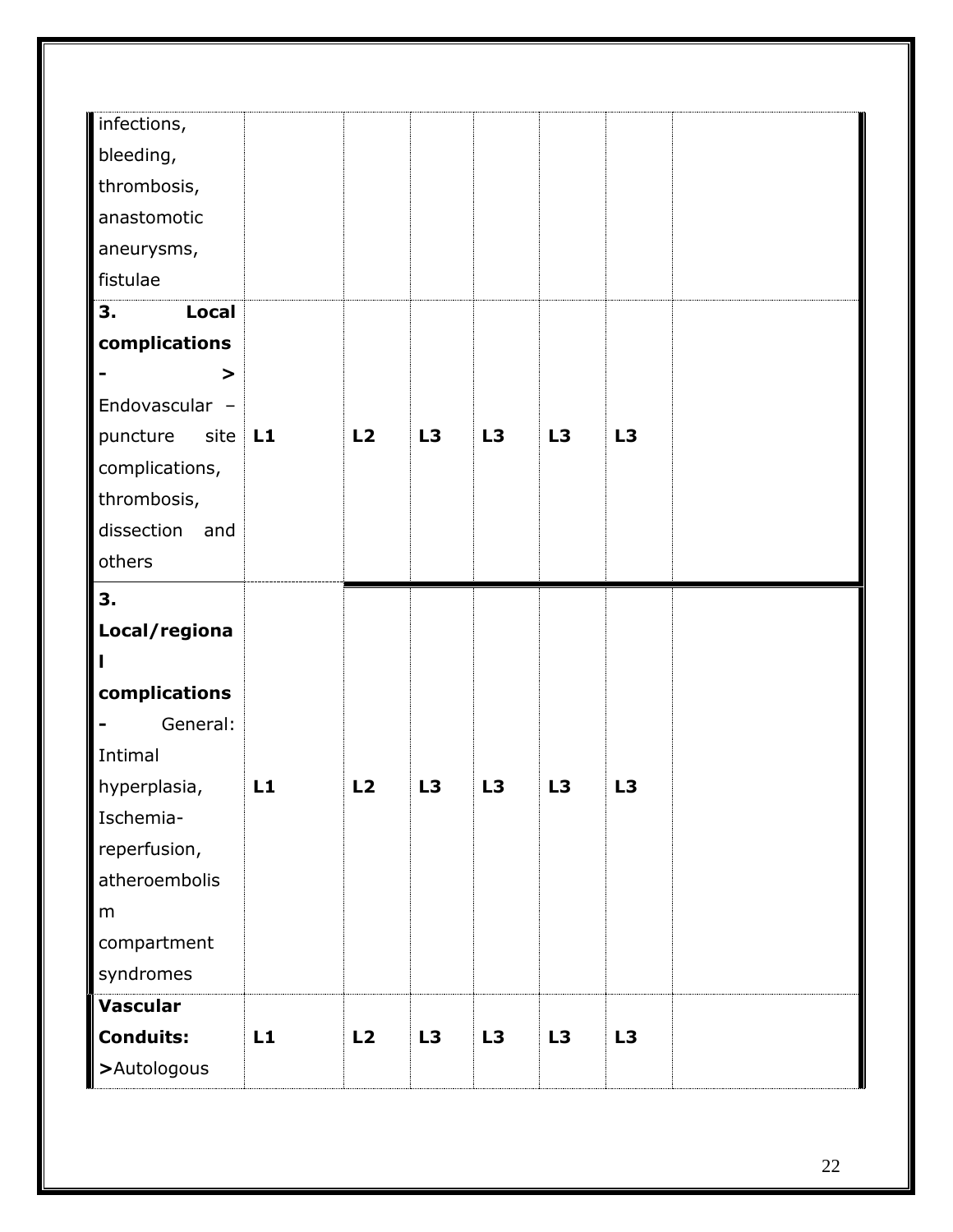| <b>Venous thromboembolism:</b><br>1. Patho-physiology,<br>history                       |   | natural     | L1 |                   | L2      | L3 | L3                   | L4          | L5             |                      |                                                         |
|-----------------------------------------------------------------------------------------|---|-------------|----|-------------------|---------|----|----------------------|-------------|----------------|----------------------|---------------------------------------------------------|
| <b>SECTION XIX:</b><br><b>Venous Diseases:</b>                                          |   |             |    |                   |         |    | <b>Each</b><br>reach | the program | trainee        |                      | should<br>highest level of<br>proficiency at the end of |
| <b>Hybrid</b> procedures                                                                |   |             |    | L <sub>0</sub> /1 | L1      | L2 | L3                   | L4          | L5             |                      |                                                         |
| <b>Endovascular</b><br>therapeutic                                                      | - | diagnostic, |    | L <sub>0</sub> /1 | L1      | L2 | L3                   | L4          | L <sub>5</sub> |                      |                                                         |
| suturing, anastomotic techniques,<br>thrombo-embolectomy,<br>procedures, endarterectomy |   | bypass      |    | L <sub>0</sub> /1 | L1      | L2 | L3                   | L4          | L <sub>5</sub> |                      |                                                         |
| <b>Open surgical - vein harvesting,</b>                                                 |   |             |    |                   |         |    |                      |             |                |                      |                                                         |
| <b>Techniques:</b>                                                                      |   |             |    |                   | program |    |                      |             |                |                      |                                                         |
| <b>XVIII:</b><br><b>Vascular</b>                                                        |   |             |    |                   |         |    |                      |             |                |                      | level of proficiency at the end of the                  |
| <b>SECTION</b>                                                                          |   |             |    |                   | Each    |    |                      |             |                | trainee should reach | highest                                                 |
| stentgrafts                                                                             |   |             |    |                   |         |    |                      |             |                |                      |                                                         |
| balloons, stents                                                                        |   |             |    |                   |         |    |                      |             |                |                      |                                                         |
| guide<br>wires, $L1$<br>catheters,                                                      |   | L2          | L3 | L3                |         | L3 | L3                   |             |                |                      |                                                         |
| Arterial access,                                                                        |   |             |    |                   |         |    |                      |             |                |                      |                                                         |
| <b>Tools:</b>                                                                           |   |             |    |                   |         |    |                      |             |                |                      |                                                         |
| <b>Endovascular</b>                                                                     |   |             |    |                   |         |    |                      |             |                |                      |                                                         |
| sthetic grafts                                                                          |   |             |    |                   |         |    |                      |             |                |                      |                                                         |
| >Synthetic/pro                                                                          |   |             |    |                   |         |    |                      |             |                |                      |                                                         |
| grafts<br>>Allografts                                                                   |   |             |    |                   |         |    |                      |             |                |                      |                                                         |
| venous, arterial                                                                        |   |             |    |                   |         |    |                      |             |                |                      |                                                         |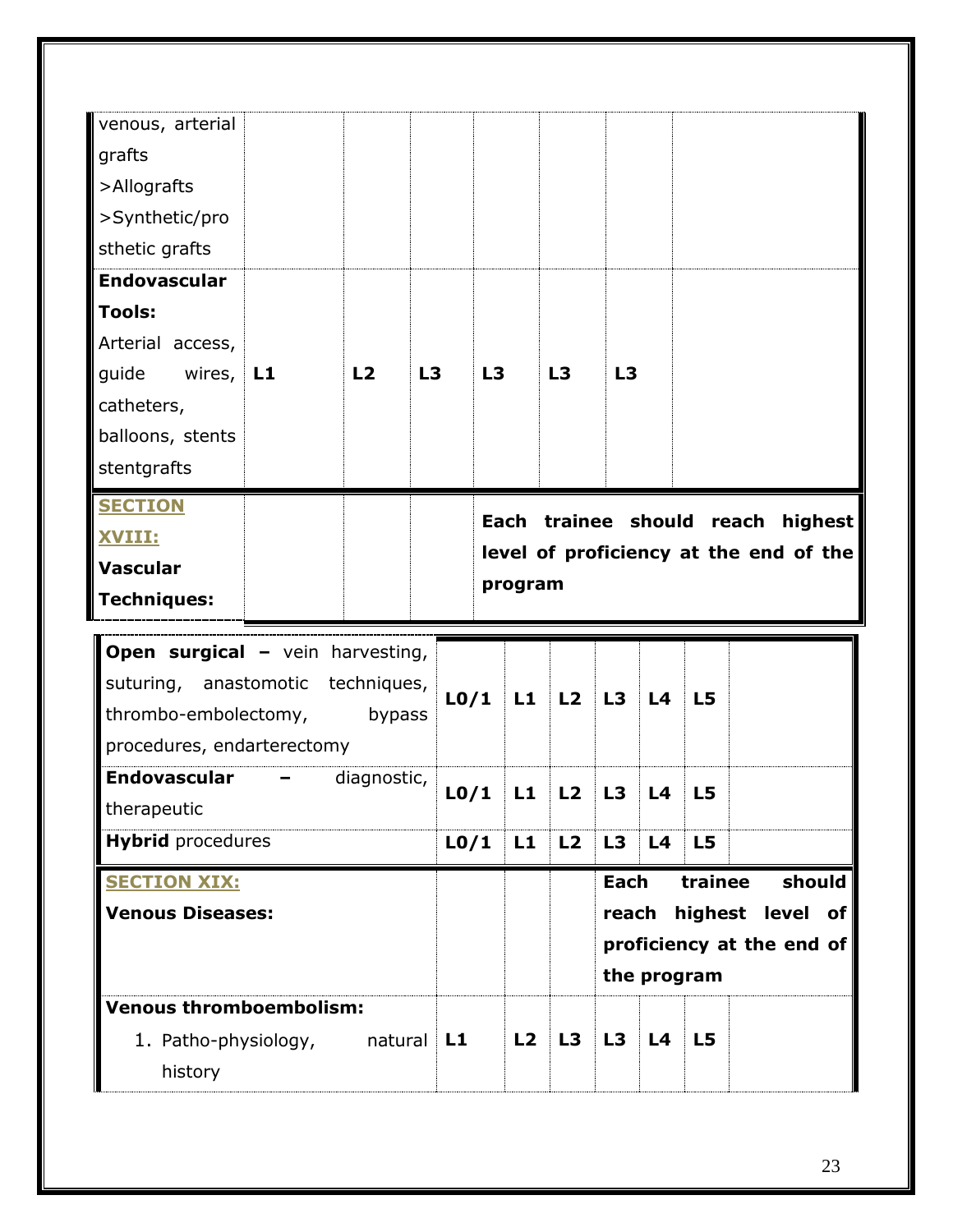| 2. Diagnosis, prevention and all<br>aspects of therapies                                               |                   |    |    |                                 |                   |                |                                                         |
|--------------------------------------------------------------------------------------------------------|-------------------|----|----|---------------------------------|-------------------|----------------|---------------------------------------------------------|
| Interventional therapy for VTE<br>thrombolytic, mechanical, surgical $LO/I$<br>(including IVC filters) |                   | L1 | L2 | L3                              | L4                | L <sub>5</sub> |                                                         |
| <b>SECTION XX:</b>                                                                                     |                   |    |    | Each                            |                   | trainee        | should                                                  |
| <b>Chronic Venous</b><br>disorders<br>&<br>occlusion                                                   |                   |    |    | reach                           |                   |                | highest level of                                        |
|                                                                                                        |                   |    |    |                                 | the program       |                | proficiency at the end of                               |
| Non operative treatment                                                                                | L1                | L2 | L3 | L3                              | L <sub>3</sub>    | L3             |                                                         |
| Varicose<br>Veins<br>surgical,<br>endovenous, other<br>ablative<br>procedures                          | L1                | L2 | L3 | L <sub>4</sub>                  | L <sub>5</sub>    | L5             |                                                         |
| obstruction –<br><b>Venous</b><br>surgical,<br>endovascular therapies                                  | L <sub>0</sub> /1 | L1 | L2 | L3                              | L <sub>4</sub>    | L <sub>5</sub> |                                                         |
| Portal, mesenteric and other visceral<br>venous disorders                                              | L <sub>0</sub> /1 | L1 | L2 | L3                              | L <sub>4</sub>    | L <sub>5</sub> |                                                         |
| <b>SECTION XXI:</b>                                                                                    |                   |    |    |                                 |                   |                |                                                         |
| <b>Vascular</b>                                                                                        |                   |    |    |                                 |                   |                |                                                         |
| <b>Malformations/anomalies</b>                                                                         |                   |    |    |                                 |                   |                |                                                         |
| Congenital:<br>>Classifications, natural history                                                       | L1                | L2 | L3 | L3                              |                   | l 3            |                                                         |
| Therapeutic options - conservative,<br>surgical, endovascular                                          | L1                | L2 | L3 | L3                              | L4                | L5             |                                                         |
|                                                                                                        | L1                | L2 | L3 | L3                              | L4                | L5             |                                                         |
|                                                                                                        | L1                | L1 | L2 | Each<br>reach<br>L <sub>3</sub> | the program<br>L3 | trainee<br>L3  | should<br>highest level of<br>proficiency at the end of |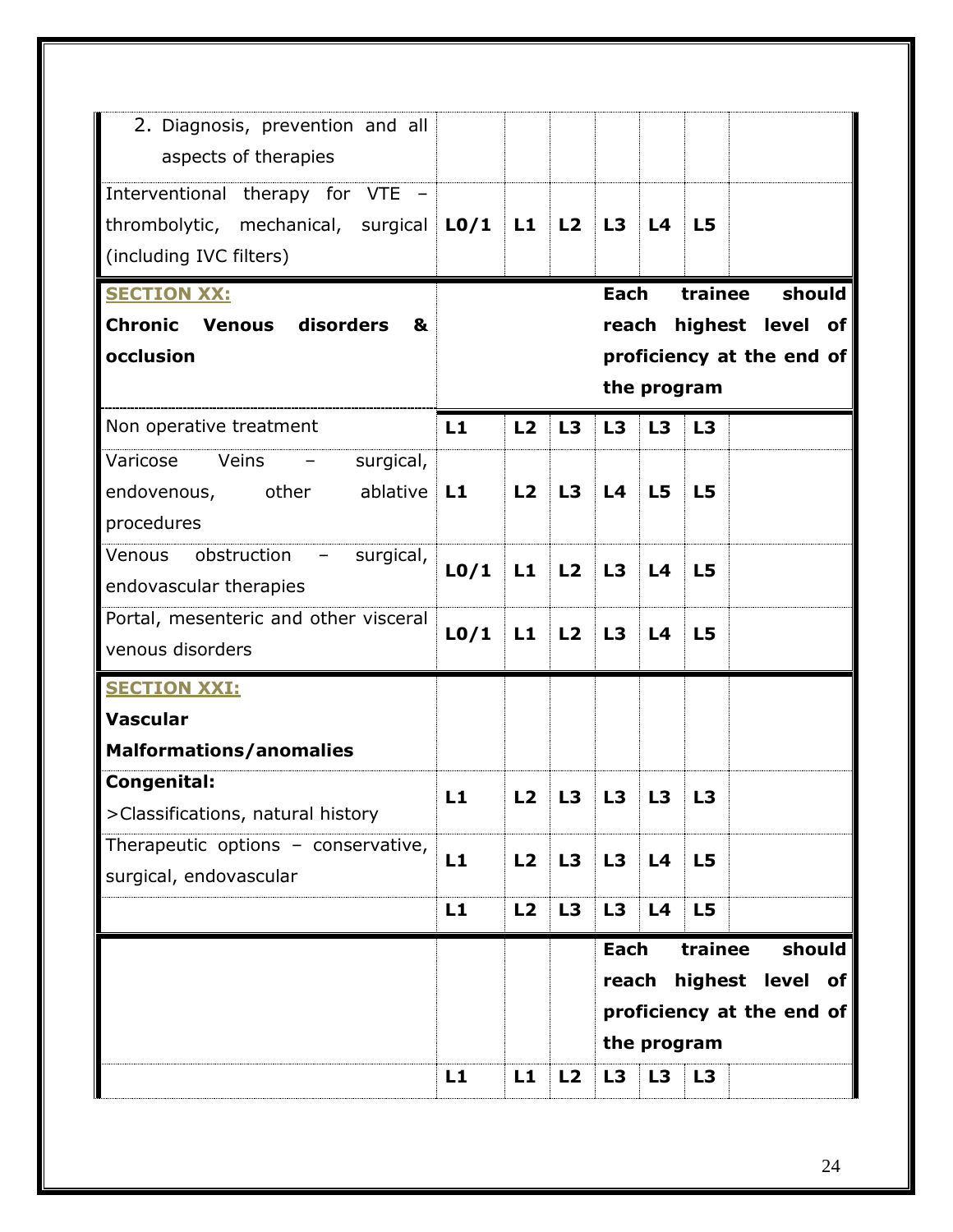|                                               | L1             | L1 | L2             | L3             | L4             | L <sub>5</sub> |                           |
|-----------------------------------------------|----------------|----|----------------|----------------|----------------|----------------|---------------------------|
| <b>SECTION XXIII:</b>                         |                |    |                |                |                |                |                           |
| Non-atherosclerotic vascular                  |                |    |                |                |                |                |                           |
| diseases                                      |                |    |                |                |                |                |                           |
| <b>Vasculitis</b><br>and<br>uncommon          | L1             | L1 | L <sub>2</sub> | L3             | L <sub>4</sub> | L <sub>5</sub> |                           |
| arteriopathies, arteritis                     |                |    |                |                |                |                |                           |
| <b>SECTION XXIV: TAO/Buergers</b>             |                |    |                | <b>Each</b>    |                | trainee        | should                    |
| disease:                                      |                |    |                | reach          |                |                | highest level of          |
|                                               |                |    |                |                |                |                | proficiency at the end of |
|                                               |                |    |                |                | the program    |                |                           |
| Classifications,<br>risk<br>factors,<br>$\,>$ | L <sub>2</sub> | L3 | L <sub>4</sub> | L <sub>5</sub> | L <sub>5</sub> | L5             |                           |
| general considerations                        |                |    |                |                |                |                |                           |
| > Surgical/interventional therapies,          |                |    |                |                |                |                |                           |
| including<br>thoracic<br>lumbar<br>and        | L <sub>2</sub> | L3 | L4             | L5             | L <sub>5</sub> | L <sub>5</sub> |                           |
| sympathectomies                               |                |    |                |                |                |                |                           |
|                                               |                |    |                |                |                |                |                           |
|                                               | L1             | L2 | L3             | L <sub>4</sub> | L <sub>5</sub> | L <sub>5</sub> |                           |
|                                               |                |    |                |                |                |                |                           |
|                                               |                |    |                |                |                |                |                           |
| <b>SECTION XXV:</b>                           |                |    |                |                |                | <b>Each</b>    | trainee                   |
| Lower Extremity chronic Arterial              |                |    |                |                |                | should         | reach                     |
| <b>Occlusive diseases</b>                     |                |    |                |                |                |                | highest level of          |
|                                               |                |    |                |                |                |                | proficiency<br>at         |
|                                               |                |    |                |                |                |                | the end of the            |
|                                               |                |    |                |                |                |                | program                   |
|                                               |                |    |                |                |                |                |                           |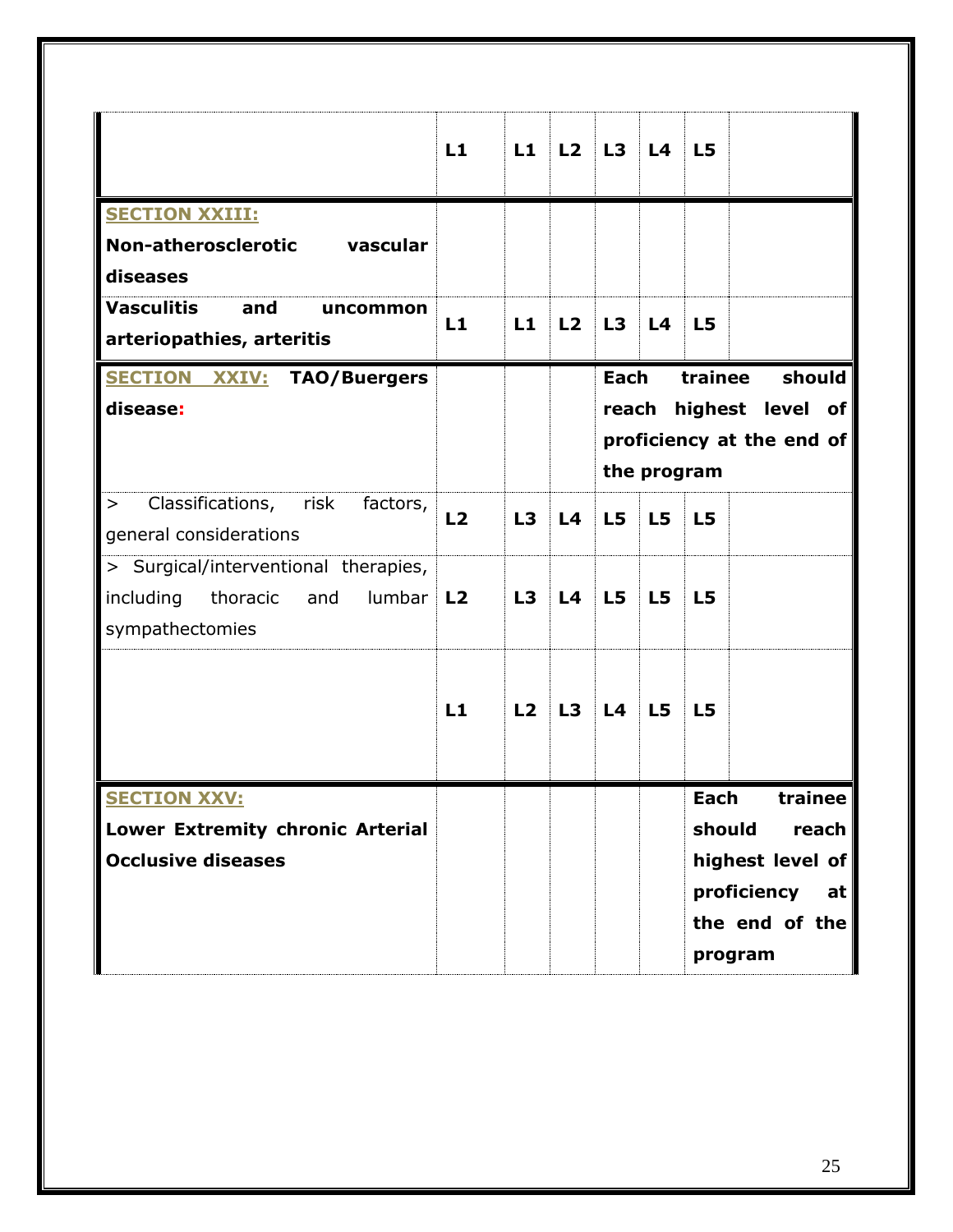| considerations<br>General<br>$\geq$<br>epidemiology,<br>natural<br>history<br>including limb and patients, systemic<br>risks<br>and<br>stratifications,<br>classifications | L1                | L2             | L3             | L3             | L3             | L3 | L3 in this<br>category<br>means full<br>knowledge |
|----------------------------------------------------------------------------------------------------------------------------------------------------------------------------|-------------------|----------------|----------------|----------------|----------------|----|---------------------------------------------------|
| > Diagnostic modalities, decision<br>follow<br>making,<br>protocols,<br>up<br>outcome predictors and analysis                                                              | L1                | L2             | L3             | L3             | L3             | L3 | L3 in this<br>category<br>means full<br>knowledge |
| Medical therapies<br>local,<br>$\qquad \qquad -$<br>$\geq$<br>systemic, exercise programs; others<br>including cell based therapies                                        | L1                | L2             | L3             | L3             | L3             | L3 | L3 in this<br>category<br>means full<br>knowledge |
| Aorto iliac reconstruction - surgical,<br>endovascular                                                                                                                     | L <sub>0</sub> /1 | L1             | L <sub>2</sub> | L3             | L <sub>4</sub> | L5 |                                                   |
| Femoral popliteal reconstructions -<br>surgical and endovascular                                                                                                           | L <sub>0</sub> /1 | L1             | L2             | L3             | L <sub>4</sub> | L5 |                                                   |
| Infra<br>popliteal<br>reconstruction,<br>including pedal vessels - surgical<br>and endovascular                                                                            | L <sub>0</sub> /1 | L1             | L <sub>2</sub> | L3             | L <sub>4</sub> | L5 |                                                   |
| Multilevel<br>$\geq$<br>L <sub>0</sub> /1<br>reconstructions                                                                                                               | L1                | L2             | L3             | L <sub>4</sub> | L5             |    |                                                   |
| "Hybrid" - combined<br>$\geq$<br>surgical and endovascular<br>L <sub>0</sub> /1<br>procedures                                                                              | L1                | L <sub>2</sub> | L3             | L4             | L5             |    |                                                   |

| Post          | procedural |    |                |    |                |    |    |  |
|---------------|------------|----|----------------|----|----------------|----|----|--|
| surveillance, | medical    | L1 | L <sub>2</sub> | L3 | L <sub>4</sub> | L5 | L5 |  |
| therapy,      | re-        |    |                |    |                |    |    |  |
| interventions |            |    |                |    |                |    |    |  |
| Lower         | Extremity  | L1 | L <sub>2</sub> | L3 | L <sub>4</sub> | L5 | L5 |  |
| debridements  | and        |    |                |    |                |    |    |  |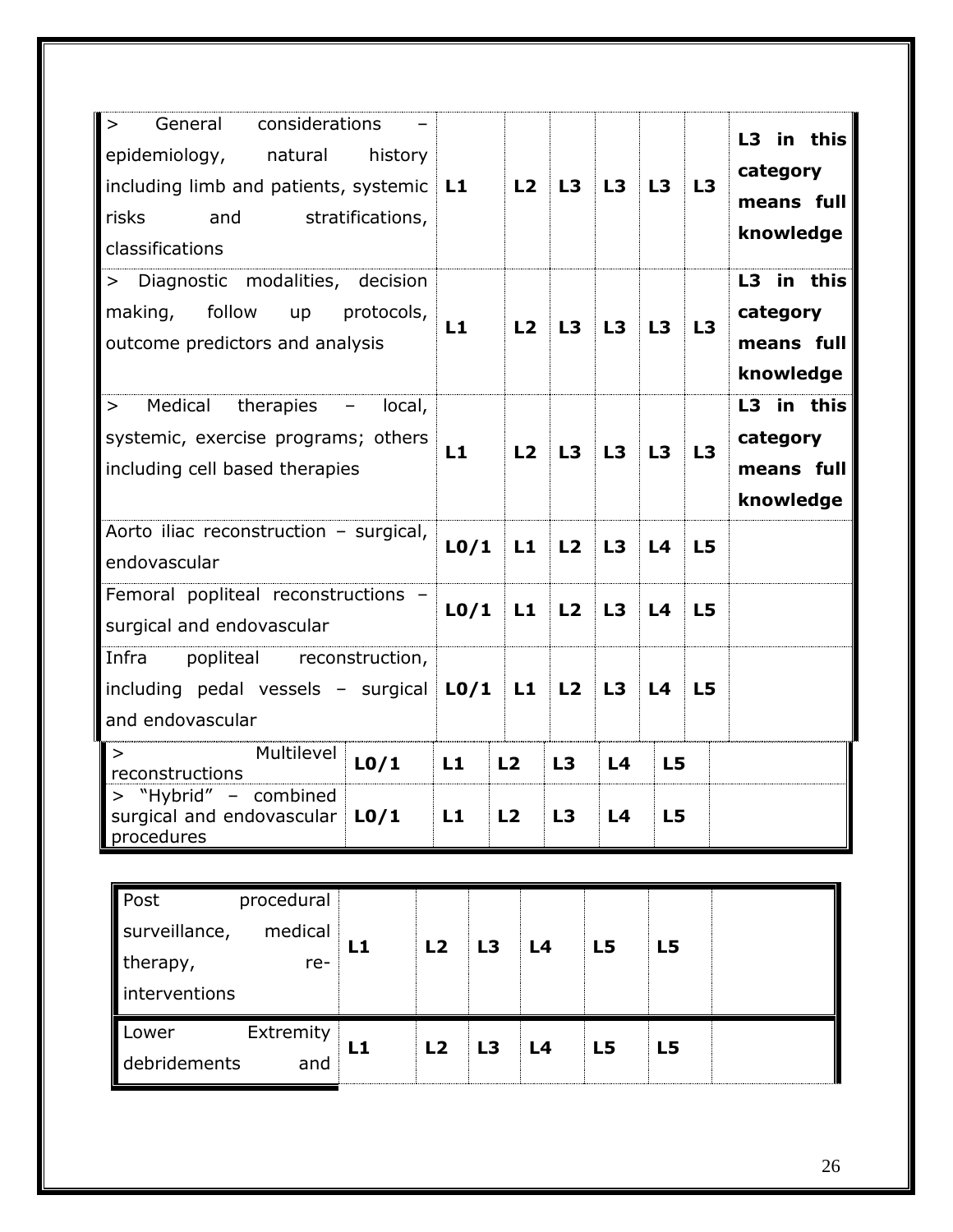| L1                                                 | L <sub>2</sub>                                    | L3                                           | L4                                                       | L5                                           | L5                                                       |                                                                                |
|----------------------------------------------------|---------------------------------------------------|----------------------------------------------|----------------------------------------------------------|----------------------------------------------|----------------------------------------------------------|--------------------------------------------------------------------------------|
|                                                    |                                                   |                                              |                                                          |                                              |                                                          |                                                                                |
|                                                    |                                                   |                                              |                                                          |                                              |                                                          |                                                                                |
|                                                    |                                                   |                                              |                                                          |                                              |                                                          |                                                                                |
|                                                    |                                                   |                                              |                                                          |                                              |                                                          |                                                                                |
|                                                    |                                                   |                                              |                                                          |                                              |                                                          |                                                                                |
|                                                    |                                                   |                                              |                                                          |                                              |                                                          |                                                                                |
|                                                    |                                                   |                                              |                                                          |                                              |                                                          |                                                                                |
|                                                    |                                                   |                                              |                                                          |                                              |                                                          |                                                                                |
|                                                    |                                                   |                                              |                                                          |                                              |                                                          |                                                                                |
|                                                    |                                                   |                                              |                                                          |                                              |                                                          |                                                                                |
|                                                    |                                                   |                                              |                                                          |                                              |                                                          |                                                                                |
| L <sub>0</sub> /1                                  | L1                                                | L <sub>2</sub>                               | L3                                                       | L <sub>4</sub>                               | L <sub>5</sub>                                           |                                                                                |
|                                                    |                                                   |                                              |                                                          |                                              |                                                          |                                                                                |
|                                                    |                                                   |                                              |                                                          |                                              |                                                          |                                                                                |
|                                                    |                                                   |                                              |                                                          |                                              |                                                          |                                                                                |
|                                                    |                                                   |                                              |                                                          |                                              |                                                          |                                                                                |
|                                                    |                                                   |                                              |                                                          |                                              |                                                          |                                                                                |
|                                                    |                                                   |                                              |                                                          |                                              |                                                          |                                                                                |
|                                                    |                                                   |                                              |                                                          |                                              |                                                          |                                                                                |
|                                                    |                                                   |                                              |                                                          |                                              |                                                          |                                                                                |
|                                                    |                                                   |                                              | Each                                                     |                                              | should                                                   | reach                                                                          |
|                                                    |                                                   |                                              |                                                          |                                              |                                                          |                                                                                |
|                                                    |                                                   | the end of the program                       |                                                          |                                              |                                                          |                                                                                |
| considerations including<br>evaluation in isolated | L1<br>L1<br>L1<br>L1<br>L <sub>0</sub> /1<br>Lo/1 | L2<br>L2<br>L <sub>2</sub><br>L2<br>L1<br>L1 | L3<br>L3<br>L <sub>3</sub><br>L3<br>L <sub>2</sub><br>L2 | L4<br>L4<br>L4<br>L4<br>L3<br>L <sub>3</sub> | L5<br>L5<br>L <sub>5</sub><br>L5<br>L <sub>4</sub><br>L4 | L5<br>L5<br>L5<br>L5<br>L5<br>L5<br>trainee<br>highest level of proficiency at |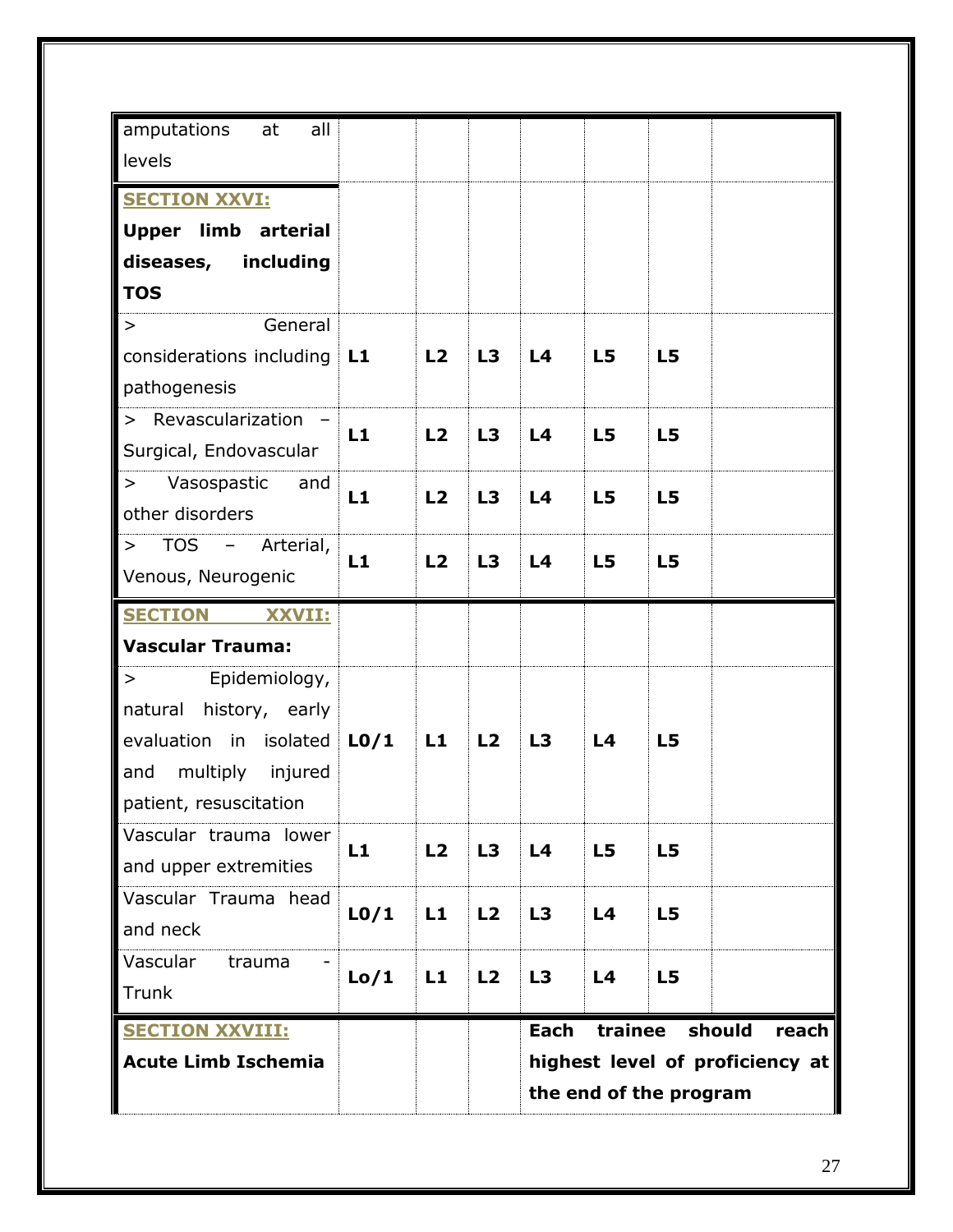| L1                                                                                                     | L2             | L3                         | L4             | L <sub>5</sub>             | L5                                     |                            |                             |
|--------------------------------------------------------------------------------------------------------|----------------|----------------------------|----------------|----------------------------|----------------------------------------|----------------------------|-----------------------------|
|                                                                                                        |                |                            |                |                            |                                        |                            |                             |
|                                                                                                        |                |                            |                |                            |                                        |                            |                             |
|                                                                                                        |                |                            |                |                            |                                        |                            |                             |
|                                                                                                        |                |                            |                |                            |                                        |                            |                             |
|                                                                                                        |                |                            |                |                            |                                        |                            |                             |
|                                                                                                        |                |                            | exposure       |                            | to                                     | high                       | volume                      |
|                                                                                                        |                |                            | center         | or                         | pursue                                 |                            | further                     |
|                                                                                                        |                |                            | training       |                            |                                        |                            |                             |
|                                                                                                        |                |                            |                |                            |                                        |                            |                             |
| evaluation and decision<br>L <sub>0</sub> /1                                                           | L1             | L2                         | L3             | L <sub>4</sub>             | L <sub>5</sub>                         |                            |                             |
|                                                                                                        |                |                            |                |                            |                                        |                            |                             |
| L <sub>0</sub> /1                                                                                      | L1             | L2                         | L2/3           | L2/3                       | L2/3                                   |                            |                             |
| L <sub>0</sub> /1                                                                                      | L1             | L2                         | L2/3           | L2/3                       | L2/3                                   |                            |                             |
|                                                                                                        |                |                            |                |                            |                                        |                            |                             |
|                                                                                                        |                |                            |                |                            |                                        |                            |                             |
| L <sub>0</sub> /1                                                                                      | L1             | L2                         |                | $L2/3$ $L2/3$ $L2/3$       |                                        |                            |                             |
|                                                                                                        |                |                            |                |                            |                                        |                            |                             |
|                                                                                                        |                |                            |                |                            |                                        |                            |                             |
|                                                                                                        |                |                            |                |                            |                                        |                            | Trainee may require further |
|                                                                                                        |                |                            | exposure       |                            | to                                     | high                       | volume                      |
|                                                                                                        |                |                            | center         | or                         | pursue                                 |                            | further                     |
| evaluation,<br>etiology,<br>Surgical, endovascular,<br>therapy,<br>Prevention, diagnosis<br>procedural | L1<br>L1<br>L1 | L2<br>L1<br>L <sub>2</sub> | L3<br>L2<br>L3 | L <sub>4</sub><br>L3<br>L4 | L5<br>L <sub>4</sub><br>L <sub>5</sub> | L5<br>L5<br>L <sub>5</sub> | Trainee may require further |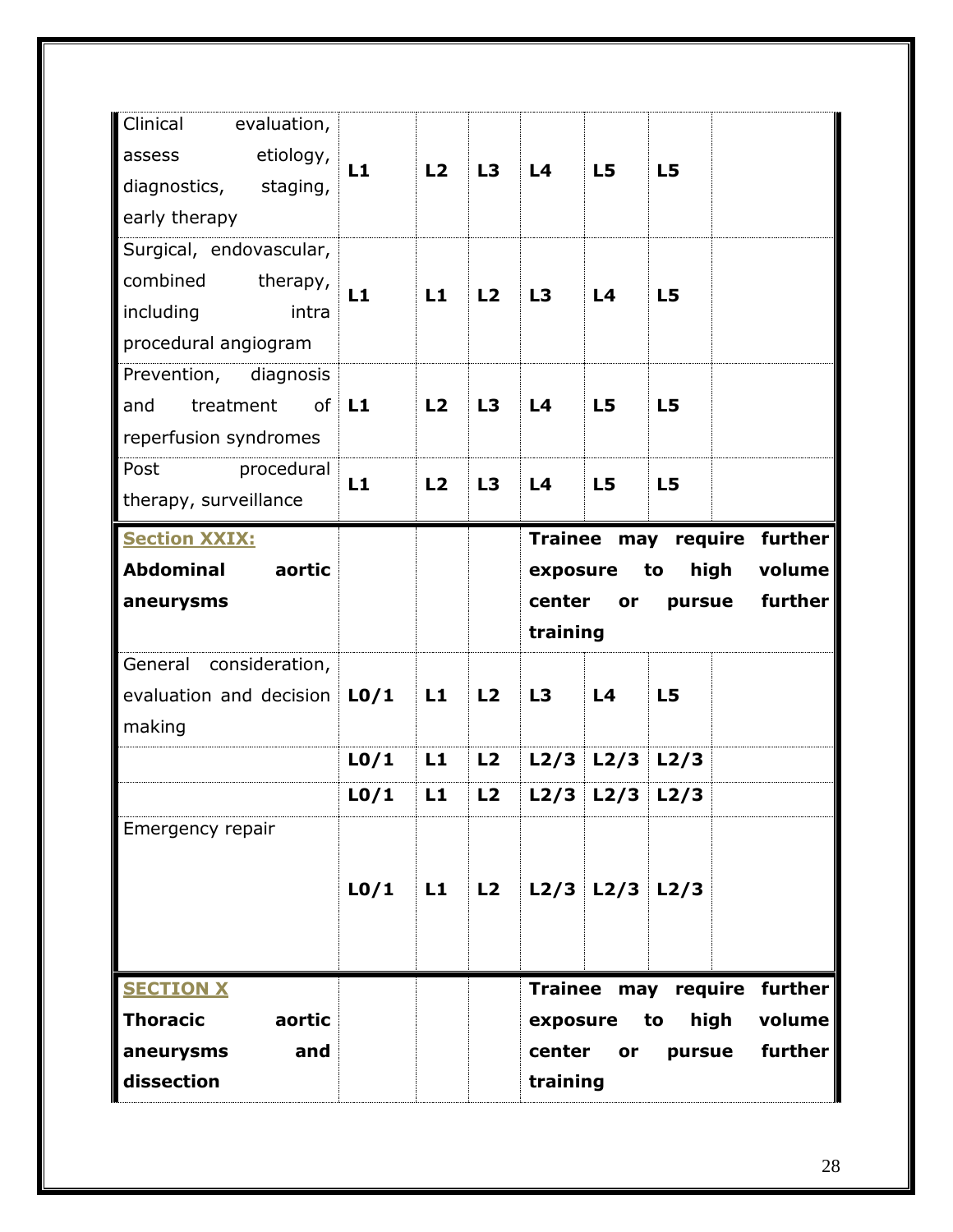| General consideration,<br>evaluation and decision $\vert$ L0/1 $\vert$ L1 $\vert$ L2 $\vert$ L2/3 L2/3 L2/3<br>making |          |                                       |       |                              |  |  |
|-----------------------------------------------------------------------------------------------------------------------|----------|---------------------------------------|-------|------------------------------|--|--|
| Open<br>treatment                                                                                                     | surgical | $L0/1$   L1   L2   L2/3   L2/3   L2/3 |       |                              |  |  |
| Endovascular,<br>procedures                                                                                           | hybrid   | L <sub>0</sub> /1                     |       | L1   L2   L2/3   L2/3   L2/3 |  |  |
| Emergency repair                                                                                                      |          | L <sub>0</sub> /1                     | L1 L2 | L2/3 L2/3 L2/3               |  |  |

| <b>SECTION XXXI:</b>                                                                                         |                   |           |    |    |                |                 |  |
|--------------------------------------------------------------------------------------------------------------|-------------------|-----------|----|----|----------------|-----------------|--|
| <b>Peripheral and Visceral</b><br>aneurysms                                                                  |                   |           |    |    |                |                 |  |
| <b>Extremity aneurysms</b>                                                                                   | L <sub>0</sub> /1 | L1        | L2 | L3 | L <sub>4</sub> | $\overline{L5}$ |  |
| Visceral aneurysms                                                                                           | L <sub>0</sub> /1 | <b>L1</b> | L2 | L3 | L <sub>4</sub> | <b>L5</b>       |  |
| Infected/mycotic<br>aneurysms                                                                                | L <sub>0</sub> /1 | L1        | L2 | L3 | L <sub>4</sub> | $\overline{L}$  |  |
| <b>Other</b><br>aneurysms<br>connective tissue related,<br>anastomotic,<br>pseudo<br>aneurysms, mural ulcers | L <sub>0</sub> /1 | L1        | L2 | L3 | L <sub>4</sub> | $\overline{L}$  |  |

| <b>SECTION</b><br>XXXII:<br><b>Cerebrovascular</b><br>diseases |                   |    |                |                |                |                |                                                         |
|----------------------------------------------------------------|-------------------|----|----------------|----------------|----------------|----------------|---------------------------------------------------------|
| General<br>$\geq$<br>considerations,<br>evaluation             | L <sub>0</sub> /1 | L1 | L2             | L2             | L2             | L2             | this<br>L <sub>2</sub><br><u>in</u><br>category<br>full |
| Decision making and<br>$\vert$ ><br>medical therapy            | Lo/1              | L1 | L2             | <b>L2</b>      | L2             | L <sub>2</sub> | means<br>knowledge                                      |
| Carotid endarterectomy                                         | L <sub>0</sub> /1 | L1 | L <sub>2</sub> | L <sub>3</sub> | L <sub>4</sub> | L <sub>4</sub> | <b>Trainee</b><br>may                                   |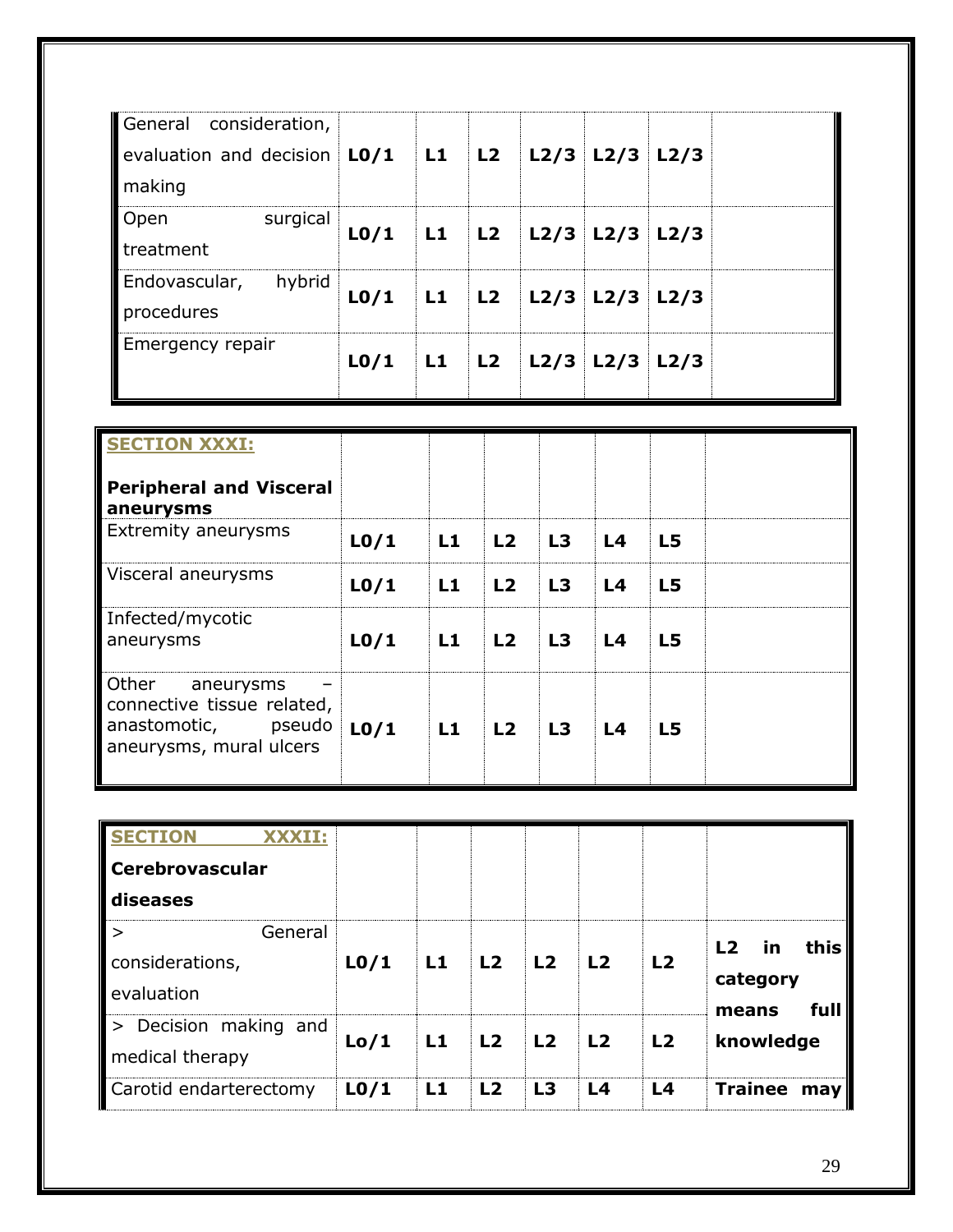| Carotid stenting                                   | L <sub>0</sub> /1 | L1 | L2 | L3 | L <sub>4</sub> | L4             | require      |
|----------------------------------------------------|-------------------|----|----|----|----------------|----------------|--------------|
| Other supra aortic arch                            |                   |    |    |    |                |                | further      |
| diseases                                           |                   |    |    |    |                |                | exposure to  |
|                                                    |                   |    |    |    |                |                | high volume  |
|                                                    | L <sub>0</sub> /1 | L1 | L2 | L2 | L3             | L4             | center<br>or |
|                                                    |                   |    |    |    |                |                | pursue       |
|                                                    |                   |    |    |    |                |                | further      |
|                                                    |                   |    |    |    |                |                | training     |
|                                                    |                   |    |    |    |                |                |              |
|                                                    | L1                | L2 | L3 | L4 | L <sub>5</sub> | L <sub>5</sub> |              |
|                                                    |                   |    |    |    |                |                |              |
|                                                    |                   |    |    |    |                |                |              |
| <b>SECTION</b><br>XXXIII:                          |                   |    |    |    |                |                |              |
| <b>Mesenteric</b><br><b>Vascular</b>               |                   |    |    |    |                |                |              |
| <b>Diseases</b>                                    |                   |    |    |    |                |                |              |
| > General considerations                           |                   |    |    |    |                |                |              |
| etiology,                                          |                   |    |    |    |                |                |              |
| pathophysiology,                                   | L1                | L2 | L3 | L3 |                | $L3/4$ $L4/5$  |              |
| evaluation<br>clinical<br>$\overline{\phantom{m}}$ |                   |    |    |    |                |                |              |
| diagnostic                                         |                   |    |    |    |                |                |              |
| Acute<br>mesenteric<br>$\geq$                      |                   |    |    |    |                |                |              |
| ischemia diagnostic                                |                   |    |    |    |                |                |              |
| approaches<br>and                                  | L1                | L2 | L3 | L3 | L3/4           | L4/5           |              |
| intervention<br>(surgical,                         |                   |    |    |    |                |                |              |
| endovascular)                                      |                   |    |    |    |                |                |              |
| Chronic<br>Mesenteric<br>$\,>$                     |                   |    |    |    |                |                |              |
| Ischemia<br>general                                |                   |    |    |    |                |                |              |
| considerations,                                    | L1                | L2 | L3 | L3 | L3/4           | L4/5           |              |
| diagnostic<br>approaches                           |                   |    |    |    |                |                |              |
| and<br>interventions                               |                   |    |    |    |                |                |              |
| (surgical, endovascular)                           |                   |    |    |    |                |                |              |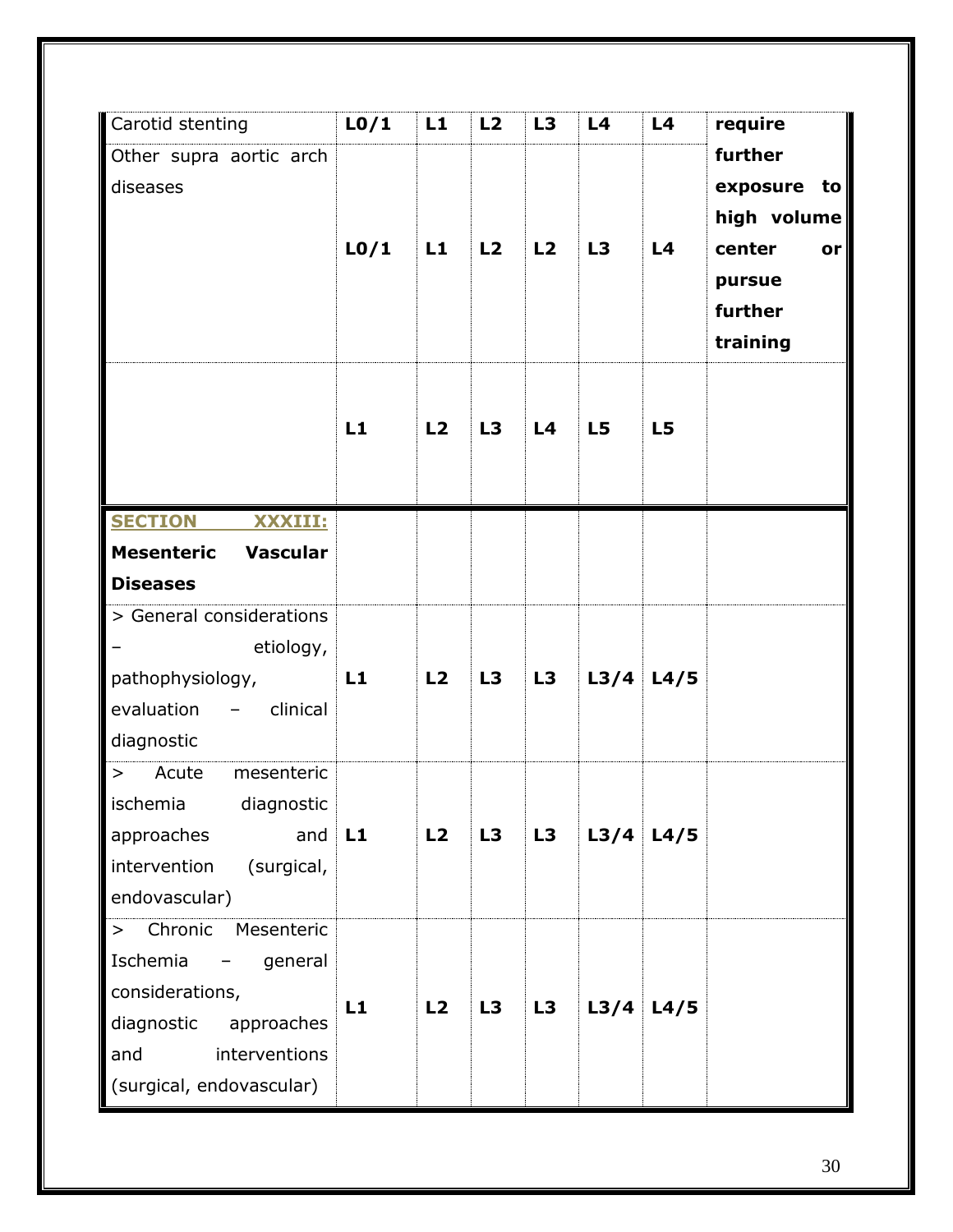| <b>SECTION</b><br>XXXIV:       |      |    |    |                |                |    |                           |
|--------------------------------|------|----|----|----------------|----------------|----|---------------------------|
| Renovascular                   |      |    |    |                |                |    |                           |
| <b>diseases</b> - diagnosis,   | L1/0 | L1 | L2 | L2             | L3             | L3 |                           |
| interventions                  |      |    |    |                |                |    |                           |
| <b>SECTION</b><br><b>XXXV:</b> |      |    |    |                |                |    |                           |
| Lymphedema                     |      |    |    |                |                |    |                           |
| Diagnosis<br>and               | L1   | L2 | L3 | L3             | L3             | L3 |                           |
| management                     |      |    |    |                |                |    |                           |
|                                |      |    |    |                |                |    |                           |
| <b>SECTION</b><br>XXXVI:       |      |    |    |                |                |    | L2 in this category means |
| <b>Miscellaneous</b>           |      |    |    |                | full knowledge |    |                           |
| Biostatistics,<br>Research     |      |    |    |                |                |    |                           |
| Methodology and Clinical       | L1   | L2 | L2 | L <sub>2</sub> | L <sub>2</sub> | L2 |                           |
| Epidemiology                   |      |    |    |                |                |    |                           |
| Ethics and Medico legal        |      |    |    |                |                |    |                           |
| relevant<br>aspects<br>to      |      |    |    |                |                |    |                           |
| vascular diseases<br>and       | L1   | L2 | L2 | L <sub>2</sub> | L2             | L2 |                           |
|                                |      |    |    |                |                |    |                           |
| treatment                      |      |    |    |                |                |    |                           |
| Health<br>Policy<br>issues     |      |    |    |                |                |    |                           |
| relevant<br>vascular<br>to     |      |    |    |                |                |    |                           |
| diseases                       | L1   | L2 | L2 | L2             | L2             | L2 |                           |
|                                |      |    |    |                |                |    |                           |
|                                |      |    |    |                |                |    |                           |
|                                |      |    |    |                |                |    |                           |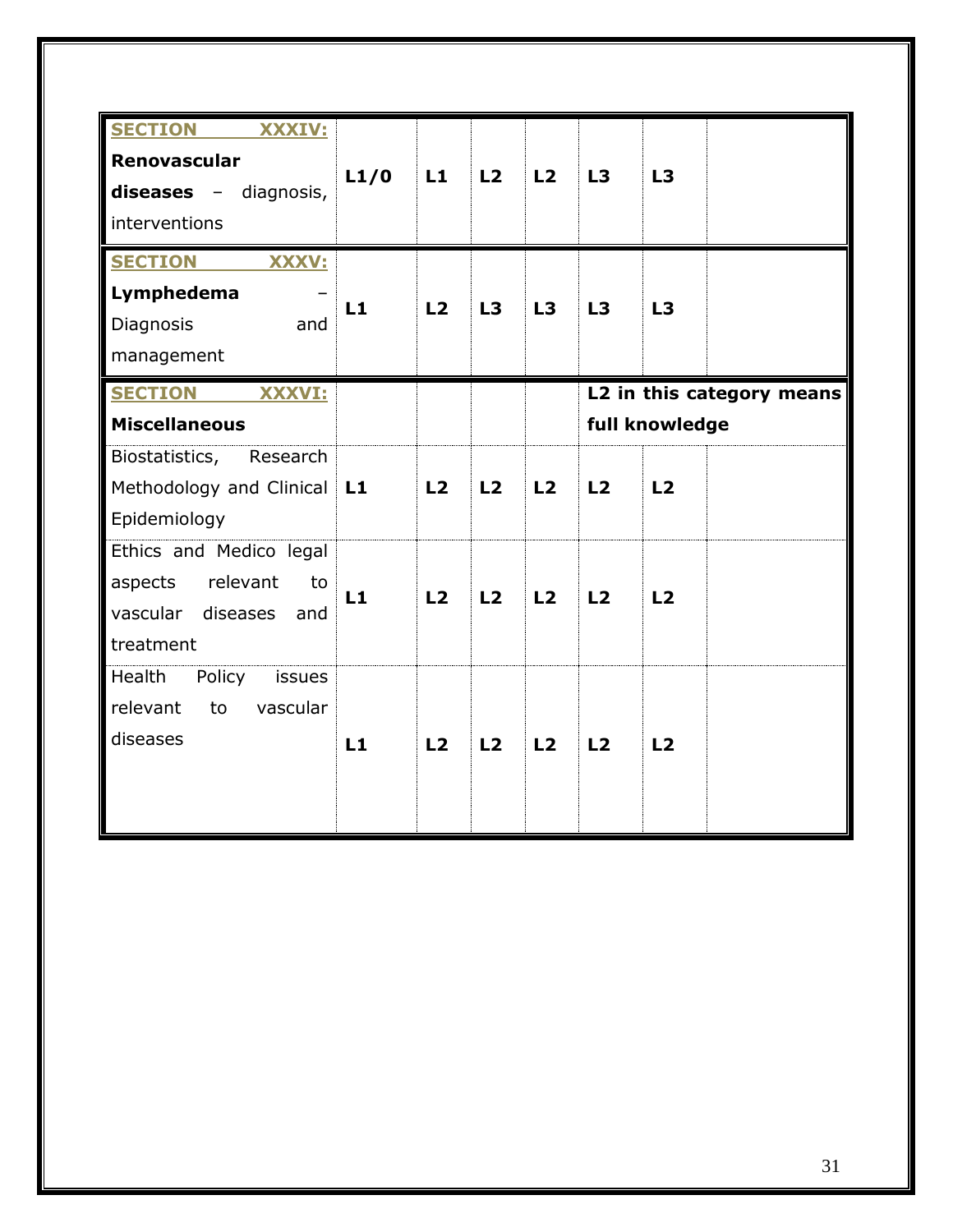# **THESIS AND ITS PROTOCOL**

The candidates are required to submit a thesis at the end of three years of training as per the rules and regulations of NBE.

#### **Guidelines for Submission of Thesis Protocol & Thesis by candidates**

Research shall form an integral part of the education programme of all candidates registered for DNB degrees of NBE. The Basic aim of requiring the candidates to write a thesis protocol & thesis/dissertation is to familiarize him/her with research methodology. The members of the faculty guiding the thesis/dissertation work for the candidate shall ensure that the subject matter selected for the thesis/dissertation is **feasible, economical** and **original**.

#### **Guidelines for Thesis Protocol**

The protocol for a research proposal (including thesis) is a study plan, designed to describe the background, research question, aim and objectives, and detailed methodology of the study. In other words, the protocol is the 'operating manual' to refer to while conducting a particular study.

The candidate should refer to the NBE Guidelines for preparation and submission of Thesis Protocol before the writing phase commences. The minimum writing requirements are that the language should be clear, concise, precise and consistent without excessive adjectives or adverbs and long sentences. There should not be any redundancy in the presentation.

The development or preparation of the Thesis Protocol by the candidate will help her/him in understanding the ongoing activities in the proposed area of research. Further it helps in creating practical exposure to research and hence it bridges the connectivity between clinical practice and biomedical research. Such research exposure will be helpful in improving problem solving capacity, getting updated with ongoing research and implementing these findings in clinical practice.

Research Ethics: Ethical conduct during the conduct and publication of research is an essential requirement for all candidates and guides, with the primary responsibility of ensuring such conduct being on the thesis guide. Issues like Plagiarism, not maintaining the confidentiality of data, or any other distortion of the research process will be viewed seriously. The readers may refer to standard documents for the purpose.

The NBE reserves the right to check the submitted protocol for plagiarism, and will reject those having substantial duplication with published literature.

#### **PROTOCOL REQUIREMENTS**

- 1. All of the following will have to be entered in the online template. The thesis protocol should be restricted to the following word limits.
- 

• Title : 120 characters (with spacing) page

- Synopsis [structured] : 250-300
- Introduction : 300-500
- Review of literature : 800-1000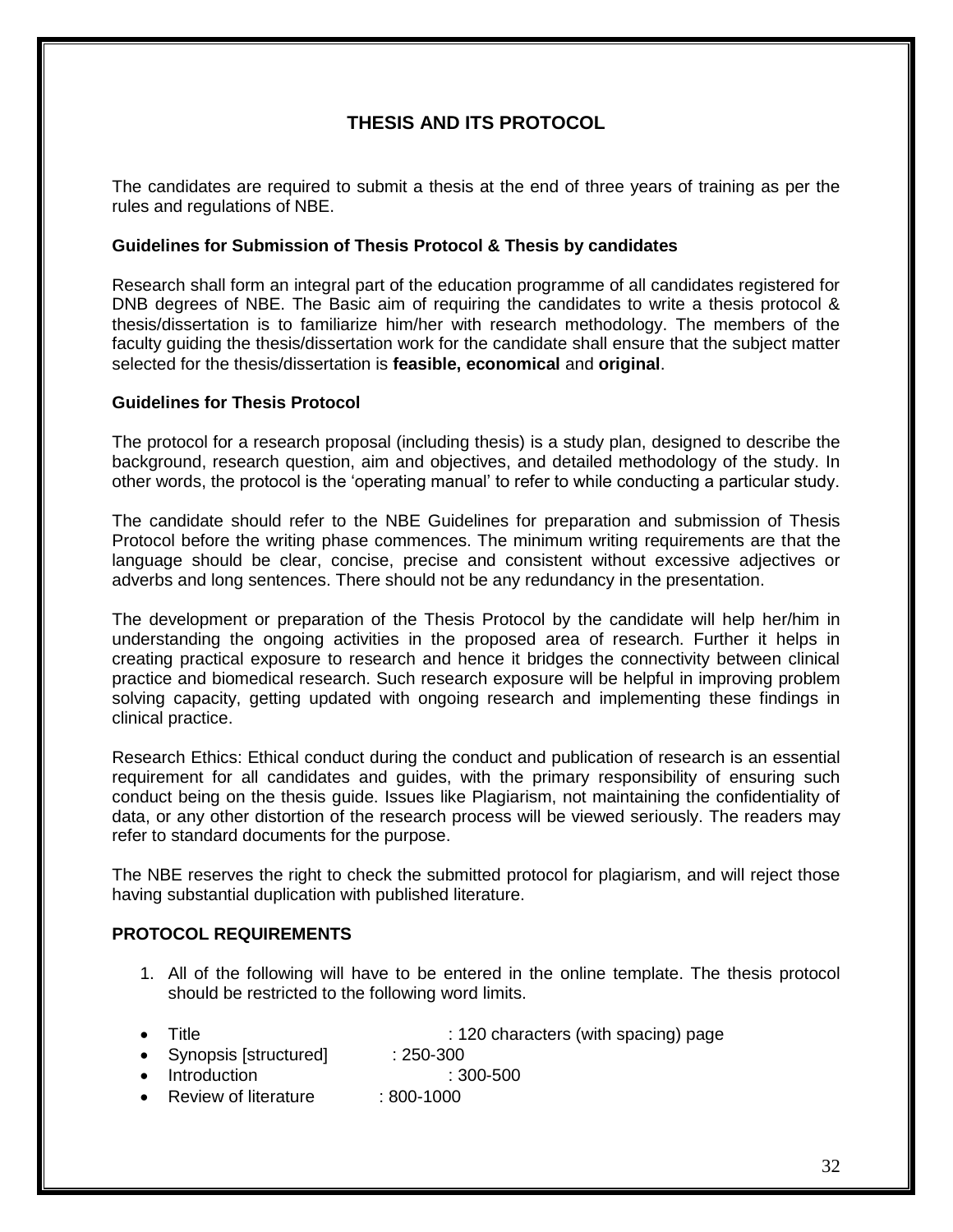| Aim and Objectives | : Up to 200 |
|--------------------|-------------|
|                    |             |

- Material and Methods : 1200-1600
- 10-25 References [ICMJE style]
- 2. It is mandatory to have ethics committee approval before initiation of the research work. The researcher should submit an appropriate application to the ethics committee in the prescribed format of the ethics committee concerned.

# **Guidelines for Thesis**

- 1. The institutional ethics committee must approve the proposed study and NBE should have approved the protocol of thesis.
- 2. The thesis should be restricted to the size of 80 pages (maximum). This includes the text, figures, references, annexures, and certificates etc. It should be printed on both sides of the paper; and every page has to be numbered. Do not leave any page blank. To achieve this, following points may be kept in view:
	- a. The thesis should be typed in 1.5 space using Times New Roman/Arial/ Garamond size 12 font, 1" margins should be left on all four sides. Major sections viz., Introduction, Review of Literature, Aim & Objectives, Material and Methods, Results, Discussion, References, and Appendices should start from a new page. Study proforma (Case record form), informed consent form, and patient information sheet may be printed in single space.
	- b. Only contemporary and relevant literature may be reviewed. Restrict the introduction to 2 pages, Review of literature to 10-12 pages, and Discussion to 8- 10 pages.<br>c. The tec
	- techniques may not be described in detail unless any modification/innovations of the standard techniques are used and reference(s) may be given.
	- d. Illustrative material may be restricted. It should be printed on paper only. There is no need to paste photographs separately.
- 3. Since most of the difficulties faced by the residents relate to the work in clinical subject or clinically-oriented laboratory subjects, the following steps are suggested:
	- a. The number of cases should be such that adequate material, judged from the hospital attendance/records, will be available and the candidate will be able to collect case material within the period of data collection, i.e., around 6-12 months so that he/she is in a position to complete the work within the stipulated time.
	- b. The aim and objectives of the study should be well defined.
	- c. As far as possible, only clinical/laboratory data of investigations of patients or such other material easily accessible in the existing facilities should be used for the study.
	- d. Technical assistance, wherever necessary, may be provided by the department concerned. The resident of one specialty taking up some problem related to some other specialty should have some basic knowledge about the subject and he/she should be able to perform the investigations independently, wherever some specialized laboratory investigations are required a co-guide may be coopted from the concerned investigative department, the quantum of laboratory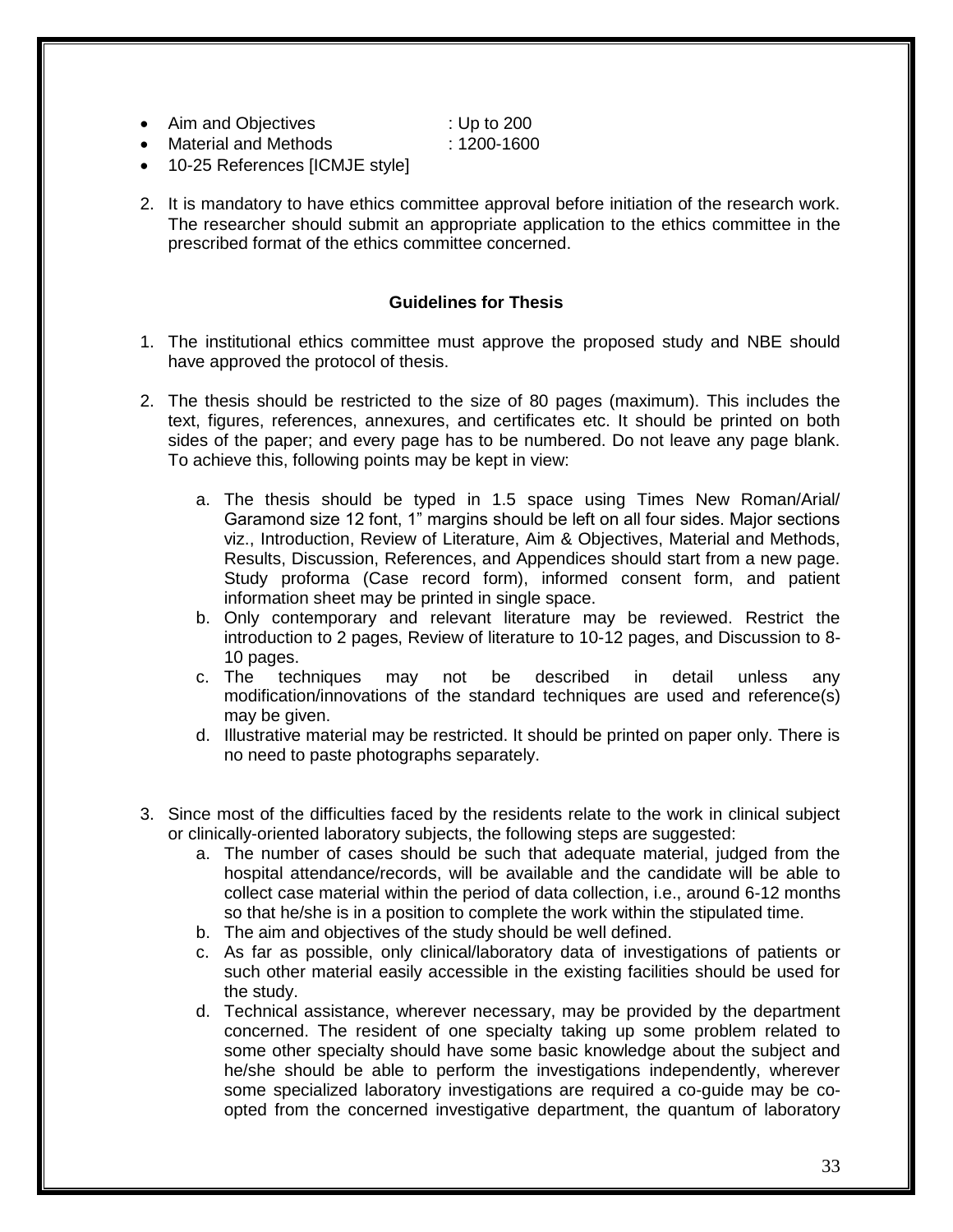work to be carried out by the candidate should be decided by the guide & coguide by mutual consultation.

- 4. The clinical residents are not ordinarily expected to undertake experimental work or clinical work involving new techniques, not hitherto perfected OR the use of chemicals or radioisotopes not readily available. They should; however, be free to enlarge the scope of their studies or undertake experimental work on their own initiative but all such studies should be feasible within the existing facilities.
- 5. The DNB residents should be able to freely use the surgical pathology/autopsy data if it is restricted to diagnosis only, if however, detailed historic data are required the resident will have to study the cases himself with the help of the guide/co-guide. The same will apply in case of clinical data.
- 6. Statistical methods used for analysis should be described specifically for each objective, and name of the statistical program used mentioned.

#### **General Layout of a DNB Thesis**

- **Title-** A good title should be brief, clear, and focus on the central theme of the topic; it should avoid abbreviations. The Title should effectively summarize the proposed research and should contain the PICO elements.
- **Introduction-** It should be focused on the research question and should be directly relevant to the objectives of your study.
- **Review of Literature -** The Review should include a description of the most relevant and recent studies published on the subject.
- Aim and Objectives The 'Aim' refers to what would be broadly achieved by this study or how this study would address a bigger question / issue. The 'Objectives' of the research stem from the research question formulated and should at least include participants, intervention, evaluation, design.
- **Material and Methods-** This section should include the following 10 elements: Study setting (area), Study duration; Study design (descriptive, case-control, cohort, diagnostic accuracy, experimental (randomized/non-randomized)); Study sample (inclusion/exclusion criteria, method of selection), Intervention, if any, Data collection, Outcome measures (primary and secondary), Sample size, Data management and Statistical analysis, and Ethical issues (Ethical clearance, Informed consent, trial registration).
- **Results-** Results should be organized in readily identifiable sections having correct analysis of data and presented in appropriate charts, tables, graphs and diagram etc.
- **Discussion–**It should start by summarizing the results for primary and secondary objectives in text form (without giving data). This should be followed by a comparison of your results on the outcome variables (both primary and secondary) with those of earlier research studies.
- **Summary and Conclusion-** This should be a précis of the findings of the thesis, arranged in four paragraphs: (a) background and objectives; (b) methods; (c) results;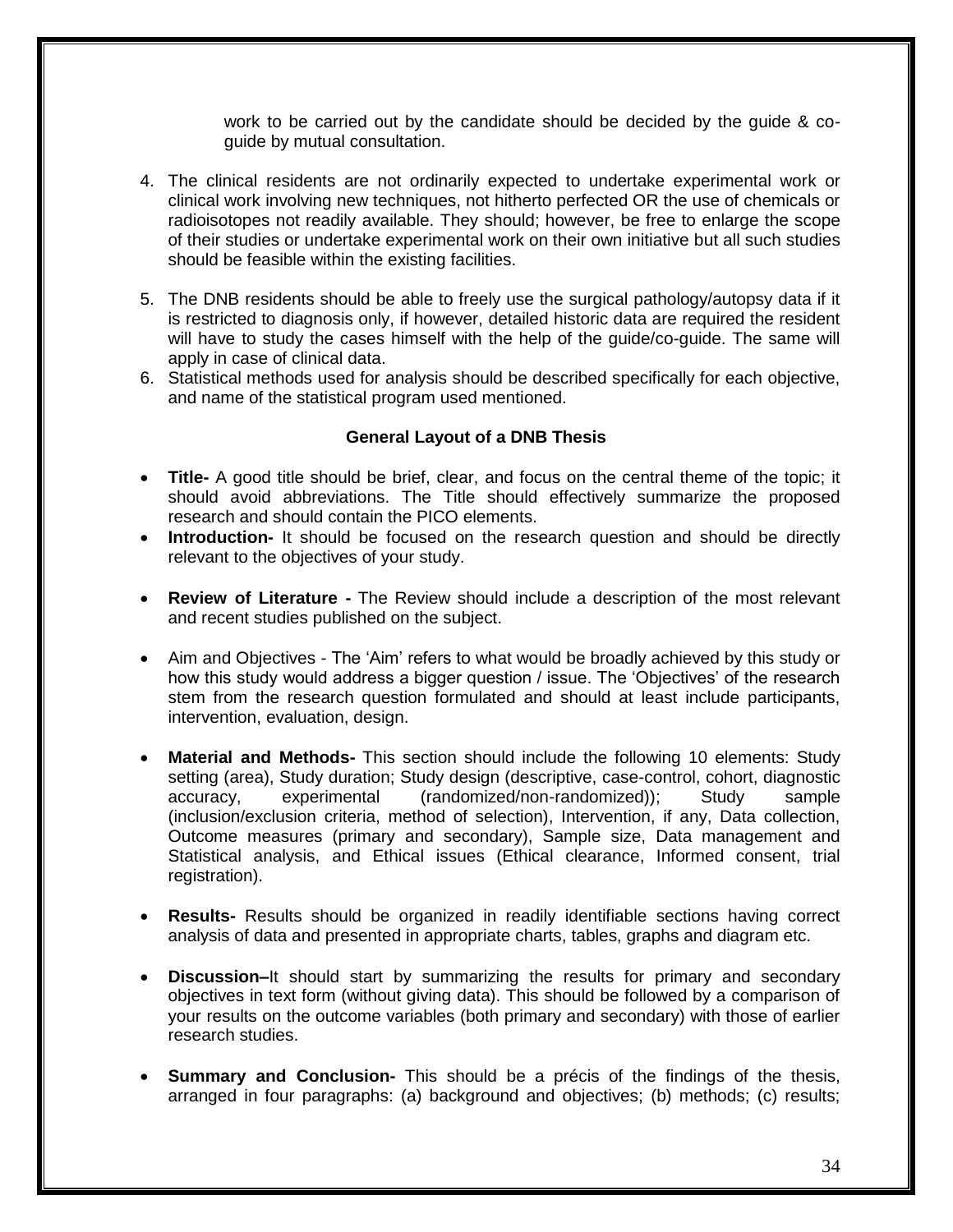and (d) conclusions. The conclusions should strictly pertain to the findings of the thesis and not outside its domain.

- **References-** Relevant References should be cited in the text of the protocol (in superscripts).
- **Appendices -**The tools used for data collection such as questionnaire, interview schedules, observation checklists, informed consent form (ICF), and participant information sheet (PIS) should be attached as appendices. Do not attach the master chart.

# **Thesis Protocol Submission to NBE**

- 1. DNB candidates are required to submit their thesis protocol within 90 days of their joining DNB training.
- 2. Enclosures to be submitted along with protocol submission form:
	- a) Form for Thesis Protocol Submission properly filled.
	- b) Thesis Protocol duly signed.
	- *c)* Approval letter of institutional Ethical committee. *(Mandatory, non receivable of any one is liable for rejection)*

# **Thesis Submission to NBE**

- 1. As per NBE norms, writing a thesis is essential for all DNB candidates towards partial fulfillment of eligibility for award of DNB degree.
- 2. DNB candidates are required to submit the thesis before the cut-off date which shall be 30th June of the same year for candidates appearing for their scheduled December final theory examination. Similarly, candidates who are appearing in their scheduled June DNB final examination shall be required to submit their thesis by 31st December of preceding year.
- 3. Candidates who fail to submit their thesis by the prescribed cutoff date shall NOT be allowed to appear in DNB final examination.
- 4. Fee to be submitted for assessment (In INR): 3500/-
- 5. Fee can be deposited ONLY through pay-in-slip/challan at any of the Indian bank branch across India. The challan can be downloaded from NBE website [www.natboard.edu.in](http://www.natboard.edu.in/)
- 6. Thesis should be bound and the front cover page should be printed in the standard format. A bound thesis should be accompanied with:
	- a. A Synopsis of thesis.
	- b. Form for submission of thesis, duly completed
	- c. NBE copy of challan (in original) towards payment of fee as may be applicable.
	- d. Soft copy of thesis in a CD duly labeled.
	- e. Copy of letter of registration with NBE.
- 7. A declaration of thesis work being bonafide in nature and done by the candidate himself/herself at the institute of DNB training need to be submitted bound with thesis. It must be signed by the candidate himself/herself, the thesis guide and head of the institution, failing which thesis shall not be considered.

# *The detailed guidelines and forms for submission of Thesis Protocol & Thesis are*

*available at [www.natboard.edu.in.thesis.php.](http://www.natboard.edu.in.thesis.php/)*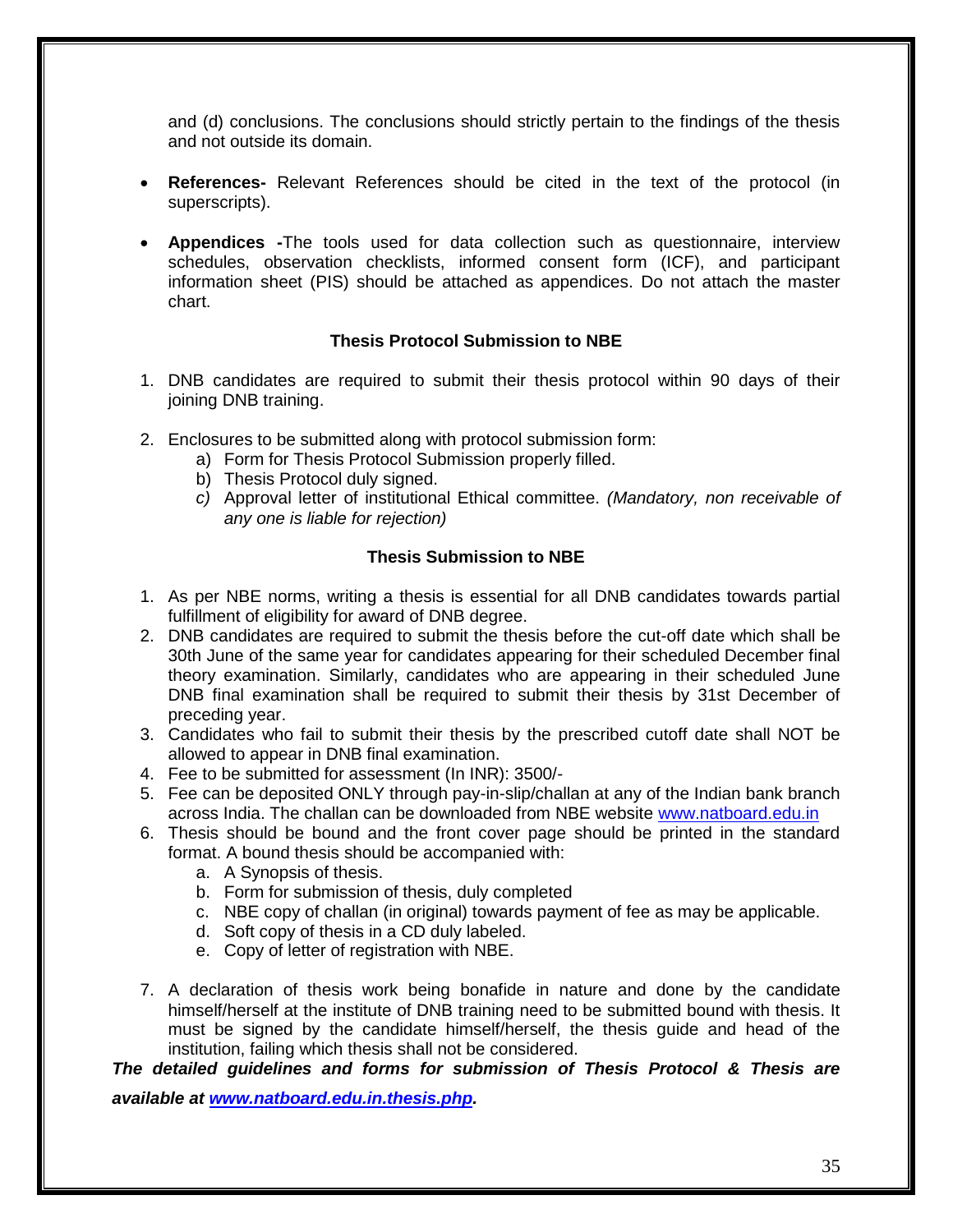# **LOG BOOK**

The "LOGBOOK" maintained by the candidate in DNB-PVD should comprehensively reflect the various aspects of training throughout the 3-year course, with documented evidence in the following:

- 1. Complete profile of the candidate
- 2. Complete documentation of candidates work-performance in the Operating Theaters (OTs)
- 3. Document the "in-house teaching" programs attended by the trainee
- 4. Document non-invasive procedures and Duplex scans performed.
- 5. Document radiological diagnostic studies DSA/angiograms, MRA, CTA the candidate was involved in
- 6. Document the studies/articles submitted and accepted in peer reviewed journals
- 7. List the presentations (papers and/or posters) presented and/or accepted in national international vascular/surgical or other conferences
- 8. List other academic activities eg. Workshops attended/conducted
- 9. The logbook should be certified by the concerned postgraduate teacher / Head of the department / senior consultant.
- 10. This logbook shall be made available to the board of examiners for their perusal at the time of the final examination.
- 11. Every candidate, at the time of practical examination, will be required to produce performance record (logbook) containing all details outlined above
- 12. In the absence of production of logbook, the result will not be declared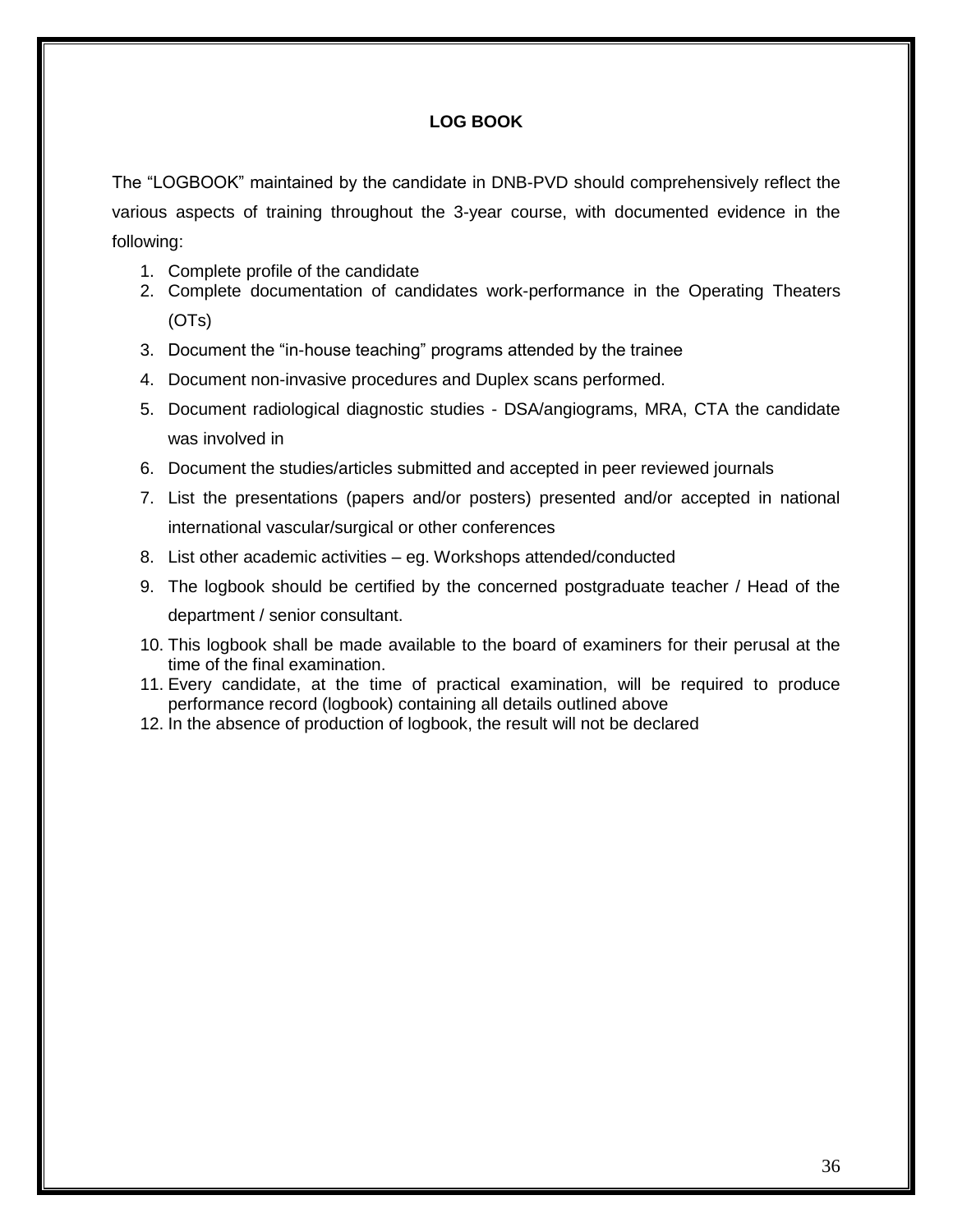# **Leave Rules**

- 1. DNB Trainees are entitled to leave during the course of DNB training as per the Leave Rules prescribed by NBE.
- 2. A DNB candidate can avail a maximum of 20 days of leave in a year excluding regular duty off/ Gazetted holidays as per hospital/institute calendar/policy.
- 3. MATERNITY LEAVE:
	- a. A female candidate is permitted a maternity leave of 90 days once during the entire duration of DNB course.
	- b. The expected date of delivery (EDD) should fall within the duration of maternity leave.
	- c. Extension of maternity leave is permissible only for genuine medical reasons and after prior approval of NBE. The supporting medical documents have to be certified by the Head of the Institute/hospital where the candidate is undergoing DNB training. NBE reserves its rights to take a final decision in such matters.
	- d. The training of the candidate shall be extended accordingly in case of any extension of maternity leave being granted to the candidate.
	- e. Candidate shall be paid stipend during the period of maternity leave. No stipend shall be paid for the period of extension of leave.
- 4. Male DNB candidates are entitled for paternity leave of maximum of one week during the entire period of DNB training.
- 5. No kind of study leave is permissible to DNB candidates. However, candidates may be allowed an academic leave as under across the entire duration of training program to attend the conferences/CMEs/Academic programs/Examination purposes.

| <b>DNB COURSE</b>                            | <b>NO. OF ACADEMIC LEAVE</b> |
|----------------------------------------------|------------------------------|
| DNB 3 years Course (Broad & Super Specialty) | 14 Days                      |
| DNB 2 years Course (Post Diploma)            | 10 Days                      |
| DNB Direct 6 years Course                    | 28 days                      |

- 6. Under normal circumstances leave of one year should not be carried forward to the next year. However, in exceptional cases such as prolonged illness the leave across the DNB training program may be clubbed together with prior approval of NBE.
- 7. Any other leave which is beyond the above stated leave is not permissible and shall lead to extension/cancellation of DNB course.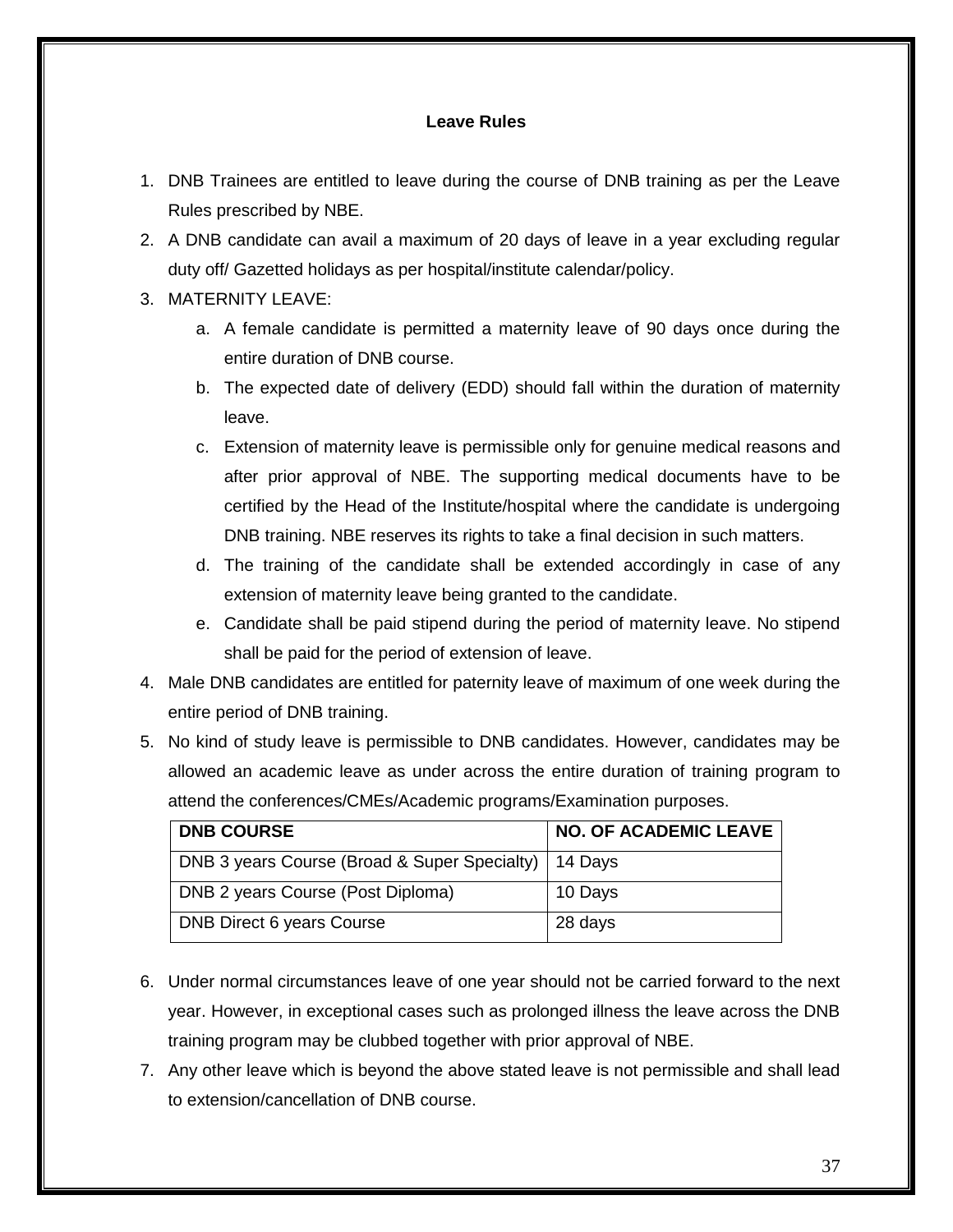- 8. Any extension of DNB training for more than 2 months beyond the scheduled completion date of training is permissible only under extra-ordinary circumstances with prior approval of NBE. Such extension is neither automatic nor shall be granted as a matter of routine. NBE shall consider such requests on merit provided the seat is not carried over and compromise with training of existing trainees in the Department.
- 9. Unauthorized absence from DNB training for more than 7 days may lead to cancellation of registration and discontinuation of the DNB training and rejoining shall not be permitted.
- 10. Medical Leave
	- a. Leave on medical grounds is permissible only for genuine medical reasons and NBE should be informed by the concerned institute/hospital about the same immediately after the candidate proceeds on leave on medical grounds.
	- b. The supporting medical documents have to be certified by the Head of the Institute/hospital where the candidate is undergoing DNB training and have to be sent to NBE.
	- c. The medical treatment should be taken from the institute/ hospital where the candidate is undergoing DNB training. Any deviation from this shall be supported with valid grounds and documentation.
	- d. In case of medical treatment being sought from some other institute/hospital, the medical documents have to be certified by the Head of the institute/hospital where the candidate is undergoing DNB training.
	- e. NBE reserves its rights to verify the authenticity of the documents furnished by the candidate and the institute/hospital regarding Medical illness of the candidate and to take a final decision in such matters.
- 11.
- a. Total leave period which can be availed by DNB candidates is  $120+28 = 148$ days for 6 years course,  $60+14=74$  days for 3 years course and  $40+10=50$  days for 2 years course. This includes all kinds of eligible leave including academic leave. Maternity / Paternity leave can be availed separately by eligible candidates. Any kind of leave including medical leave exceeding the aforementioned limit shall lead to extension of DNB training. It is clarified that prior approval of NBE is necessary for availing any such leave.
- b. The eligibility for DNB Final Examination shall be determined strictly in accordance with the criteria prescribed in the respective information bulletin.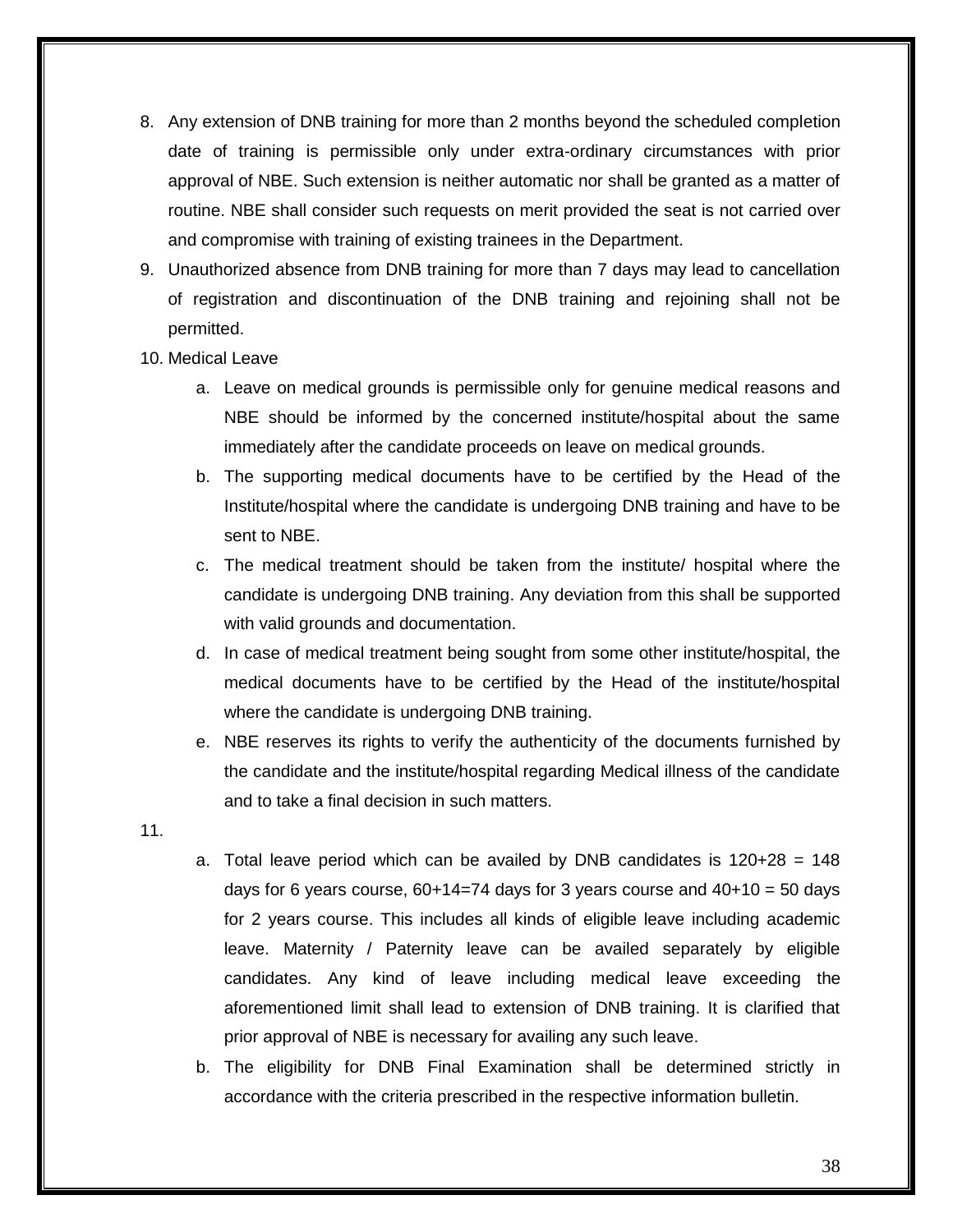# **EXAMINATIONS**

#### **I. FORMATIVE ASSESSMENT.**

Formative assessment includes various formal and informal assessment procedures by which evaluation of student's learning, comprehension, and academic progress is done by the teachers/ faculty to improve student attainment. Formative assessment test (FAT) is called as "Formative "as it informs the in process teaching and learning modifications. FAT is an integral part of the effective teaching .The goal of the FAT is to collect information which can be used to improve the student learning process.

Formative assessment is essentially positive in intent, directed towards promoting learning; it is therefore part of teaching. Validity and usefulness are paramount in formative assessment and should take precedence over concerns for reliability. The assessment scheme consists of Three Parts which has to be essentially completed by the candidates.

The scheme includes:-

Part I: Conduction of theory examination Part-II: Feedback session on the theory performance Part-III: Work place based clinical assessment

| $PART-I$     | CONDUCT OF THEORY<br><b>EXAMINATION</b>                                         | Candidate has to appear for<br>Theory Exam and it will be<br>held for One day.          |
|--------------|---------------------------------------------------------------------------------|-----------------------------------------------------------------------------------------|
| $PART - II$  | <b>FEEDBACK SESSION ON</b><br><b>THEORY</b><br><b>THE</b><br><b>PERFORMANCE</b> | Candidate has to appear for<br>Exam<br>his/her Theory<br>Assessment Workshop.           |
| $PART - III$ | WORK PLACE BASED<br><b>CLINICAL ASSESSMENT</b>                                  | After Theory Examination,<br>Candidate has to appear for<br><b>Clinical Assessment.</b> |

#### **Scheme of Formative assessment**

The performance of the resident during the training period should be monitored throughout the course and duly recorded in the log books as evidence of the ability and daily work of the student

#### **1. Personal attributes:**

- **Behavior and Emotional Stability:** Dependable, disciplined, dedicated, stable in emergency situations, shows positive approach.
- **Motivation and Initiative:** Takes on responsibility, innovative, enterprising, does not shirk duties or leave any work pending.
- **Honesty and Integrity:** Truthful, admits mistakes, does not cook up information, has ethical conduct, exhibits good moral values, loyal to the institution.
- **Interpersonal Skills and Leadership Quality:** Has compassionate attitude towards patients and attendants, gets on well with colleagues and paramedical staff, is respectful to seniors, has good communication skills.

# **2. Clinical Work:**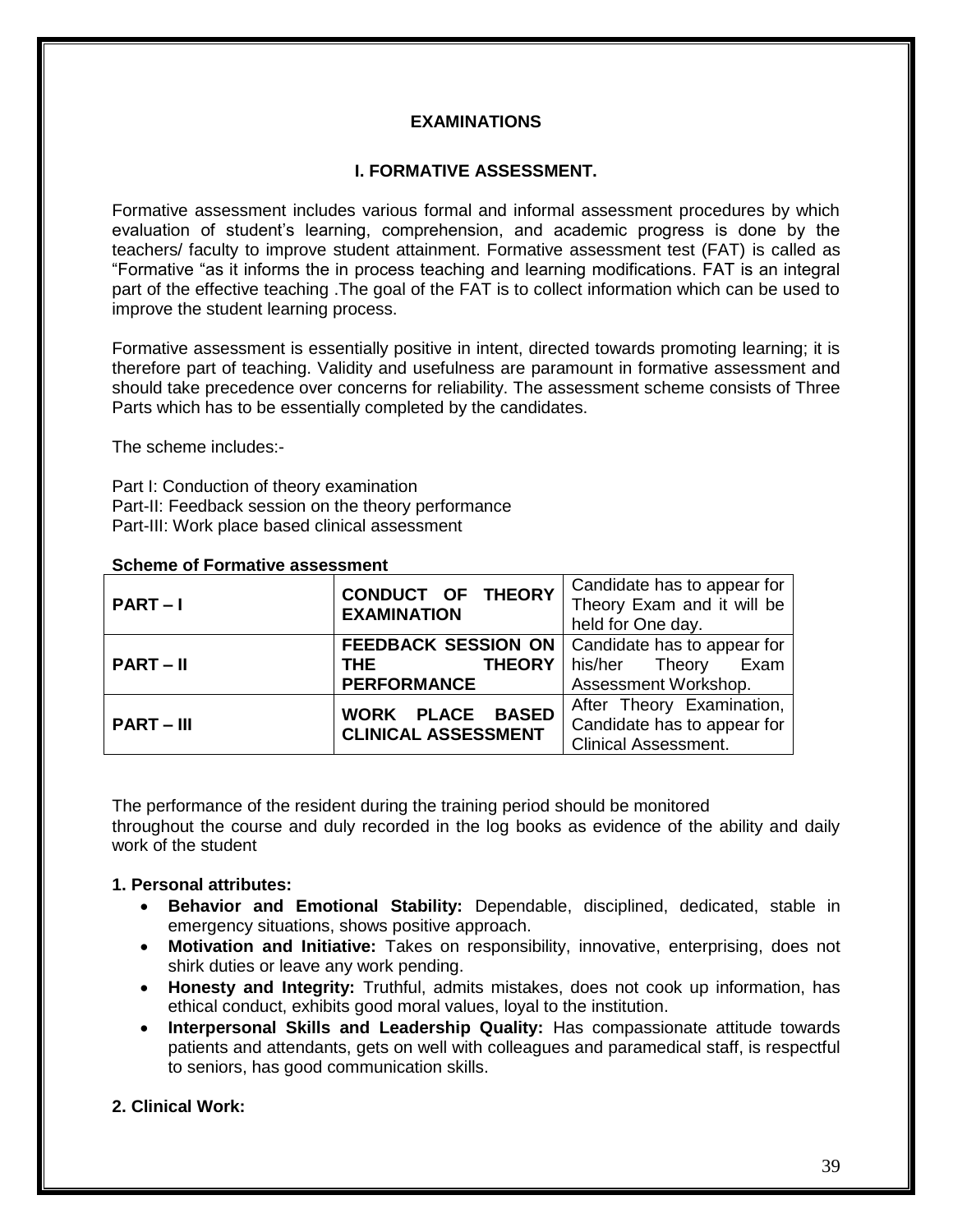- **Availability:** Punctual, available continuously on duty, responds promptly on calls and takes proper permission for leave.
- **Diligence:** Dedicated, hardworking, does not shirk duties, leaves no work pending, does not sit idle, competent in clinical case work up and management.
- **Academic ability:** Intelligent, shows sound knowledge and skills, participates adequately in academic activities, and performs well in oral presentation and departmental tests.
- **Clinical Performance:** Proficient in clinical presentations and case discussion during rounds and OPD work up. Preparing Documents of the case history/examination and progress notes in the file (daily notes, round discussion, investigations and management) Skill of performing bed side procedures and handling emergencies.

**3. Academic Activity:** Performance during presentation at Journal club/ Seminar/ Case discussion/Stat meeting and other academic sessions. Proficiency in skills as mentioned in job responsibilities.

# **II. FINAL EXAMINATION**

The summative assessment of competence will be done in the form of DNB Final Examination leading to the award of the degree of Diplomate of National Board in Peripheral Vascular Surgery (DNB-PVS). This DNB final examination is a two-stage assessment of the trainee comprising the theory and practical part. An eligible candidate who has successfully completed the theory exam is permitted to appear in the practical examination in the designated centers.

#### **Theory Examination**

- 1. The theory examination comprises of **Three (3)** papers, maximum marks 100 each
- 2. There are 10 short notes of 10 marks each, in each of the papers. The number of short notes and their respective marks weightage may vary in some subjects/some papers.
- 3. Maximum time permitted for each paper is 3 hours.
- 4. The fourth  $(4<sup>th</sup>)$  part of this assessment will be the average percentage of marks scored in Formative Assessment theory exam conducted in  $2<sup>nd</sup>$  and  $3<sup>rd</sup>$  years of candidates training.
- 5. Candidate must score at least 50% in the aggregate all of the above four theory examinations ie. should at least score 200 out of 400 marks to successfully complete this theory exam.
- 6. Candidates who have qualified the theory examination are permitted to take up the practical examination.
- 7. The paper wise distribution of the Theory Examination shall be as follows:

# **PAPER 1:** *Sections I to Section XVIII of Core Vascular Syllabus*

# **PAPER 2:** *Sections XIX to Section XXVII of Core Vascular Syllabus*

#### **PAPER 3:** *Sections XXVIII to XXXVI of Core Vascular Syllabus*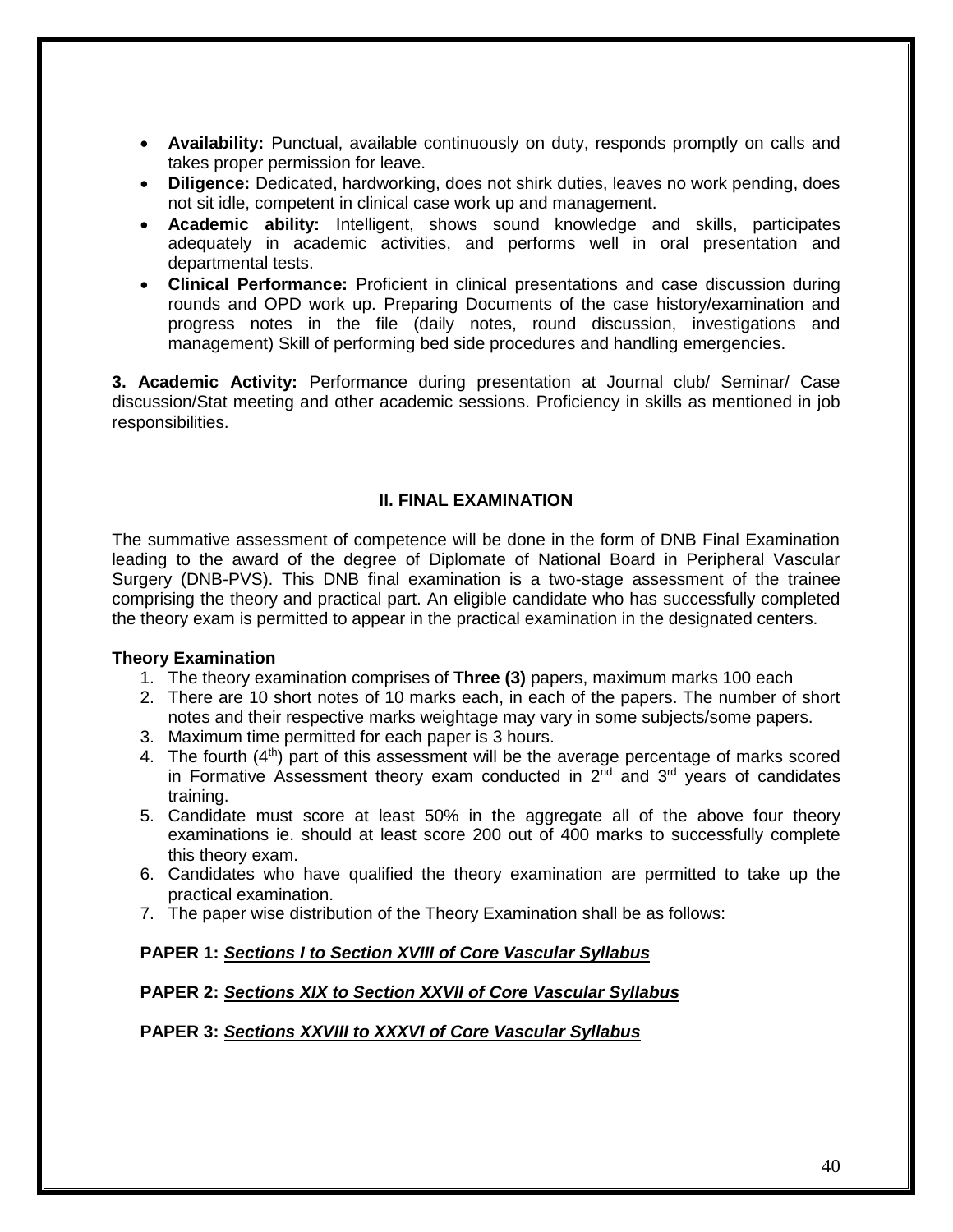# **a) Practical Examination:**

- 1. Maximum Marks: 400.
- 2. Comprises of Clinical Examination and Viva, along with evaluation of experience and academic activities as recorded in the logbook
- 3. Practical, Viva 300 marks
- **4.** Thesis 50 marks for Thesis and 50 marks for publications/presentations documented in logbook. Total 100 marks**.**
- 5. Candidate must obtain a minimum aggregate of 50% (ie 200 marks) in the Practical Examination as defined above to successfully complete the Practical Examination.
- 6. There are a maximum of three attempts that can be availed by a candidate for Practical Examination.
- 7. First attempt is the practical examination following immediately after the declaration of theory results.
- 8. Second and Third attempt in practical examination shall be permitted out of the next three sessions of practical examinations placed along with the next three successive theory examination sessions; after payment of full examination fees as may be prescribed by NBE.
- 9. Absence from Practical Examination is counted as an attempt.
- 10. Appearance in first practical examination is compulsory;
- 11. Requests for Change in center of examination are not entertained, as the same is not permissible.
- 12. Candidates are required not to canvass with NBE for above.

# **Declaration of DNB Final Results**

- 1. DNB final is a qualifying examination.
- 2. Results of DNB final examinations (theory & practical) are declared as PASS/FAIL.
- 3. DNB degree is awarded to a DNB trainee in the convocation of NBE.